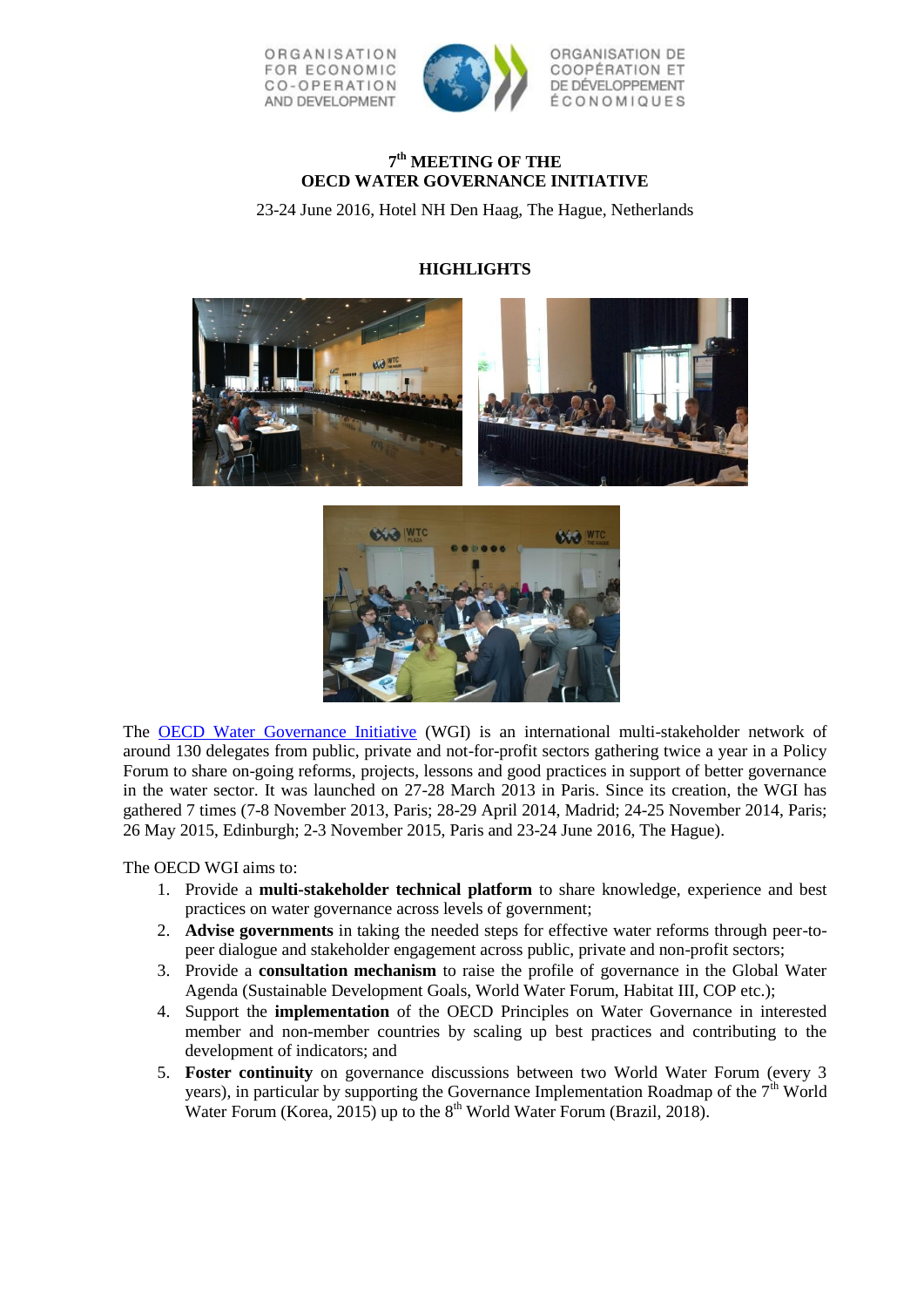# **TABLE OF CONTENTS**

| Fostering the Implementation of Water-related Goals in the 2030 Agenda 13           |  |
|-------------------------------------------------------------------------------------|--|
|                                                                                     |  |
|                                                                                     |  |
|                                                                                     |  |
|                                                                                     |  |
| Group discussion on SDGs, HLP/Global Architecture, World Water Forum 16             |  |
| Sharing key messages on water governance from recent and forthcoming events  18     |  |
|                                                                                     |  |
|                                                                                     |  |
|                                                                                     |  |
|                                                                                     |  |
|                                                                                     |  |
|                                                                                     |  |
|                                                                                     |  |
|                                                                                     |  |
| $3rd$ International Water Regulators Forum and Water Scarcity and Drought Summit 21 |  |
|                                                                                     |  |
|                                                                                     |  |
|                                                                                     |  |
|                                                                                     |  |
|                                                                                     |  |
|                                                                                     |  |
|                                                                                     |  |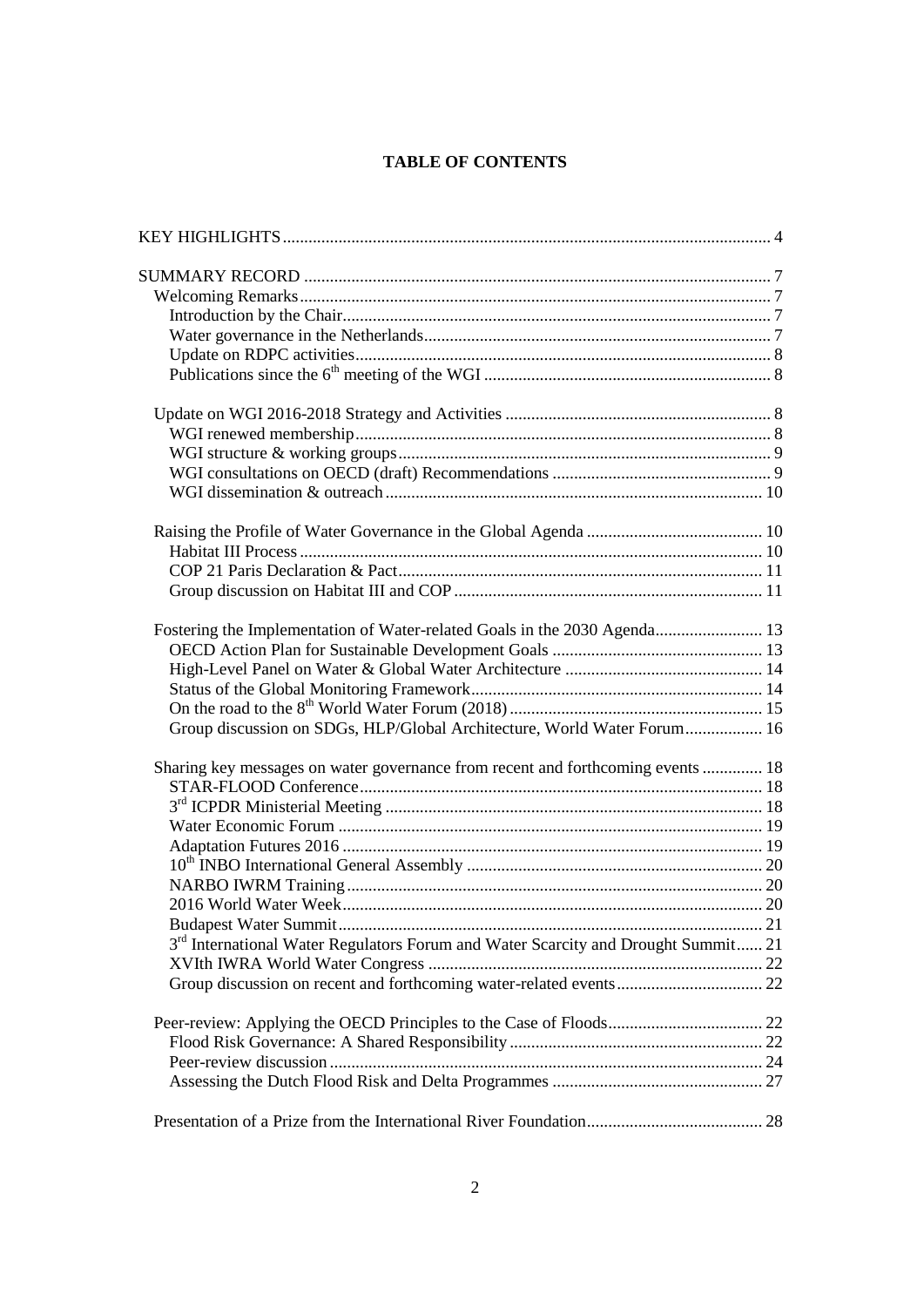| Sharing knowledge on water governance research, reforms, projects, publications 29 |  |
|------------------------------------------------------------------------------------|--|
|                                                                                    |  |
|                                                                                    |  |
|                                                                                    |  |
|                                                                                    |  |
|                                                                                    |  |
|                                                                                    |  |
|                                                                                    |  |
|                                                                                    |  |
|                                                                                    |  |
|                                                                                    |  |
|                                                                                    |  |
|                                                                                    |  |
|                                                                                    |  |
|                                                                                    |  |
|                                                                                    |  |
|                                                                                    |  |
|                                                                                    |  |
|                                                                                    |  |
|                                                                                    |  |
|                                                                                    |  |
|                                                                                    |  |
|                                                                                    |  |
|                                                                                    |  |
| Brainstorming on the template and modalities for collecting best practices  41     |  |
|                                                                                    |  |
|                                                                                    |  |
|                                                                                    |  |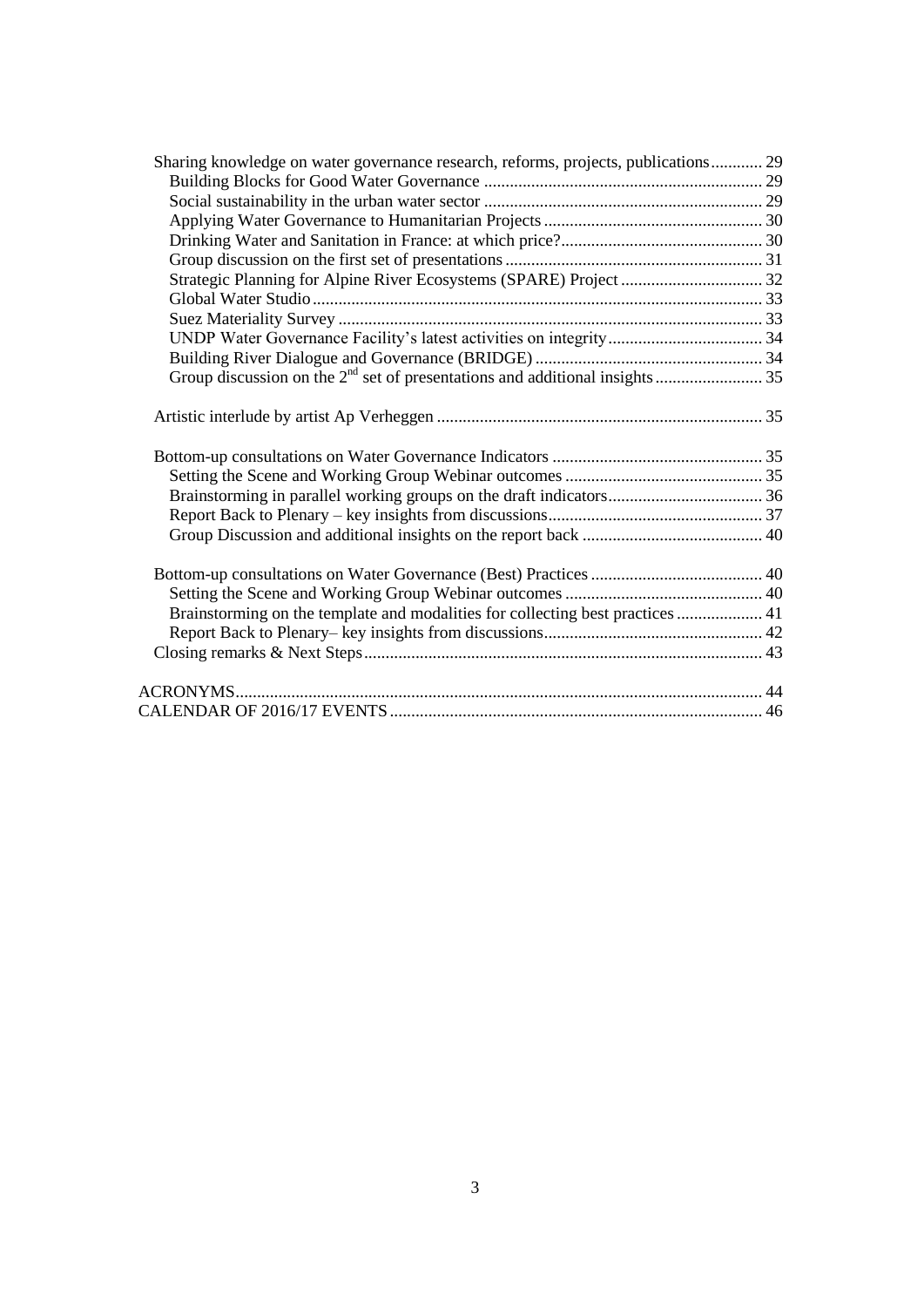# <span id="page-3-0"></span>**KEY HIGHLIGHTS**

1. The  $7<sup>th</sup>$  WGI meeting was held at Hotel NH Den Haag, The Hague, Netherlands and gathered 93 participants (see the [list of participants\)](http://www.oecd.org/gov/regional-policy/WGI-meeting-7-participants.pdf). In all, 16 countries were represented as well as major stakeholder groups and organisations within and outside the water sector. The  $7<sup>th</sup>$  meeting of the WGI had the following objectives (see the [agenda\)](http://www.oecd.org/gov/regional-policy/WGI-meeting-7-agenda.pdf):

- **Update** WGI members on developments after the  $6<sup>th</sup>$  WGI meeting (2-3 November 2016)
- Discuss the implementation of the **OECD Principles on Water Governance**
- Carry out bottom-up consultations on water governance **indicators** and **best practices**
- Discuss contribution to **Global Agendas**: SDGs, Habitat III, COP 22 & World Water Forum
- **Peer-review** analytical work on flood risk governance
- **Share knowledge and experience** on water governance, reforms, research and events

2. Delegates **WELCOMED** the extension of the WGI activities over the period 2016-2018 and the achievements since the  $6<sup>th</sup>$  meeting:

- WGI structure (Chair, steering committee, working groups) and objectives (advise governments, policy forum, implement the OECD principles, peer review, global agenda) remain unchanged for the coming three years. Adjustments were made for working groups, which are now organised around outputs (best practices and indicators) rather than themes. Membership has expanded with 132 delegates, including 46 new members.
- Delegates were updated on progress vis-à-vis the OECD (draft) Council Recommendations on Water and on Public Integrity, on which the WGI was consulted. The former seeks to consolidate four current water-related legal instruments into one and to update them with the latest guidance and work of the Organisation. WGI members expressed their satisfaction with the fact that the OECD Principles on Water Governance currently feature in a dedicated section of the draft recommendation. A third draft is expected by the end of June for a last round of iteration with member states, and the final version should be submitted to the OECD Council by the end of 2016. The draft Recommendation of the Council on Public Integrity abrogates and replaces the 1998 OECD Recommendation on Improving Ethical Conduct in the Public Service. It promotes a comprehensive and coherent progressive integrity framework that is applicable to all stages of the policy cycle. The draft is expected to be adopted in summer 2016.
- The two working groups [\(indicators](http://www.oecd.org/gov/regional-policy/Summary-Webinar-on-indicators-25-April-2016.pdf) and [best practices\)](http://www.oecd.org/gov/regional-policy/Summary-Webinar-Best-Practices-25-Apr-16.pdf) held webinars on 25 April to kick off their activities and prepare for the  $7<sup>th</sup>$  meeting. The webinars gathered respectively 37 and 29 participants from 13 countries. Participants agreed on the scope and approach proposed for the identification of indicators and best practices, based on preparatory documents provided by the coordinators of the working groups.
- The launch of the OECD ["Water Governance in Cities"](http://www.oecd-ilibrary.org/governance/water-governance-in-cities_9789264251090-en) report at the Cities and Water [Conference,](http://watercampus.nl/en/mayors-water/) in Leeuwarden, on 11 February 2016, and a scientific paper published in the Journal "Water" applying OECD thinking on stakeholder engagement to the WGI. Both publications provide a good illustration of the synergy between RDPC's tools and WGI's sectoral approach.
- 3. Delegates **DISCUSSED**:
	- The opportunities to raise the profile of water in the [Habitat III](https://www.habitat3.org/) and [COP22](http://www.cop22.ma/en) processes. Delegates called for an explicit reference to water in the Habitat III Declaration and COP22 process. The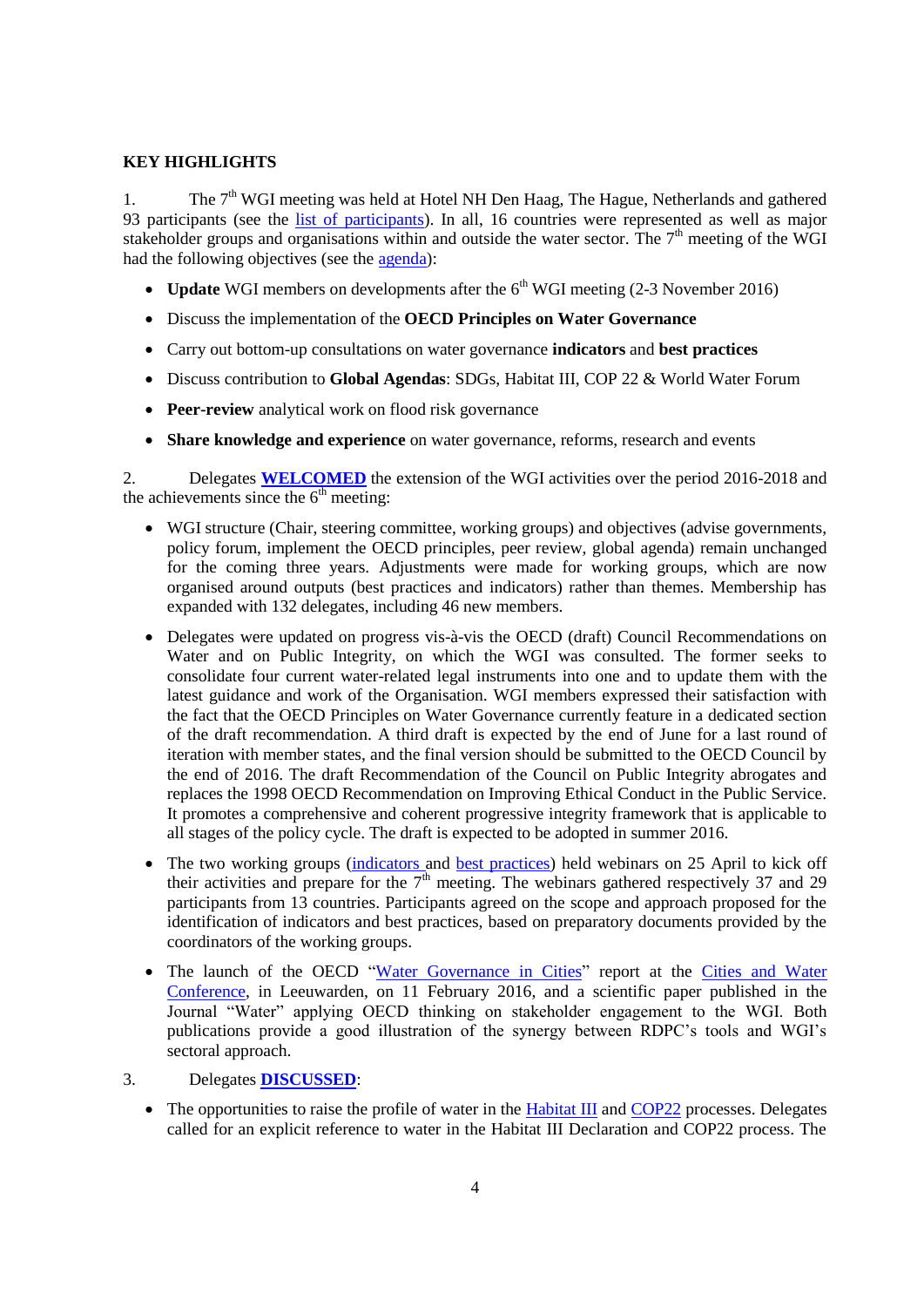WGI could play a key role in this endeavour, by building on its networks to spread the good words and foster linkages between water, climate, urban and SDGs agendas where possible. WGI members were invited to join a network event on Delta Cities that the Netherlands will organise in Quito and join a campaign called ["Climate is Water"](https://www.google.fr/url?sa=t&rct=j&q=&esrc=s&source=web&cd=1&cad=rja&uact=8&ved=0ahUKEwjAmd6whNLNAhVDQBoKHbzOBaAQFggeMAA&url=http%3A%2F%2Fwww.worldwatercouncil.org%2Ffileadmin%2Fworld_water_council%2Fdocuments%2Fnews%2F2015117_ClimateIsWater_Initiative_l), which involves 34 institutions to raise the profile of water in the climate agenda. Several WGI members also asked to redefine the concept of justice, especially in regards to the "Water Security for Climate Justice" conference to be held in Rabat on 11 and 12 July 2016.

- How to foster the implementation of water-related Goals in the [2030 Agenda,](http://www.un.org/ga/search/view_doc.asp?symbol=A/RES/70/1&Lang=E) notably through the [OECD Action Plan for Sustainable Development Goals,](https://www.google.fr/url?sa=t&rct=j&q=&esrc=s&source=web&cd=3&cad=rja&uact=8&ved=0ahUKEwjbnJTeydTNAhXRyRoKHSpEDcAQFggqMAI&url=https%3A%2F%2Fwww.oecd.org%2Fdac%2FOECD-action-plan-on-the-sustainable-development-goals-2016.pdf&usg=AFQjCNHckwCCVHm8XbxH0PxQkMI) the High-Level Panel on Water, the Global Water Architecture and the Global Monitoring Framework.
	- The *OECD Action Plan* foresees 1) mainstreaming an SDG lens to the OECD's strategies and policy tools; 2) improving the evidence by leveraging OECD data to help track progress in the implementation of the SDGs, 3) upgrading the OECD's support for integrated planning and policy-making at the country level and provide a space for sharing experiences; and 4) engaging with global stakeholders and non-members.
	- The *High Level Panel on Water* was launched at the World Economic Forum, Davos on 20-23 January 2016. It is convened by the UN Secretary General and the World Bank President and established for a two year-period. The WGI contributed through producing a framing note on "Water Governance" for consideration of the Sherpas of the HLP.
	- The ongoing discussion on the *Global Water Architecture* is geared towards the creation of a UN intergovernmental body on water to follow-up on and review the implementation of water-related goals and targets, and provide key thematic inputs to the High Level Political Forum.
	- The *Global Monitoring Framework* provides a set of 230+ indicators to track progress on the 169 targets included within the 17 SDGs. Three main initiatives, to be progressively aligned, address SDG 6: WHO/UNICEF Joint Monitoring Programme (JMP) (targets 6.1 and 6.2), Integrated Monitoring of Water and Sanitation related SDG targets (GEMI) (targets 6.3 to 6.6), and UN-Water Global Analysis and Assessment of Sanitation and Drinking-Water (GLAAS) (targets 6.a and 6.b). WHO, OECD, and UNEP are cocustodians of targets 6.a and 6.b and WGI will contribute to the "local participation" target.
	- Progress was shared on the Implementation Roadmaps of the  $7<sup>th</sup>$  World Water Forum and the preparation of the  $8<sup>th</sup>$  World Water Forum. The first stock-taking of progress in April showed that in the WGI-led Governance theme, 25 actions out of the 31 listed in the Implementation Roadmap have already been completed, which makes the WGI the most advanced and successful contributor to the overall process. A kick-off meeting of the  $8<sup>th</sup>$ World Water Forum preparatory process will be held on the 27 and 28 June 2016 in Brasilia to consult a broad range of stakeholders on the thematic process of the Forum. A second consultation will take place in April 2017 to define the sessions, the keynote presentations, speakers' list and invitations.
- The paper "Flood Risk Governance: A Shared Responsibility" proposes a checklist to assess whether framework conditions are in place to manage identified risks. In all, 18 WGI members provided comments during the peer-review, most of which related to the five stages of flood management identified and to specific aspects of flood governance such as transboundary implications. WGI members also provided examples and advised to go beyond the EU-centric focus of the paper. Next steps will consist in incorporating these new comments, collecting case studies and making a comparative analysis in order to draw hypothesis on what works best and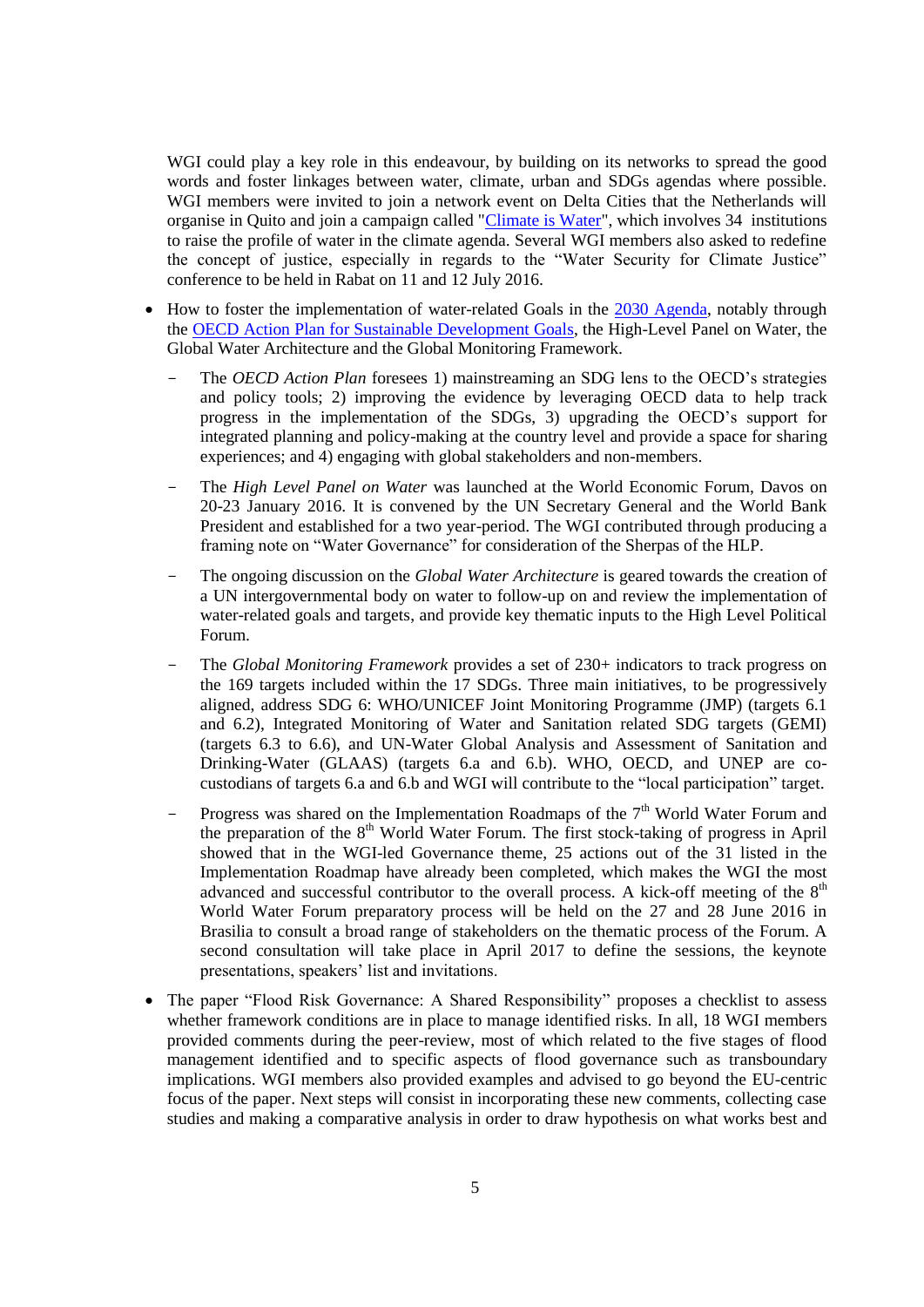where. An OECD working paper will be released by the end of 2016, followed by a potential scientific contribution.

- Working Groups discussed the methodology to be used to identify and/or develop water governance indicators and the draft template and collection process for the (best) practices. On indicators, delegates advised to redefine the water management functions suggested in the preparatory document (e.g. adding the global scale and distinguishing between urban and rural areas) and clarify key terms (indicators, outputs, impacts, etc.). On (best) practices, there was a consensus on the need for an online database to be easily updated and accessible. The sequencing for collecting examples (i.e. before or after the definition of indicators) was discussed, with delegates advising to start with a mapping of existing knowledge, publications and practices on each of the principle on water governance to see where value can be added.
- 4. Delegates **SHARED** experiences, views and knowledge related to water governance from:
	- Recent and forthcoming **events on water**: the [STAR-FLOOD Conference](http://www.starflood.eu/conference/) (4-6 February 2016, Brussels, Belgium); the **3<sup>rd</sup> ICPDR** Ministerial Meeting (9 February 2016, Vienna, Austria); the [Water Economic Forum](http://forodelaeconomiadelagua.org/primer-foro/) (8 April 2016, Madrid, Spain); the [Adaptation Futures 2016](http://www.adaptationfutures2016.org/)  [Conference](http://www.adaptationfutures2016.org/) (10-13 May 2016, Rotterdam, Netherlands); the  $10<sup>th</sup>$  INBO International General [Assembly](http://www.rioc.org/inbo/agenda/article/10th-general-assembly) (1-4 June 2016, Merida, Mexico); the NARBO IWRM Training (14-16 June 2016, Bangkok, Thailand); the [International Conference on Water Security for Climate Justice](http://www.cop22.ma/en/international-conference-water-and-climate-%E2%80%9Cwater-security-climate-justice%E2%80%9D) (11-12) July 2016, Rabat, Morocco); the [Africa Water Week](http://africawaterweek.com/6/) (18-22 July 2016, Dar es Salaam, Tanzania); the [2016 World Water Week](http://www.worldwaterweek.org/) (28 August – 2 September 2016, Stockholm, Sweden); the 3<sup>rd</sup> [International Water Regulators Forum](http://www.iwa-network.org/iwrf) (10 October 2016, Brisbane, Australia); the Korea [Water Forum](http://www.koreawaterforum.org/) (19- 22 October 2016, Daegu, Korea); a seminar on water affordability organised by Aqua Publica Europea (20 October 2016); a training course for change facilitators organised by IRSTEA (7-18 November 2016, Marrakech, Morocco); the [Budapest Water Summit](http://www.budapestwatersummit.hu/) (28-30 November 2016, Budapest, Hungary); the [Fourth Istanbul International Water Forum](http://suen.gov.tr/en/2016/04/20/4-istanbul-uluslararasi-su-forumunun-tarihi-belirlendi/) (10-11 May 2017, Istanbul, Turkey); and the [XVIth IWRA World Water Congress](http://worldwatercongress.com/) (29 May-2 June 2017, Cancun, Mexico).
	- Recent **research, reforms, projects, and publications** on water governance, including the second edition of the book ["Building Blocks for Good Water Governance"](http://watergovernance.s3.amazonaws.com/files/P085-01-16-006-eindpubBB.pdf); various social sustainability mechanisms used in the urban water sector in Spain; the booklet ["Applying Water](http://www.oecd.org/fr/gov/politique-regionale/acf-international.pdf)  [Governance to Humanitarian Projects"](http://www.oecd.org/fr/gov/politique-regionale/acf-international.pdf); the report "Drinking Water and Sanitation: at which [price?"](http://www.cgedd.developpement-durable.gouv.fr/IMG/pdf/010151-01_rapport_cle2b7248.pdf); the [Strategic Planning for Alpine River Ecosystems \(SPARE\) Project;](http://www.alpine-space.eu/SPARE) the Global Water Studio as an initiative of the Netherlands to promote innovation in water governance; [SUEZ](http://www.suez-environnement.fr/wp-content/uploads/2016/06/EN_SUEZ_integrated-report_2015_WEB.pdf) [Materiality Survey,](http://www.suez-environnement.fr/wp-content/uploads/2016/06/EN_SUEZ_integrated-report_2015_WEB.pdf) which can be used as a governance and assessment tool; UNDP Water Governance Facility's latest activities on integrity, the [Building River Dialogue and Governance](http://www.iucn.org/theme/water/our-work/bridge)  [\(BRIDGE\) project](http://www.iucn.org/theme/water/our-work/bridge) and the enlargement of the [Delta Coalition,](https://www.government.nl/latest/news/2016/05/10/minister-schultz-launches-international-delta-coalition) currently including 12 delta countries, to other governmental and non-governmental organisations.

# **NEXT STEPS**

- **30 August 2016**: Informal gathering at the [2016 World Water Week](http://www.worldwaterweek.org/) (Stockholm, Sweden)
- **September 2016**: Revised scoping notes on indicators and best practices focus groups
- **September- December 2016**: Finalisation of the Flood risk governance paper (case studies, empirical analysis, discussion in relevant OECD bodies, and publication of the working paper**)**
- **October-November 2016**: Webinars and Working Group Activities
- 12-13 December 2016: 8<sup>th</sup> Meeting of the WGI, Rabat, Morocco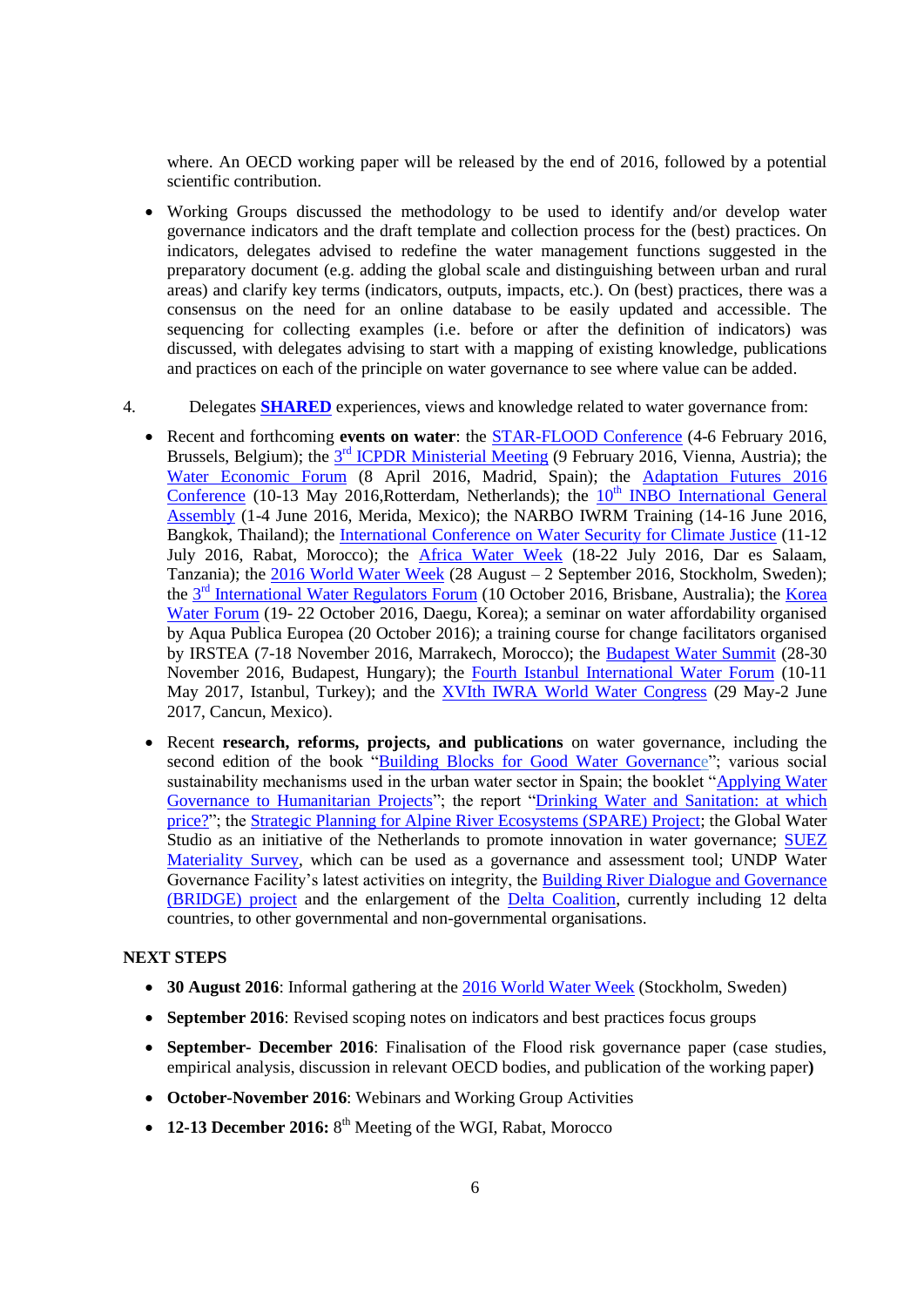## <span id="page-6-0"></span>**SUMMARY RECORD**

#### <span id="page-6-1"></span>*Welcoming Remarks*

#### <span id="page-6-2"></span>*Introduction by the Chair*

5. Peter Glas, Chair of the WGI, welcomed delegates and thanked the Netherlands for welcoming the  $7<sup>th</sup>$  WGI meeting and for its longstanding support to the WGI. The Chair expressed his satisfaction with the renewal process of WGI for a second phase over 2016-2018. The Highlights from the  $6<sup>th</sup>$  [meeting](http://www.oecd.org/gov/regional-policy/water-governance-initiative-6-highlights.pdf) are available online in English and French. The steering committee held a meeting on 23 March 2016 to follow up on the  $6<sup>th</sup>$  meeting of the WGI. The [Terms of Reference for](http://www.oecd.org/gov/regional-policy/water-governance-initiative-terms-of-reference-2016-18.pdf) the period [2016-2018](http://www.oecd.org/gov/regional-policy/water-governance-initiative-terms-of-reference-2016-18.pdf) were approved by the Regional Development Policy Committee (RDPC) on 26 April 2016. The two working groups [\(indicators](http://www.oecd.org/gov/regional-policy/Summary-Webinar-on-indicators-25-April-2016.pdf) and [best practices\)](http://www.oecd.org/gov/regional-policy/Summary-Webinar-Best-Practices-25-Apr-16.pdf) held webinars on 25 April to kick off their activities and prepare for the  $7<sup>th</sup>$  meeting. The Chair also updated delegates on the recent launch of the [Water Integrity Global Outlook \(WIGO\)](http://www.waterintegritynetwork.net/wigo/) in Berlin (22 March 2016). The report captures a growing recognition of the need for good governance and actions to eliminate corruption and improve sector performance. WIGO emphasises the need for transparency, accountability and participation to achieve SDG 6 and other water-related goals and makes multiple references to the [OECD Principles on Water](http://www.oecd.org/gov/regional-policy/OECD-Principles-on-Water-Governance-brochure.pdf)  [Governance.](http://www.oecd.org/gov/regional-policy/OECD-Principles-on-Water-Governance-brochure.pdf)

## <span id="page-6-3"></span>*Water governance in the Netherlands*

6. Roald Lapperre, Deputy Director General for Spatial Development and Water Affairs in the Dutch Ministry of the Environment and Infrastructure, shared two examples of concrete steps that have been undertaken following the OECD Policy Dialogue with the Netherlands in 2014. He recalled that 60% of the country is subject to the risk of submersion and that more than half of the population lives flood-prone areas, which also represent two-third of the economic activity. These conditions make water management a matter of national importance and a national security. The OECD report pointed out an awareness gap by Dutch citizens regarding floods. No major disaster has occurred in the last 50 years and many citizens take current levels of security for granted, and do not know the basics of evacuation policy. In response, the government has invested in further communication and launched an "water awareness week" every second year during which citizens can visit water management projects in their neighbourhood and see what role they can play themselves. A website was also set up to raise awareness on water risks. In practice, anyone can enter its postal code and note whether its property will be at risk of flooding; and what to do in case such an emergency takes place. In addition, the Minister gave several public interviews on the topic, television shows are screened for kids and a water museum was open. Another OECD recommendation on which the government followed up relates to the coherence between water, land use and spatial planning. In 2012, the Directorate General for Spatial Development and Water Affairs was created out of the merger of two previous (separate) directorates, which in itself reflects the interdependence and needed integration between these areas. Integration was also achieved within the measures of the broad Programme "Room for the River", such as moving a dyke 350 meters towards the hinterland, thereby helping drain the river during extremely high water seasons and creating an urban river park for recreation, culture, water and nature. However, until now, these innovative projects have too often been subject to factors such as chance and leadership of individuals. The Environmental Planning Act, that passed parliament in March 2016, is also expected to further stimulate structural coherence between water, land and spatial planning.

l

[www.overstroomik.nl](http://www.overstroomik.nl/)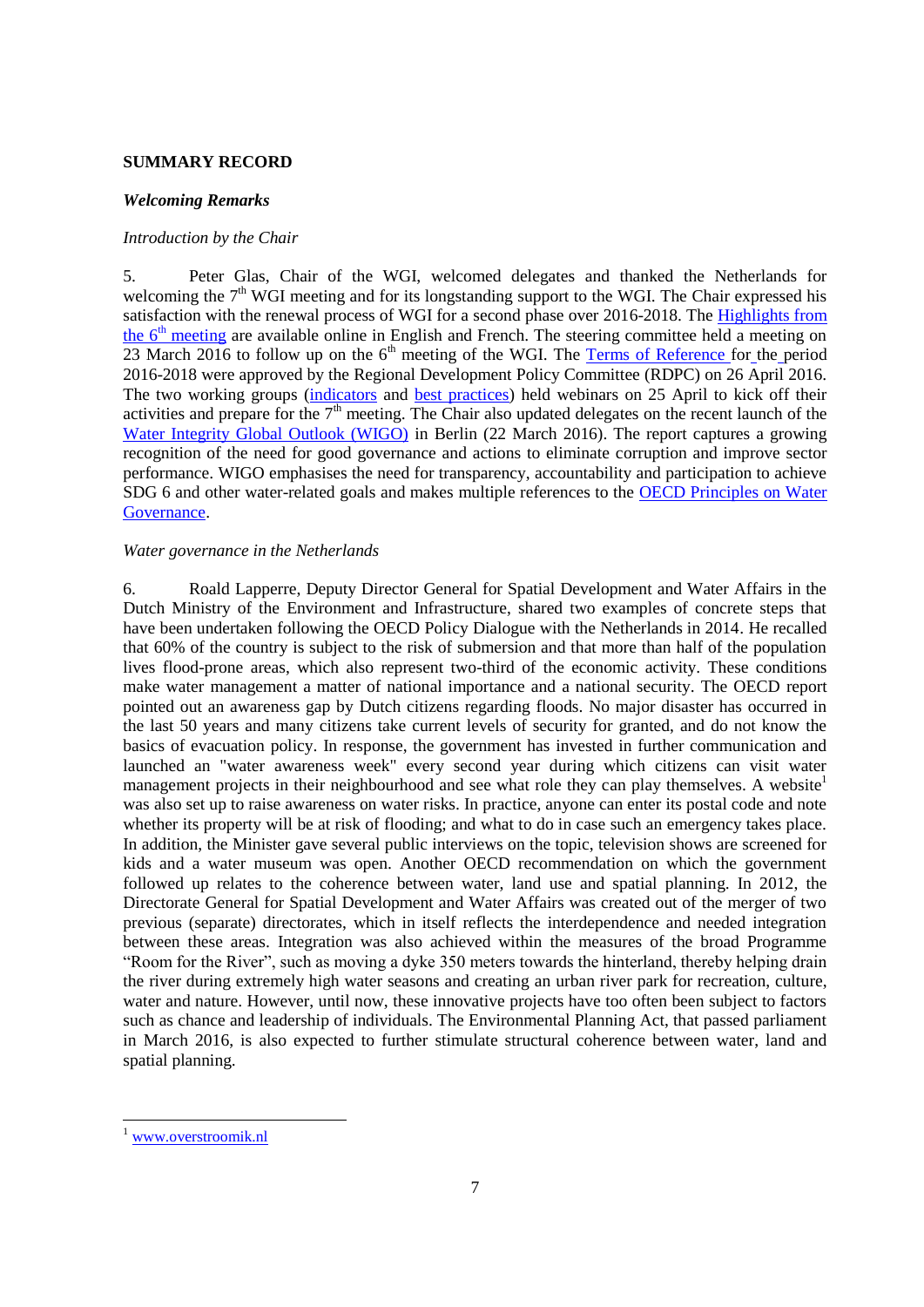# <span id="page-7-0"></span>*Update on RDPC activities*

7. Joaquim Oliveira-Martins, Head of the OECD Regional Development Policy division congratulated WGI members on the achievements of the first phase of activities (2013-2015), which culminated with the adoption of the OECD Principles on Water Governance endorsed by OECD Ministers on 4 June 2015. The WGI, which operates within the Regional Development Policy Committee (RDPC) of the OECD, has organised its activities around three main output areas: maintaining a policy forum on water governance through biannual meetings; supporting the implementation of the Principles through the development of indicators and a best practice database, and fostering peer-review and policy dialogues on water at different levels to provide tailored guidance to government through evidence-based assessment. The latest prioritisation exercise carried out by OECD countries showed greater support to water than in the previous biennium. The implementation of the OECD Principles on Water Governance was ranked as a medium or high priority by over 60% of countries. The attendance of the WGI Chair at two RDPC meetings and his contribution to the Policy Forum section of the 2016 Regional Outlook of the OECD also contributed to reflect a greater importance of water within the RDPC Programme of Work. The WGI, as an institutional innovation within the OECD's architecture, has also become a source of inspiration on "how" to work at the OECD through greater stakeholder engagement to be in a better position to shape policy guidance and advise governments. The RDPC is currently exploring the possibility to apply in other sectors the instruments and participatory processes developed within the WGI, in particular given the momentum provided by the SDGs in post-2030 Agenda.

# <span id="page-7-1"></span>*Publications since the 6th meeting of the WGI*

8. The OECD report ["Water Governance in Cities"](http://www.oecd-ilibrary.org/governance/water-governance-in-cities_9789264251090-en) is a good illustration of the synergy between RDPC's tools and WGI's sectoral approach. The report assesses trends and gaps in water governance in 48 metropolitan areas (42 OECD, 6 BRICS) and suggests policy responses to bridge them. It was launched at the [Cities and Water Conference,](http://watercampus.nl/en/mayors-water/) in Leeuwarden, on February 11<sup>th</sup>, 2016. The report shows that even if significant progress has been achieved in the last two decades in terms of managing water in cities, current levels of service delivery and water security should not be taken for granted. Pressing and emerging threats are jeopardising the capacity of governments to manage too much, too little and too polluted water in several developed and emerging economies now and in the future.

9. A scientific paper "Stakeholder Engagement [for Inclusive Water Governance "Practicing](http://www.mdpi.com/2073-4441/8/5/204/pdf)  [What We Preach" with the OECD Water Governance Initiative"](http://www.mdpi.com/2073-4441/8/5/204/pdf) was published in the journal ["Water"](http://www.mdpi.com/journal/water) in May 20165. The paper is rooted in the consideration that at the core of inclusive growth is inclusive policy making. There is a significant role for sub-national governments and multi-level governance to ensure that under-represented groups participate in the policy process. Such efforts are instrumental to promote greater trust in government and greater local capacity to improve public services and investment. The paper is also an opportunity to share with a wider audience the achievements of the WGI as well as its way of operating and outreach capacity.

#### <span id="page-7-2"></span>*Update on WGI 2016-2018 Strategy and Activities*

#### <span id="page-7-3"></span>*WGI renewed membership*

10. Aziza Akhmouch, Head of the OECD Water Governance Programme, updated members on the renewal of WGI membership over 2016-2018. Following the results of the [satisfaction survey](http://www.oecd.org/gov/regional-policy/WGI-Survey-synthesis.pdf) carried out in May 2015, a [strategic paper](http://www.oecd.org/gov/regional-policy/WGI-Achievements-Ways-Forward.pdf) was drafted to take stock of the main achievements of the WGI over 2013-2015 and pave the way to the second phase. The five objectives of the WGI remain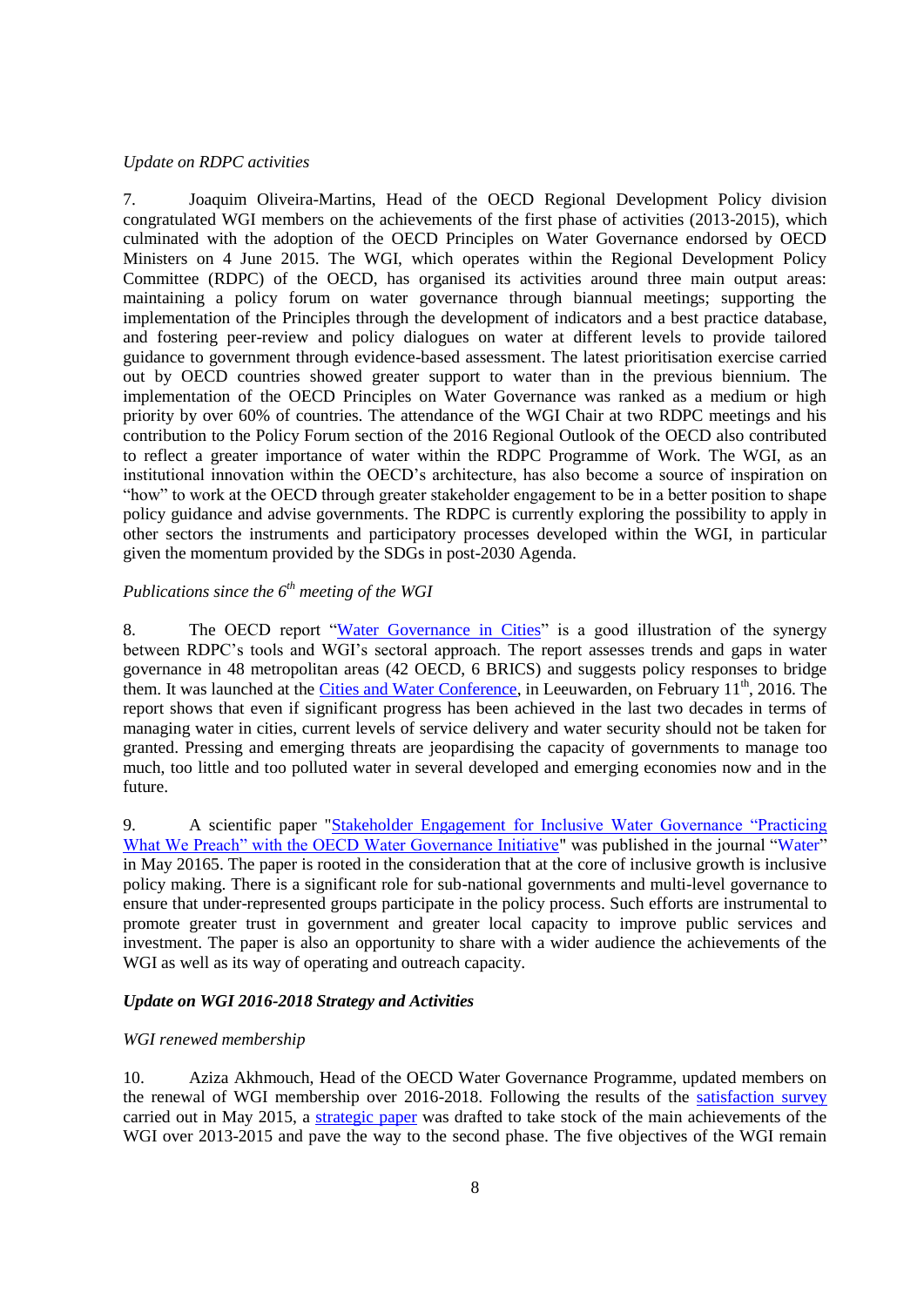unchanged: 1) raise the profile of governance in the Global Water Agenda, 2) Advise governments in taking the needed steps for effective water reforms, 3) Provide a policy forum to share knowledge, experience and best practices, 4) Support the implementation of the OECD Principles on Water Governance and 5) Peer-review technical work. Membership has expanded with132 members to date, including 46 new members. Part of the membership gap pointed out in the strategic paper was bridged (e.g. nature-based organisation, and UN institutions), but the challenge to engage cities and local administrations is still prominent for the current phase.

#### <span id="page-8-0"></span>*WGI structure & working groups*

11. WGI structure remains unchanged for 2016-2018, with a Chair and the Steering Committee, composed of ASTEE, INBO/OIEau, Suez, WIN, SIWI and Transparency International. The main change lies in the shift from thematic working groups (stakeholder engagement, governance and performance of water services, basin governance and integrity and transparency) to output-based working groups (best practices and indicators) in order to support the implementation of the OECD Principles on Water Governance. WGI members made very concrete in-kind contributions in terms of their commitment to share knowledge and experience (95%), to disseminate the Principles to their members and networks (86%), to take part in one or two working groups (82%), to peer-review technical work (70%), to collect best practices (70%), to disseminate findings in their events, media or networks (60%), to foster synergies with their own activities (57%), to provide a platform to discuss indicators (36%), to host a working group meeting (25%) or a plenary meeting (11%). Two members of the WGI offered a financial contribution. Such financial contributions provided in the past by the Netherlands, Spain, Korea were the stepping stones for WGI creation.

## <span id="page-8-1"></span>*WGI consultations on OECD (draft) Recommendations*

12. WGI members have recently been consulted on the (draft) OECD Council Recommendations on Water and on Public Integrity. The former seeks to consolidate four current water-related legal instruments of the OECD into one and to update them with the latest guidance and work of the Organisation (the last Water Recommendation dating back to 1989). In all, 24 WGI members contributed with written comments, which overall called for a more ambitious stance building on the EU Acquis (Water and Flood Directives) especially on issues related to pricing, conjunctive management of surface and groundwater, and the implementation of international standards or resolutions (e.g. on the human right to drinking water and sanitation, on transboundary water courses etc.). WGI members also expressed their satisfaction with the fact that the OECD Principles on Water Governance currently feature in a dedicated section of the draft recommendation. A third draft is expected by the end June for a last round of iteration with member states, and the final version should be submitted to the OECD Council by the end of 2016. The OECD Secretariat (Environment Directorate) will revert back to WGI members individually with feedback on how comments received from the stakeholder consultation have been taken into account in the draft and if not, why.

13. The second draft Recommendation on which WGI members were consulted related to public integrity. The draft Recommendation of the Council on Public Integrity abrogates and replaces the 1998 OECD Recommendation on Improving Ethical Conduct in the Public Service. The revisions to the 1998 Recommendation are extensive, as the new Recommendation incorporates new insights. The draft Recommendation specifically promotes a comprehensive and coherent progressive integrity framework that is applicable to all stages of the policy cycle. Comments received call for a clearer distinction between integrity and corruption, and pointed out the need for sector specific examples. A revised draft Recommendation including comments received at the meeting of the Senior Public Integrity Officials (SPIO) on 18 April 2016 and at the Symposium of the Public Governance is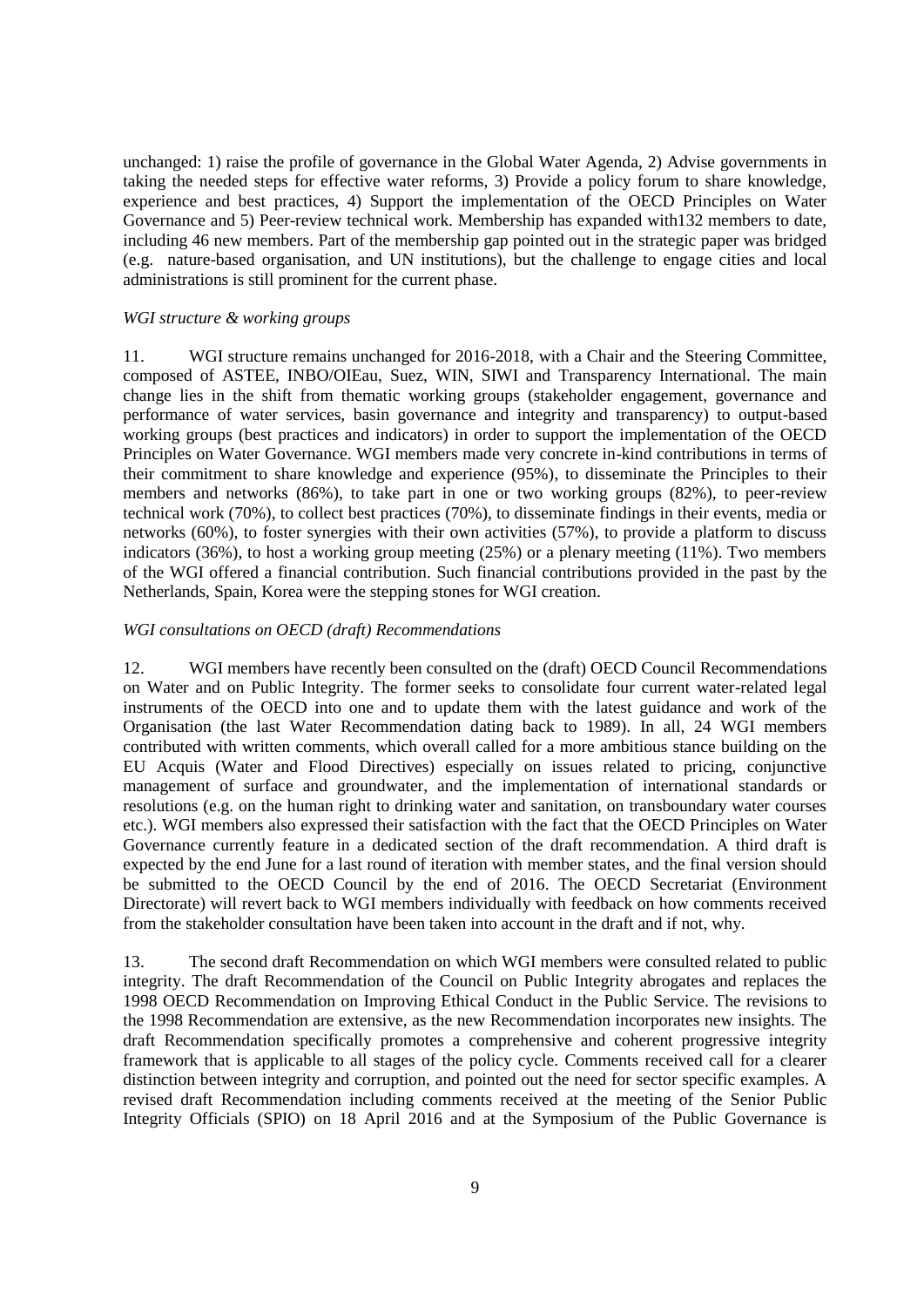currently open to comments by OECD countries and SPIO delegates until 8 August, and the final draft is expected to be approved by Council by the end of 2016.

#### <span id="page-9-0"></span>*WGI dissemination & outreach*

14. Since the last meeting of the WGI on 2-3 November 2015, the OECD Secretariat has been active disseminating the Principles on Water Governance to ensure broader outreach and buy in. These events consisted in international conferences, general assemblies, networks' meeting mostly organised by the WGI members. The Principles were disseminated in several recent water events including [STAR-FLOOD Conference](http://www.starflood.eu/conference/) (Brussels, 4-5 February), Water Economic Forum (Madrid, 8 April), [Adaptation Futures 2016 conference](http://www.adaptationfutures2016.org/) (10-12 May 2016), 10<sup>th</sup> [INBO International General Assembly](http://www.rioc.org/inbo/agenda/article/10th-general-assembly) (1-3 June, Merida), **SPARE** kick-off meeting (Innsbruck, 15 February), Water, Megacities and Global Change conference (Paris, 1 December), [Cities and Water Conference](http://watercampus.nl/en/mayors-water/) (Leeuwarden, 10-11 February), [World Water Tech](http://worldwatertechinvestment.com/wp-content/themes/ReThink/_/inc/images/Rethink-WWIS16-Conference-Programme-Digital.pdf) (London, 23 February), [Water Governance Centre Sunset symposium](http://www.watergovernancecentre.nl/nieuws/2015/12/17/wgceindsymposium/) (Amersfoort, 10 March), [Netwerc H20 General Assembly](https://www.google.fr/url?sa=t&rct=j&q=&esrc=s&source=web&cd=1&cad=rja&uact=8&ved=0ahUKEwiuoO3tko_OAhVpIsAKHVJABkEQFggeMAA&url=http%3A%2F%2Fwww.netwerch2o.eu%2Fwp-content%2Fuploads%2F2016%2F01%2FNETWERC-H20-CONFERENCE-AND-ANNUAL-GENERAL-ASSEMBLY-V0.4.pdf&usg=AFQjCNE8Q7BZkr1310SDu9vePjTGqdM5lA&sig2=fs3jqUM-a5l7U56JCqchkA) (Pisa, 17 March), [IWA young water](https://www.google.fr/url?sa=t&rct=j&q=&esrc=s&source=web&cd=1&cad=rja&uact=8&ved=0ahUKEwiRyIz6ko_OAhVIL8AKHQIADFoQFggfMAA&url=http%3A%2F%2Fwww.rsc.org%2Fevents%2Fdetail%2F21092%2Finternational-water-association-young-water-professionals-uk-annual-conference-2016&usg=AFQjCNGjq5jXMPqksrid6hO2WQGgaqBXfw&sig2=xz2MJEA780Opb9BKAl1EZw&bvm=bv.127984354,d.ZGg)  [professional UK Annual conference](https://www.google.fr/url?sa=t&rct=j&q=&esrc=s&source=web&cd=1&cad=rja&uact=8&ved=0ahUKEwiRyIz6ko_OAhVIL8AKHQIADFoQFggfMAA&url=http%3A%2F%2Fwww.rsc.org%2Fevents%2Fdetail%2F21092%2Finternational-water-association-young-water-professionals-uk-annual-conference-2016&usg=AFQjCNGjq5jXMPqksrid6hO2WQGgaqBXfw&sig2=xz2MJEA780Opb9BKAl1EZw&bvm=bv.127984354,d.ZGg) (Norwich, 31 March), [Water in the Urban Agenda conference](http://mepwatergroup.eu/mep-water-group-public-session-on-water-in-the-urban-agenda/) (European Parliament, 6 April), the  $8<sup>th</sup>$  [European Conference on Sustainable Cities & Towns](https://www.google.fr/url?sa=t&rct=j&q=&esrc=s&source=web&cd=1&cad=rja&uact=8&ved=0ahUKEwisntOmk4_OAhVOF8AKHRBxAUMQFggeMAA&url=http%3A%2F%2Fconferences.sustainablecities.eu%2F&usg=AFQjCNHEW3B5b3CbskmIHxYLUSSdRFD6sA&sig2=g546G101Api4QkciDOrVQg) (Bilbao, 27-29 April), [ASTEE 95](https://www.google.fr/url?sa=t&rct=j&q=&esrc=s&source=web&cd=2&cad=rja&uact=8&ved=0ahUKEwiZpOKvk4_OAhVJLMAKHfB6D5YQFggiMAE&url=http%3A%2F%2Fwww.astee.org%2Fevenement%2F95eme-congres-de-lastee-territoires-en-transition-mettre-lintelligence-numerique-au-coeur-des-services-publics%2F&usg=AFQjCNGUV5nl-bt2uRVsi9ZHjEWdaLe7Tw&sig2=W0hlc40UHjzQqp-Y3CintQ&bvm=bv.127984354,d.ZGg)<sup>th</sup> Congress (1-3 June), [CEEP water task force](http://www.ceep.eu/our_activities/water-tf/) meeting (Munich, 1st June), Citizen [Observatories for water management Conference](https://www.google.fr/url?sa=t&rct=j&q=&esrc=s&source=web&cd=1&cad=rja&uact=8&ved=0ahUKEwjI4OXgk4_OAhXmDsAKHTKHDIAQFggjMAA&url=http%3A%2F%2Fwww.conwater2016.eu%2Findex.php%2Fen%2F&usg=AFQjCNGUxu8AfQ3iO2frvCHEgLE6MmxG9A&sig2=U7A7DirCXIVHl5W_J7w2Yg) (Venice, 9 June) and the [International](https://www.google.fr/url?sa=t&rct=j&q=&esrc=s&source=web&cd=1&cad=rja&uact=8&ved=0ahUKEwiZ-73pk4_OAhUIJ8AKHSiRCLoQFgghMAA&url=http%3A%2F%2Fwww.globalclimate.info%2F&usg=AFQjCNFAAHr5tSiaTPHb-jReOEoxPKQ1ug&sig2=q83VjRroEBJ-7So_sbV8tA&bvm=bv.127984354,d.ZGg)  [Conference on Adapting to Climate Change](https://www.google.fr/url?sa=t&rct=j&q=&esrc=s&source=web&cd=1&cad=rja&uact=8&ved=0ahUKEwiZ-73pk4_OAhUIJ8AKHSiRCLoQFgghMAA&url=http%3A%2F%2Fwww.globalclimate.info%2F&usg=AFQjCNFAAHr5tSiaTPHb-jReOEoxPKQ1ug&sig2=q83VjRroEBJ-7So_sbV8tA&bvm=bv.127984354,d.ZGg) (Lisbon, 21 June).

# <span id="page-9-1"></span>*Raising the Profile of Water Governance in the Global Agenda*

#### <span id="page-9-2"></span>*Habitat III Process*

15. Joaquim Oliveira Martins shared some remarks about the [Habitat III Conference](https://www.habitat3.org/) and OECD's tools to support the New Urban Agenda. Habitat III is the third United Nations Conference on Housing and Sustainable Urban Development. This conference is organised every 20 years and the final event will take place in Quito, Ecuador, from 17-20 October 2016. The New Urban Agenda which is expected to be agreed at Habitat III is a critical opportunity to support the achievement of the SDGs in particular through the lens of cities and communities. The preparation of the New Urban Agenda was shaped around 10 policy units carrying out thematic discussions, each of which consists of 20 experts nominated by the member countries and other stakeholder organisations. The OECD cochaired the Policy Unit 3 on National Urban Policies, together with UN-Habitat. In that context, the OECD produced a policy paper in February 2016 as a contribution to the drafting process of the New Urban Agenda. All policy units also met at the European Habitat meeting in Prague last March and at the open-ended consultation meeting of the New Urban Agenda in New York City last April. OECD's strategic focus relies on promoting a National Urban Policy, promoting good urban and metropolitan governance, developing subnational finance and advancing other global agendas through urban policies. The organisation has a number of tools to achieve its strategy: National Urban Policy Reviews (completed in Poland, Korea, Chile, Mexico, and China, on-going in Kazakhstan and planned for Vietnam); a programme to support NUPs including three main pillars (country advisory services, knowledge management, and capacity development); OECD Metropolitan, Regional and Well-being Databases; Urban Green Growth studies (currently focusing on rapidly urbanising Asian cities in Bangkok, Iskandar, Haiphong, Bandung and Cebu); the OECD Recommendation on Effective Public Investment; a worldwide Observatory on sub national finance (under creation) and the Water Governance Initiative. Habitat III provides a critical opportunity to link the water and urban agendas, which are often disconnected. Several WGI members, including GWOPA, WWC and IWA are involved in Habitat III through the organisation of side events or networking events. The new zero draft of Habitat III released recently is an opportunity to strengthen the efforts to bring water closer to cities' discussions and vice-versa. WGI members are invited to join a network event on Delta Cities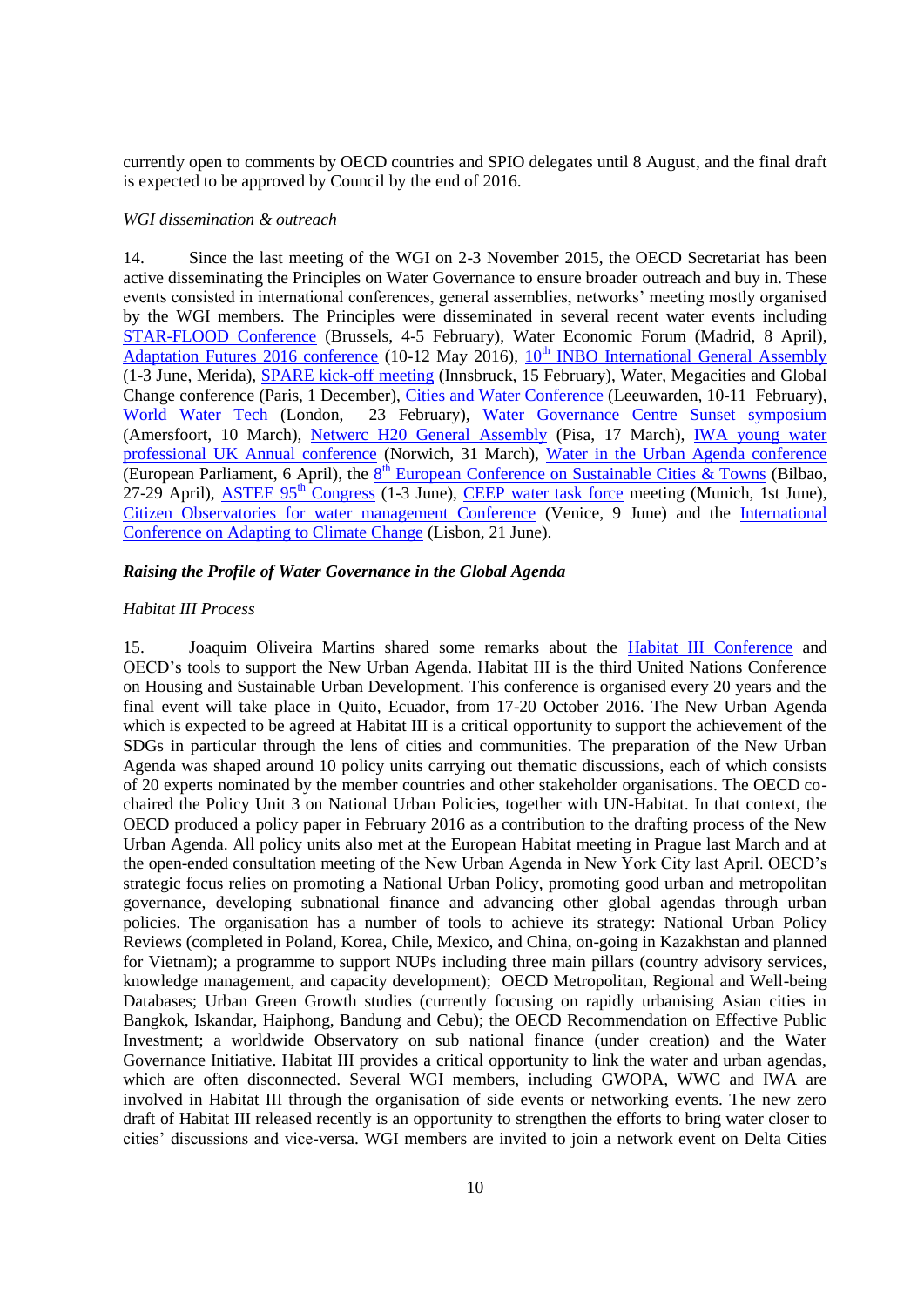that the Netherlands will organise in Quito. The OECD will take part in Habitat III meeting in Quito, and convey WGI's voice regarding the missing link between urban and water policies.

#### <span id="page-10-0"></span>*COP 21 Paris Declaration & Pact*

16. Eric Tardieu, Deputy Director of the International Office for Water, presented the ["Paris Pact](http://www.riob.org/IMG/pdf/Pacte_Paris_Eng_version_Non_COP_v17.pdf)  [on Water and Adaptation: Strengthening Adaptation in Basins of Rivers, Lakes and Aquifers"](http://www.riob.org/IMG/pdf/Pacte_Paris_Eng_version_Non_COP_v17.pdf). The Pact, spearheaded by INBO aims to raise the profile of water in the COP process. It has been supported, along with other water-related initiatives, by the [Lima-Paris Action Agenda \(LPAA\).](http://newsroom.unfccc.int/lpaa) The LPAA is a Joint initiative of the French and Peruvian presidencies of the COP20 and COP21, the Executive Office of the Secretary-General of the United Nations and the Secretariat of the UNFCCC aiming at the development of climate actions by civil society actors. To date, the Paris Pact has been signed by 348 organisations from 94 countries, including four Ministers in charge of water management (Benin, France, Morocco and Peru) and the Executive Secretary of UNECE. It targets basins at all scales, from transboundary to local. The purpose is to accelerate integrated water resources management strategies and plans that are better adapted to the current and future effects of climate change. The Pact insists on the needed awareness, action and commitment of all stakeholders in the basin, including national and transboundary basin organizations, governments, local authorities, civil society, private companies, donors and international organisations. It includes four priority commitments: capacity development and knowledge, basin management planning, governance and adequate financing. Implementation of projects will be followed up through reports on actions undertaken within existing networks, including the WGI. Two strategic actions are currently being explored regarding the reporting system of the Paris Pact: organising events to present the projects in basins and gaining more attention from donors and financial institutions. Examples of actions of relevance for WGI involvement include water information systems, performance indicators and stakeholder participation. Several events have already taken place and more are planned on the road to COP22 in Marrakech from 7-18 November 2016. One key milestone is the ["Water Security for](http://www.cop22.ma/en/international-conference-water-and-climate-%E2%80%9Cwater-security-climate-justice%E2%80%9D)  [Climate Justice"](http://www.cop22.ma/en/international-conference-water-and-climate-%E2%80%9Cwater-security-climate-justice%E2%80%9D) conference to be held in Rabat on 11 and 12 July 2016. The conference includes four thematic sessions: 1) Vulnerability of Water to Climate Change, 2) Water and the Implementation of the Paris Agreement and Sustainable Development Goals, 3) Alliance: "Water-Energy-Food Security-Health-Education" and 4) Water and Climate Change Finance Mechanisms. It aims to promote four key messages for COP22: create a political momentum and call for action for water, mainstream water inside climate discussions, follow-up on commitments and link SDGs implementation to water resilience in Africa. The focus on Africa is a political choice made by Morocco. Considering the geographical context, all African countries will have to take strong measures to cope with the issue of climate change in the future. WGI members who have not yet signed the Pact and contributed with projects are invited to do so, especially within the two priority focus areas: monitoring networks and information systems.

### <span id="page-10-1"></span>*Group discussion on Habitat III and COP*

17. WGI members were invited to react to the two presentations based on two guiding questions: "How do your institutions contribute to the climate and urban agenda?" and "How can the WGI help raise the profile of water in these areas?".

18. The Butterfly Effect informed delegates about a campaign called ["Climate is Water"](http://alliance4water.org/climateiswater/campaign/), which involves 34 institutions to raise the profile of water in the climate agenda. The first event took place in [Paris during the COP21](http://www.worldwatercouncil.org/fileadmin/world_water_council/documents/news/2015117_ClimateIsWater_Initiative_leaflet.pdf) and three more events are planned back to back to forthcoming major water events in Rabat (11-12 July), Stockholm (late August) and Budapest (late November). The campaign does not limit its actions to COP but has a broad approach to any opportunity to mainstream the "water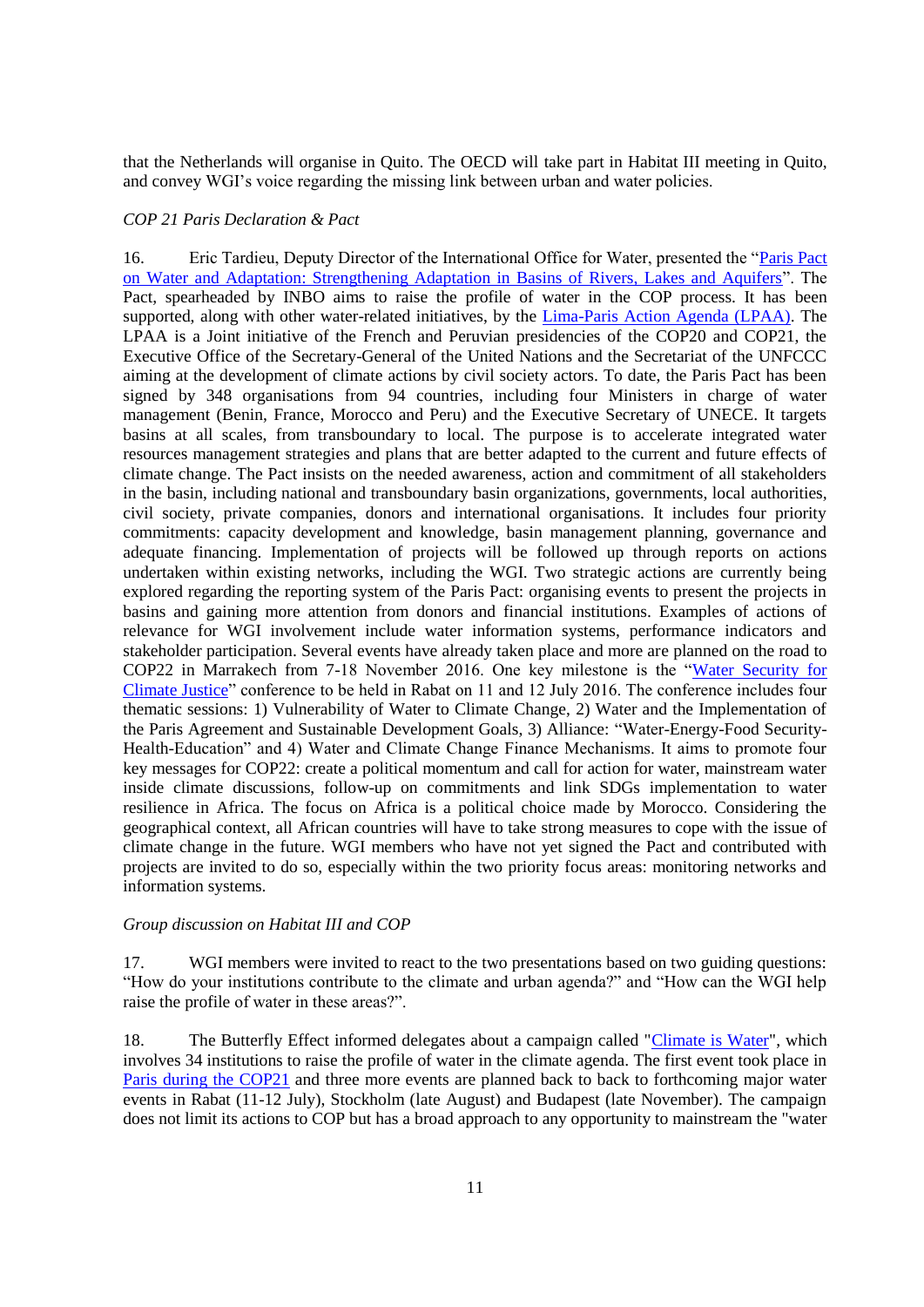language" into climate agreements. To this end, it is expected that the negotiators of such agreements will also be approached.

19. WBCSD called for an explicit reference to water in the Habitat III Declaration. WBCSD shared its disappointment that the word "water" does not feature in the Paris Agreement that concluded COP21 in December. WBCSD is [working together](http://www.wbcsd.org/cop22-will-bring-together-cities-government-and-business.aspx) with the Government of Morocco, ICLEI and the Sustainable Development Solutions Network on organising a three day conference ["Low Emissions Solutions Conference"](http://unsdsn.org/wp-content/uploads/2016/05/Concept-Note-May-5-COP22-Low-Emissions-Solutions-Conference.pdf) to be held during COP 22 (14-17 November). The event aims to accelerate the implementation of solutions under the Paris Agreement by showcasing low carbon solutions in cities and agriculture and to highlight the importance of water in low carbon solutions.

20. GWP recalled the organisation of a meeting in Barcelona on  $1<sup>st</sup>$  February 2016 in the frame of the Habitat III process. The meeting gathered many stakeholders (OECD, Morocco's National Water Office, UNDP Water Governance Facility, UNESCO-IHP, Water Aid, GWP, etc.). A list of [recommendations](http://www.gwopa.org/en/gwopa-news/download/146_a4473c3de360a57e8378176f89c2aeff) emerged from the meeting inviting UN Habitat to push water in the urban agenda. As another milestone, a  $(3^{rd}$  Preparatory) meeting of Habitat III will take place in Surabaya on 25-27 July 2016. This is a unique opportunity to convey such recommendations again and ensure they are fully part of the final declaration. A similar approach could be fostered for COP 22.

21. WIN warned against a silo approach in considering the COP and Habitat III agendas since they are mutually reinforcing; this implies thinking carefully about the leverage that the WGI can play in these areas, building on its networks to spread the good words and foster linkages where possible.

22. Peter Gammeltoft underlined the overlap between the climate, urban and SDGs agendas, especially for cities which will have to address issues related to drinking water, sanitation and flood protection, and where climate change impacts will affect water efficiency and water allocation, among others. IWRM is the lens through which integration of the climate and cities agendas can best happen since this relates to the question of scale at which problems occur and need to be solved.

23. Turkey called for a systemic approach when looking at SDGs as several goals, beyond SDG 6, are in practice water-related and require a holistic approach. Discussions then pointed to the need for limiting fragmentation across competent agencies given the strong interdependencies and linkages, which all require good governance to happen in practice.

24. UN Water reminded their coordinating role for water and sanitation in the SDGs framework and process. UN Water members and partners are currently producing an analytical brief on waterrelated interlinkages across UN Agencies which should be launched during the Stockholm World Water Week in August. Coordination is a challenge but each agency has its own mandate and, therefore, is contributing to the implementation of selected aspects of the SDGs within their mandate, and monitoring and reporting accordingly. For issues such as water, energy, oceans and others, coordination is more complicated as there is not a single, dedicated UN agency with a holistic mandate on these issues. This is where the coordination mechanisms within the UN come to play.

25. IRSTEA wondered to what extent justice would be addressed in the LPAA and the "Water Security for Climate Justice" conference. Although the word justice is included in the title, it seems to be missing in the content of both processes while there is much room to include justice principles in the governance framework and support their implementation, especially at the community level. Many agreed that the concept of "justice" should go beyond that of "equity" (AIDA, Utrecht University, IRSTEA, and OECD) and the Rabat conference is an opportunity to dig deeper, including in terms of how to manage trade-offs between people, places, policies and over time. The dimensions of formal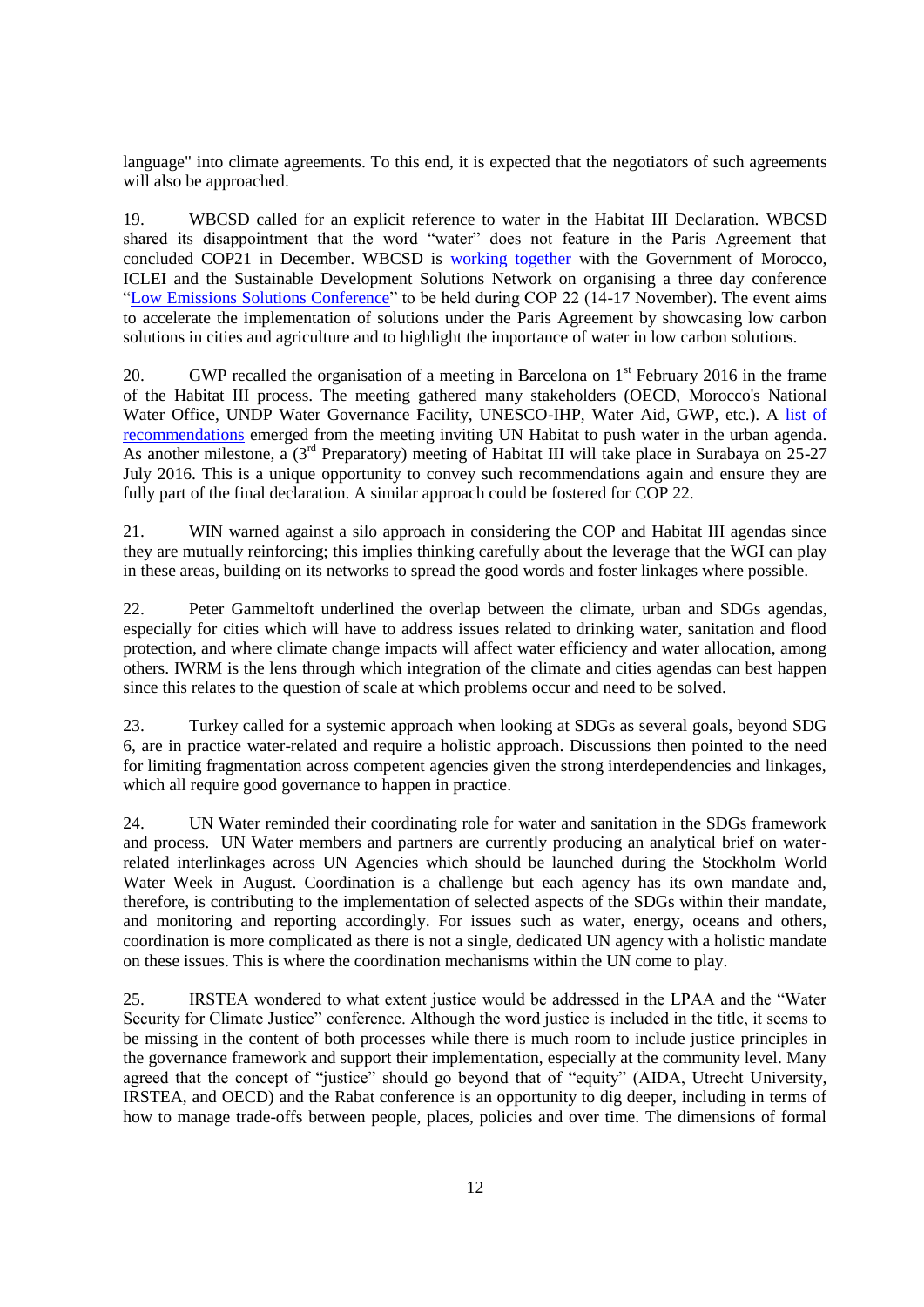justice and related mechanisms is often a missing link and weak spot in the legal spectrum of considerations that must be brought to bear in facilitating IWRM.

26. Action Against Hunger proposed for the Steering Committee to discuss on how the WGI could engage in the Climate is Water Initiative as a group or through the OECD.

#### <span id="page-12-0"></span>*Fostering the Implementation of Water-related Goals in the 2030 Agenda*

#### <span id="page-12-1"></span>*OECD Action Plan for Sustainable Development Goals*

27. Aziza Akhmouch introduced the [OECD Action Plan for Sustainable Development Goals.](https://www.google.fr/url?sa=t&rct=j&q=&esrc=s&source=web&cd=3&cad=rja&uact=8&ved=0ahUKEwjbnJTeydTNAhXRyRoKHSpEDcAQFggqMAI&url=https%3A%2F%2Fwww.oecd.org%2Fdac%2FOECD-action-plan-on-the-sustainable-development-goals-2016.pdf&usg=AFQjCNHckwCCVHm8XbxH0PxQkMI) The OECD has a long history of engagement with major UN processes on human development and well-being, financing for development, environmental sustainability and climate change. At their Ministerial Council Meeting (MCM) in 2015, OECD ministers acknowledged both the importance of the [2030 Agenda](http://www.un.org/ga/search/view_doc.asp?symbol=A/RES/70/1&Lang=E) for Sustainable Development, and the potential for the OECD to contribute to its implementation. A new development is that SDGs do not target only developing countries. For water in particular, the OECD has long argued that current levels of service delivery and security should not be taken for granted in OECD countries. Pressing and emerging challenges also hinder the capacity of developed economies to keep the level of universal coverage in water and sanitation and to manage too much, too little and too polluted water. In that context, some lessons can be drawn from the Millennium Development Goals (MDGs). First, the interconnectedness among the various SDGs has to be taken into account. The improvement of one SDG may have a negative spill over on others. Second, even though SDGs were adopted by national governments, their implementation is a shared responsibility. The implementation and funding mobilisation for many of the SDGs' policy areas have been decentralised to cities and regions. Third, data needs to be disaggregated. National averages can mask disparities while disaggregated data such as OECD metropolitan database can help address these disparities.

28. The OECD Action Plan for SDGs seeks to support member and non-member countries in reaching the Goals and targets, and has three objectives. First, helping countries identify where they currently stand in relation to the SDGs, where they need to be, and propose sustainable pathways based on evidence. In this way, the OECD will be an important contributor to the "GPS" (global positioning system) the international community will need to achieve the Goals. The second objective is to reaffirm its role as a leading source of expertise, good practices and standards in economic, social and environmental areas of public policy that are relevant to the SDGs. The third objective is to encourage a "race to the top" for better policies that can help deliver the SDGs, through the use of hallmark OECD approaches (e.g. peer reviews and learning; monitoring and statistical reporting; policy dialogue; soft law).

29. The Action Plan is structured around four areas for action: 1) mainstream an SDG lens to the OECD's strategies and policy tools; 2) improve the evidence by leveraging OECD data to help track progress in the implementation of the SDGs, for example by widening the geographical coverage or scope of indicators and increasing the analytical thinking on what needs to be done to get there; 3) Upgrade the OECD's support for integrated planning and policy-making at the country level ( to foster a "whole of government approach"), and provide a space for governments to share experiences on governing for the SDGs; and 4) Engage with global stakeholders and non-members and reflect on the implications of the SDGs for OECD external relations.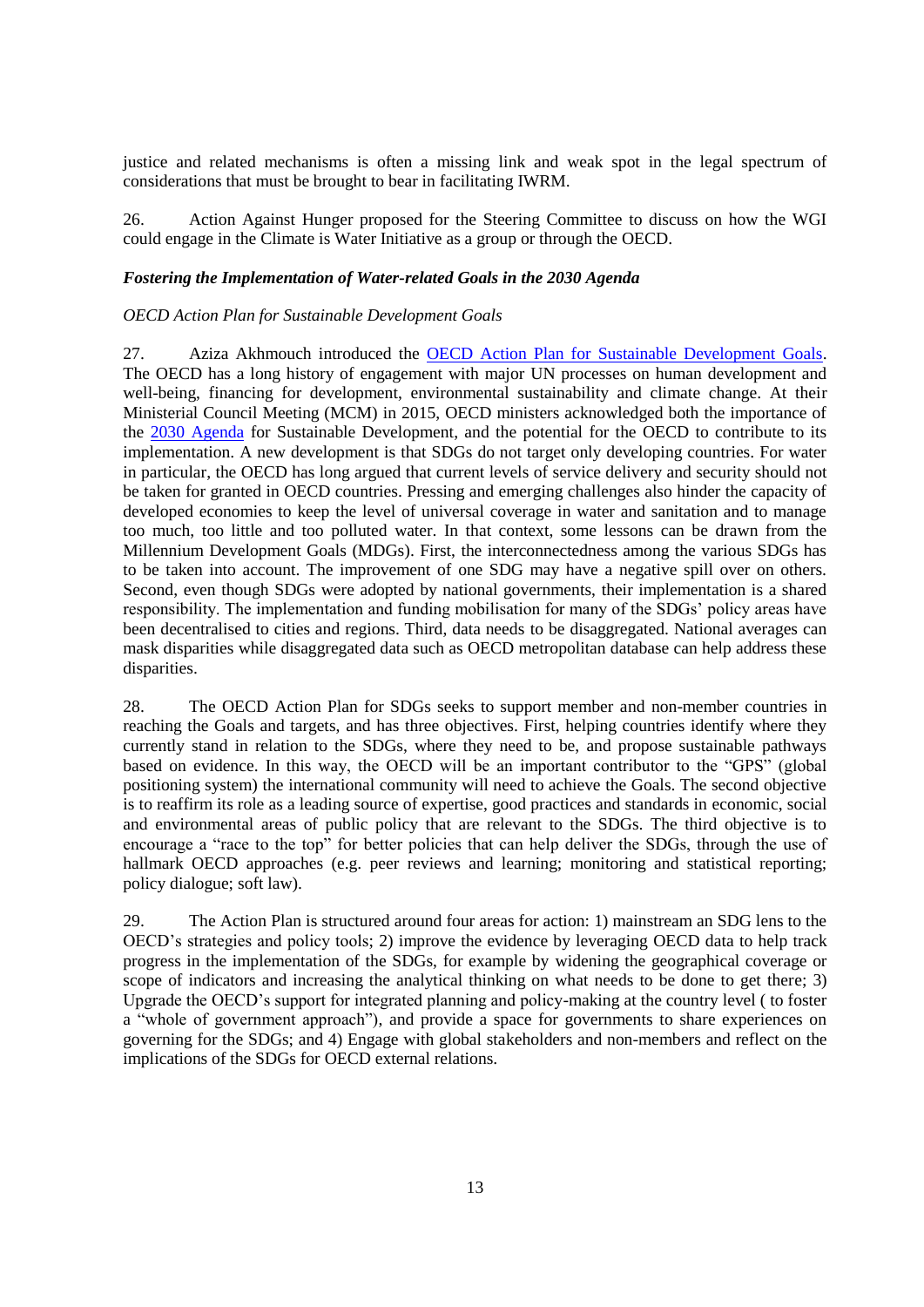### <span id="page-13-0"></span>*High-Level Panel on Water & Global Water Architecture*

30. Kim Moolenaar, Policy Advisor in the Dutch Ministry of Infrastructure and the Environment, introduced two initiatives aiming at mobilising effective action to accelerate the implementation of SDG 6 and its targets: the [High-Level Panel on Water](https://sustainabledevelopment.un.org/topics/waterandsanitation/hlpw) and the Global Water Architecture.

31. The idea of convening a High-Level Panel on Water stems from the United Nations Secretary-General's Advisory Board on Water and Sanitation (UNSGAB) final Journey Report which highlighted a mismatch between the 2030 vision of freshwater and sanitation management and the international political structures available to contribute to its implementation. The Report recommended to convene a Heads of State Panel on Water and to establish a UN Intergovernmental Committee on Water. The High Level Panel on Water was launched at the World Economic Forum in Davos on 20-23 January 2016. It is convened by the UN Secretary General and the World Bank Group President and established for a two years period. Each panel member has appointed a Sherpa for dayto-day matters. A "Friends of the Panel network" (including the OECD) was created to encourage a voice for all and learn from existing knowledge. Panel members, their Sherpas and the Panel Secretariat should be interacting with a broad range of stakeholders over the two-year mandate. This should be an opportunity for WGI members to contribute. The mission of the Panel is to motivate effective action and advocate on financing and implementation. The Sherpa's of the Panel are currently working on the Action Plan which will determine the activities and targets of the Panel for the coming two years. The Panel has a mandate to help effective action by changing the narrative, by showing examples of institutions and programmes that have proved successful and help the world in this path, and by promoting efforts on raising funds and innovative partnerships. The OECD produced a Framing Note on "Water Governance" for the HLP, which is expected to feed the discussions among the sherpas during their meeting early July to devise the action plan for the Panel.

32. The second initiative aims at providing adequate water architecture for the [2030 Agenda](http://www.un.org/ga/search/view_doc.asp?symbol=A/RES/70/1&Lang=E) in a different way than the High Level Panel. The Panel is focusing on boosting the implementation of the SDGs while the Global Water Architecture looks at raising the profile of water in the other 16 SDGs and UN discussions. The Global Water Architecture foresees the creation of a dedicated UN Intergovernmental body on water to follow-up on and review the implementation of water-related goals and targets and provide key thematic inputs to the High Level Political Forum. It is an initiative of a growing group of countries (including the Netherlands, France and Hungary), supported by a secretariat and linked to ECOSOC. A flyer was prepared to explain the goal and missions of the body to promote an integrated approach, account for inter-linkages and make coordination possible. The presentation ended with some challenges in setting up the new body, including coordination of monitoring inputs on water-related SDGs, bureaucracy and high administrative costs and involvement of relevant stakeholders.

#### <span id="page-13-1"></span>*Status of the Global Monitoring Framework*

33. Federico Properzi, Chief Technical Adviser at UN-Water, and Marina Takane, Technical Officer at the World Health Organisation, updated WGI members on the status of the Global Monitoring Framework. The Global Monitoring Framework has come up with a set of 230+ indicators to track progress on the 169 targets included within the 17 SDGs. National Monitoring Teams include representatives from governmental agencies, civil society and stakeholders. The final data delivered for the publishing of the monitoring report will be public, and could be used by stakeholders to hold governments accountable if necessary. Eleven global indicators were identified for the monitoring of the eight SDG6-related targets. The monitoring of the SDGs rely on a number of principles, including country ownership, the importance of integrated data, harmonisation across different monitoring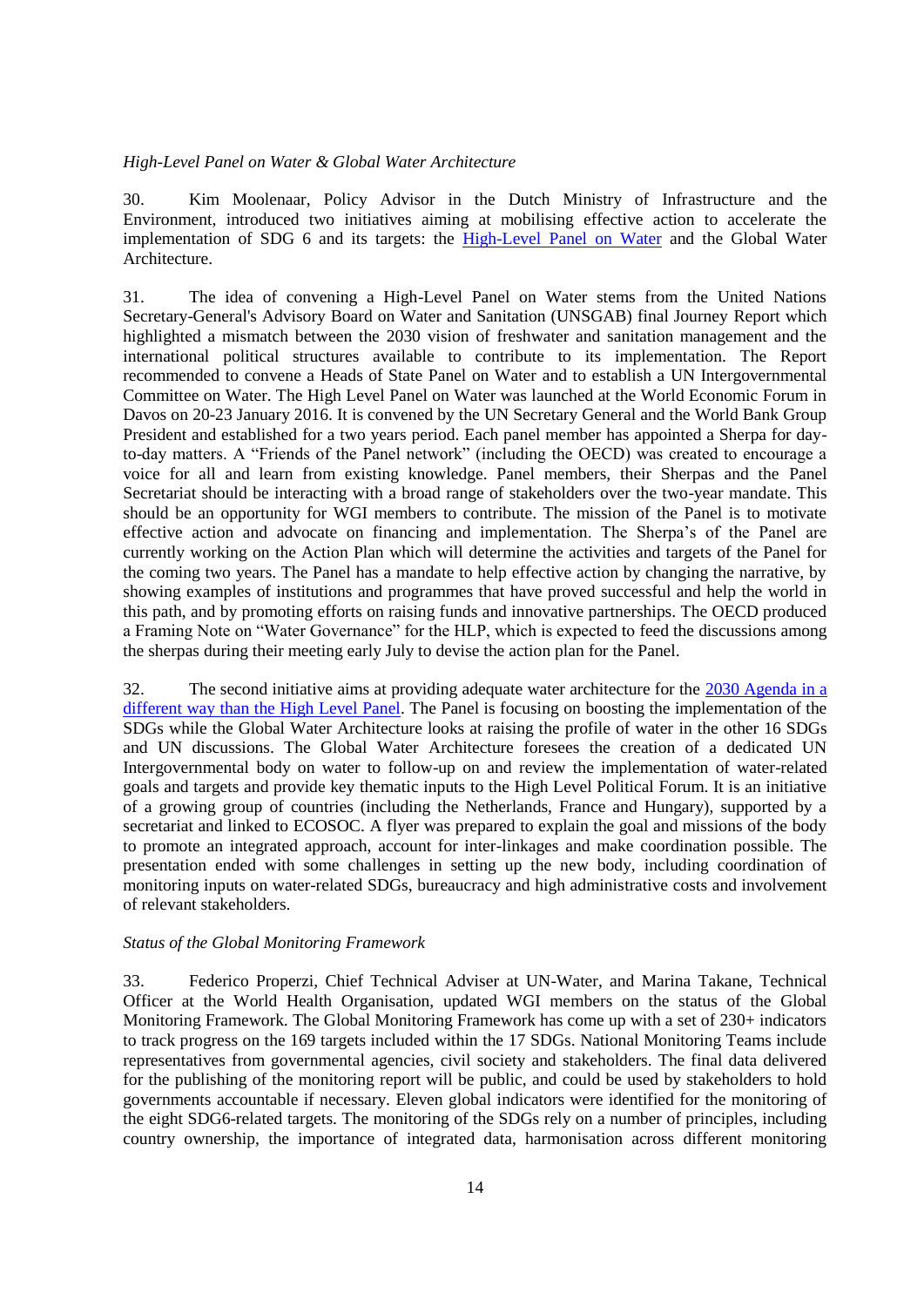initiatives and building on what is already available, progressive monitoring and leaving no one behind, which translates into a call for data disaggregation.

34. The three main initiatives addressing SDG6 monitoring cover different targets: the WHO/UNICEF Joint Monitoring Programme (JMP) focuses on drinking water, sanitation and hygiene (targets 6.1 and 6.2). For the new targets on wastewater treatment and water quality, water use and use efficiency, integrated water resources management and water-related ecosystems (SDG targets 6.3 to 6.6), a new global monitoring initiative called the Integrated Monitoring of Water and Sanitation related SDG targets (GEMI), is currently being developed based on existing monitoring initiatives. And finally, the monitoring of the means of implementation (SDG targets 6.a and 6.b are expected to build on the UN-Water Global Analysis and Assessment of Sanitation and Drinking-Water (GLAAS) and the GEMI reporting towards target 6.5 on integrated water resources management (IWRM), which is based on the existing UN-Water IWRM status reporting. The three mechanisms - JMP, GEMI and GLAAS - will be progressively aligned to ensure a coherent SDG 6 monitoring framework. GEMI promoted the pilot testing of draft methodologies in a small number of countries including Senegal and Uganda, Bangladesh, Netherlands, Peru, Jordan and Fiji (to be confirmed). Regarding targets 6.a and 6.b, UN-Water has published a report in 2015 on the means of implementation for Goal 6, setting out requirements to meet the goal under the seven means of implementation building blocks. WHO, OECD, and UNEP are co-custodians of these two targets, and the WGI in particular is expected to contribute to target 6b on "local participation". WHO has developed a methodological note proposing a monitoring framework for these targets, with WGI forthcoming indicator on local participation being a potential candidate for target 6.b.1 building on the measurement underway of Principle 10 on stakeholder engagement of the OECD Principles on Water Governance. Questions included in the GLAAS report have been revised to better monitor 6.a.1 and 6.b.1. A survey was launched in May 2016 targeting all countries. Data collection will run until October 2016. The GLAAS 2017 report will focus on WASH financing but includes elements on transparency as well as on legal and institutional frameworks.

# <span id="page-14-0"></span>*On the road to the 8th World Water Forum (2018)*

35. Jean Lapegue, alternate governor at the World Water Council, and Aline Machado da Matta, Advisor at the Brazilian National Water Agency shared progress on the Implementation Roadmaps of the  $7<sup>th</sup>$  World Water Forum and the preparation of the  $8<sup>th</sup>$  World Water Forum to be held in Brasilia on 18-23 March 2018.

36. Implementation Roadmaps (IRs) are a key result of the  $7<sup>th</sup>$  World Water Forum, where emphasis on implementation and continuity was identified as a high priority. The purpose of the roadmaps is to create continuity between Forums, to demonstrate that discussions are followed by real actions and to show that progress is being made, thanks to the efforts of the water community. These efforts should then be shared at the 8<sup>th</sup> World Water Forum and contribute to longer term goals, such as the SDGs. Sixteen IRs were launched during the thematic concluding sessions in Daegu last year, each relating to one of the  $7<sup>th</sup>$  World Water Forum's thematic areas. For each theme a champion organisation (or group organisations) has been identified to review, monitor and update progress at least every six months on the Action Monitoring System, which is the public online platform serving as a monitoring tool and accountability mechanism for the anticipated objectives defined in the IRs. The champion organisations will also participate in an annual Review Meeting hosted by the Republic of Korea to monitor progress and share the lessons learned from their experiences with the global water community.

37. The WGI is championing Theme 4.2 on "Effective Governance: Enhanced Political Decisions, Stakeholder Participation and Technical Information", which is organised around three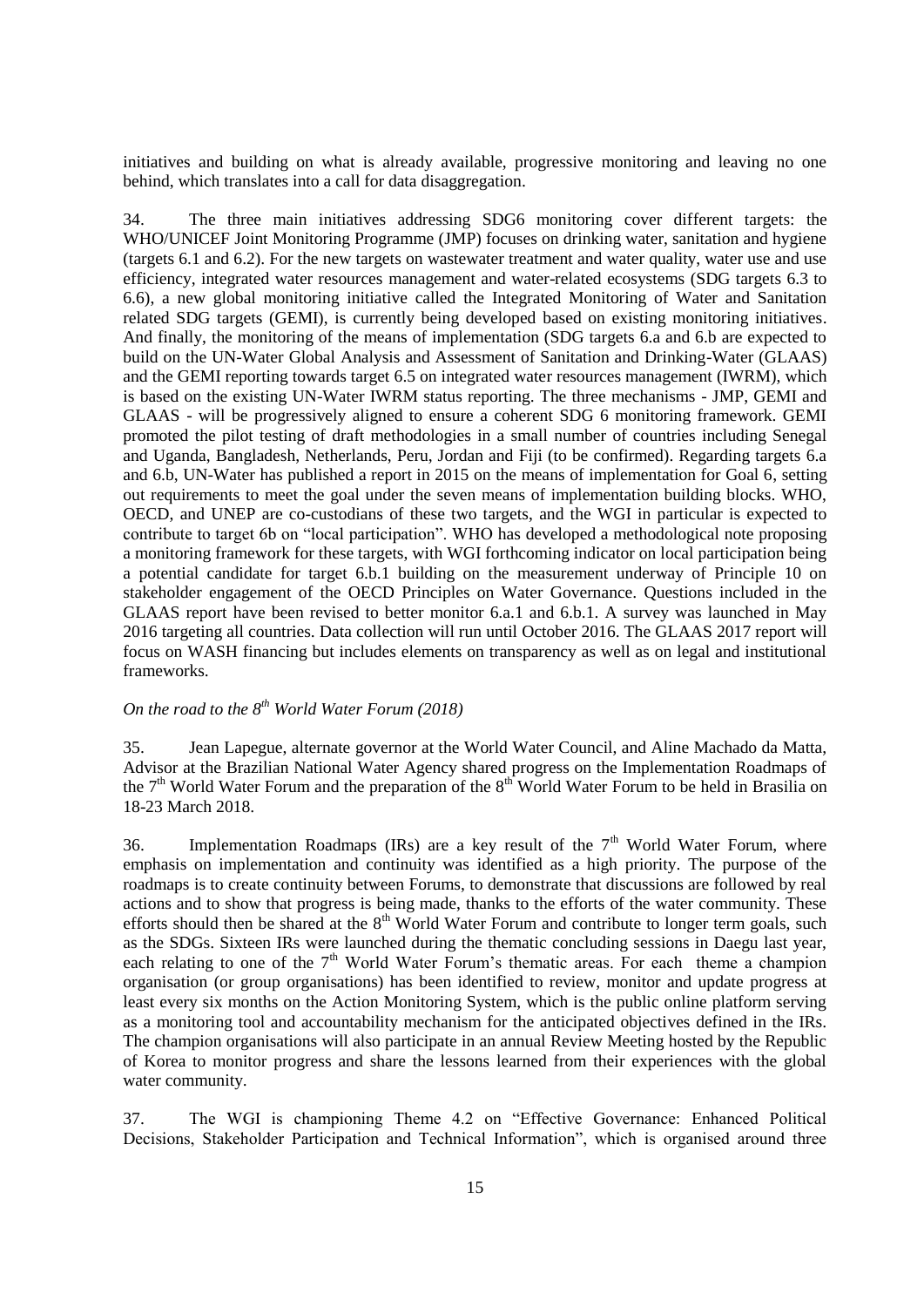focus areas corresponding to the three clusters (effectiveness, efficiency and trusts and engagement) of the OECD Principles on Water Governance, 12 objectives corresponding to the 12 Principles, and a total of 31 Actions. The first stock-taking of progress in April showed that 25 actions out of the 31 listed have already been completed, showing great progress and making WGI the most advanced and successful contributor to the overall process.

38. The kick-off meeting of the  $8<sup>th</sup>$  World Water Forum preparatory process will be held on the 27 and 28 June 2016 in Brasilia. It aims to consult a broad range of stakeholders on the thematic process of the Forum (framework, theme/issue and topic coordinators). A second consultation will take place in April 2017 to define the sessions, the keynote presentations, speakers' list and invitations. In parallel, ANA (Brazilian Water Agency) will propose to the Forum Steering Committee a project to organise an online global consultation to discuss sessions for the Forum in an inclusive and bottom-up fashion, to generate proposals on how to implement the water dimension of SDGs and on how to achieve better results from the IRs. Results of the discussion could be summarised in a special session to be held during the  $8<sup>th</sup>$  World Water Forum. The kick-off meeting of 26-28 June will be composed of three parts: an opening plenary session, working sessions on each of the four processes (thematic, regional, political and sustainability citizen forum) and a closing plenary. For the moment, six overarching themes have been identified (climate, people, production, waste, ecosystems and governance) together with three cross-cutting issues (sharing, capacity and stakeholders). WGI members can contribute to this process in three main ways: by providing contributions during the two rounds of consultation, by attending the 8th World Water Forum and by contributing to the AMS online platform and the Online Global Consultation if put in place. Another option could be to consider the organisation of a dedicated meeting of the WGI in Brasilia in 2018, back to back with the 8<sup>th</sup> World Water Forum.

## <span id="page-15-0"></span>*Group discussion on SDGs, HLP/Global Architecture, World Water Forum*

39. WGI members were invited to react to the two presentations based on three following guiding questions: "How are you currently involved in the 2030 Agenda?", "Which global mechanism(s) for supporting water-related goals?" and "What are the main local and national initiatives to foster implementation of water-related SDGs?"

40. A number of interventions related to the SDGs. The Butterfly Effect also called for European and Pan-European countries to have a close look at the SDGs in their own countries. This was the key message which stemmed out of the two meetings organised in the past six months in Bremen, Germany and Brussels, Belgium among 50 European-based NGOs and CSOs. The Butterfly Effect advised the European Commission to maintain the European Water Initiative, which is the only water governance stakeholder platform existing in Europe. The Water Youth Network offered to contribute with the identification of best practices since the organisation is involved and working with partners on the Budapest Water Summit and the road to Brasilia. Deltares invited members to look at their [global assessments](https://www.deltares.nl/en/publications/) on floods, droughts, investments and other topics. These assessments support the implementation of the SDGs. AIDA outlined the importance of giving consideration to the legal frameworks that enable the achievement of the SDGs. IWA advocated for a more inclusive approach to implement the SDGs which would include professional bodies, businesses, and civil society and not only intergovernmental mechanisms, given that the level of awareness among citizens regarding the Goals and their implications is rather low at present.

41. Action Against Hunger informed delegates that the closing meeting on the WASH Architecture in New York revealed that 20 UN agencies are working on water. UN Water could take the lead. ACF also noted the limited number of donors and business representatives in the WGI, both being most needed to contribute to the SDGs. The Secretariat explained that WGI membership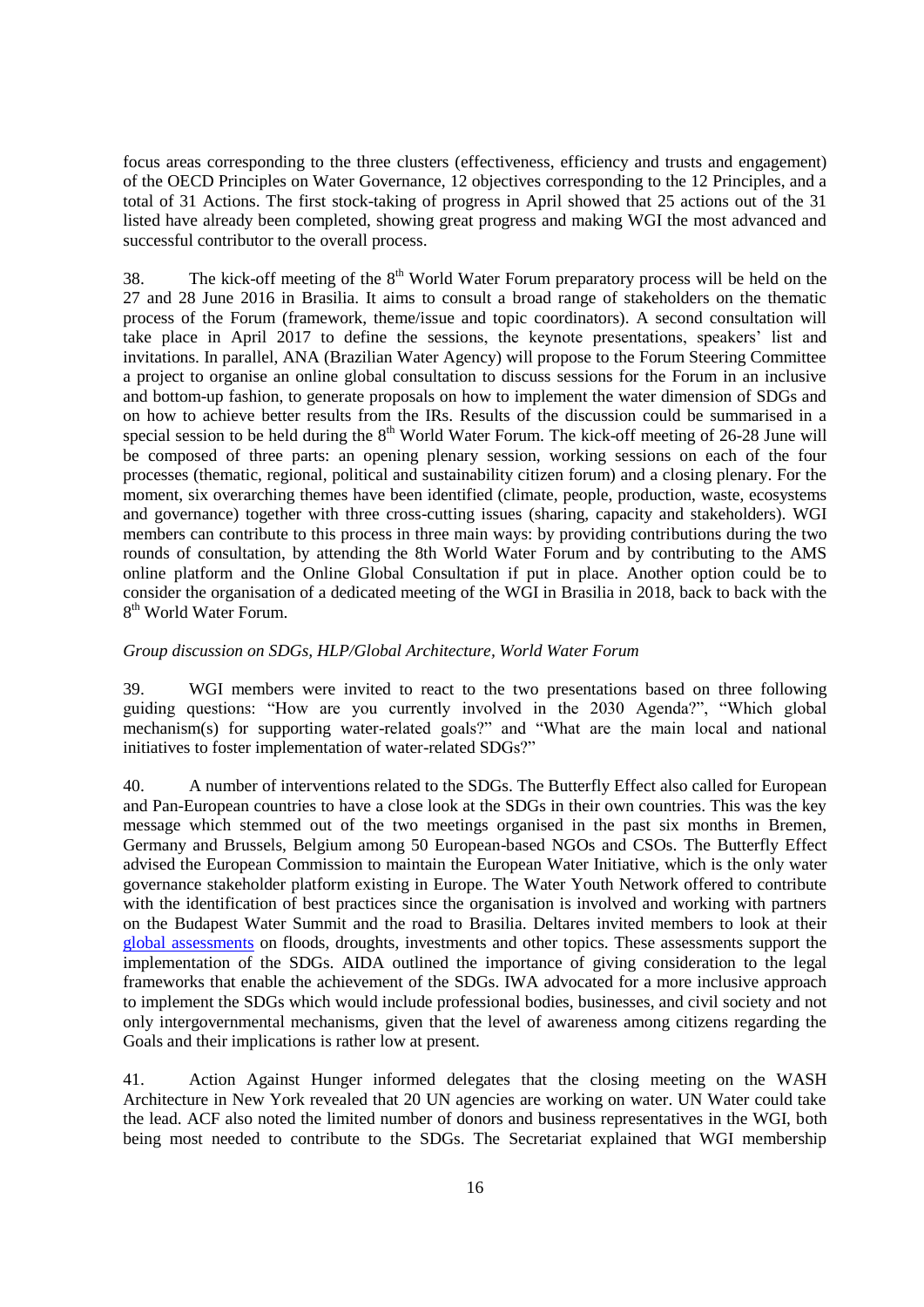currently includes five donor agencies and WBCSD, which can individually and collectively reach out to their constituencies. The issue is to find a balance as not all institutions can be seated around the WGI table. So far the strategy has relied on a mix of individual membership and umbrella organisations which can have a multiplier effect vis-à-vis broader networks and individuals.

42. Vlakwa drew the attention of members on a document presented by the Water Supply and Sanitation Technology Platform (WssTP) on ["The value of water"](http://wsstp.eu/wp-content/uploads/sites/102/2016/07/WssTP-Water-Vision-2030_preprint-version.pdf). The document promotes the adoption of new governance models which would involve public authorities, users, and the natural environment. It includes a part on water smart economics, resilience and governance. The [Strategic](https://www.dropbox.com/s/hq4ypc56xpfi05p/WssTP%20Strategic%20Innovation%20and%20Research%20Agenda%2020160615%20PC.pdf?dl=0)  [Innovation and Research Agenda](https://www.dropbox.com/s/hq4ypc56xpfi05p/WssTP%20Strategic%20Innovation%20and%20Research%20Agenda%2020160615%20PC.pdf?dl=0) (SIRA) also includes a part on non-technical aspects, such as Smart Living Labs Pilots. The [consultation on the document](http://www.eip-water.eu/wsstp-launches-online-public-consultation-draft-wsstp-strategic-innovation-research-agenda-wsstp) will last until September and it is an opportunity for WGI members to provide comments.

43. Several delegates raised the issue of financing for SDGs. The Butterfly Effect stressed that MDGs were financed creating silos and small projects which resulted in many agencies, NGOs and other players not working together. This should not be repeated. GWP outlined that many audits and evaluations of water projects have shown that even well-intended infrastructures do not always reach expected beneficiaries, so investments are not always as effective as they are thought. GWP invests first in Stakeholder Strengthening within the SDGs framework in order to create an enabling environment for investments to be effective. Hence, GWP focuses on the interface between SDG17 and SDG6. Peter Gammeltoft mentioned that estimates on the amount of money required to reach water and sanitation for all and water security vary. OECD estimates the budgetary need at 25 trillion USD while McKinsey provides an estimate of 13 trillion USD, which corresponds roughly to the annual GDP of the EU. Careful thinking need to be put on the governance required to collect this budget. Turkey outlined that the main finance issue is the size of the official development assistance. Full implementation of the SDGs will not be reached as long as this problem is not solved.

44. Several interventions related to the High Level Panel and Global Monitoring mechanisms. Brazil suggested inviting representatives from South America in the High-Level Panel on Water. The Butterfly Effect agreed for the need to establish an intergovernmental commission on water as soon as possible. It could be a functional commission from ECOSOC. UN Water could fill in some of the operational gaps of this commission but not all of them. It is also essential that stakeholder involvement is initiated upfront.

45. Some interventions focused on the implementation framework for SDGs. The Open University reiterated the need to teach and promote knowledge on water and on the global agendas. Germany stressed the importance of policy coherence among water, food and energy. Germany also outlined the need for a harmonised approach regarding the monitoring of the SDGs, particularly between the Joint Monitoring Programme and the Global Environmental Management Initiative. Korea mentioned the ongoing Policy Dialogue carried out with OECD and how the use of the OECD Principles on Water Governance in a flexible way can support reform implementation in countries. The European Commission is committed to engage stakeholders in the implementation of the 2030 Agenda through a step-by-step approach. The European Commission will publish this year a communication on SDGs where the links between EU policies and SDGs goals will be mapped. This will enable to highlight the value-added of the EU on the SDGs. In the area of water this link is very clear through the work that has been conducted with member states. Moreover, the [revised version of](https://www.google.fr/url?sa=t&rct=j&q=&esrc=s&source=web&cd=1&cad=rja&uact=8&ved=0ahUKEwj38LCcnI_OAhUD5xoKHSySBUsQFggeMAA&url=http%3A%2F%2Fec.europa.eu%2Fsmart-regulation%2Froadmaps%2Fdocs%2F2016_devco_003_european_consensus_on_development_en.pdf&usg=AFQjCNFylBY_emBmeelom9RxDf0hGnoa9w&sig2=oeUu1X6z3ZWZvLM9ppeiJw)  [the European Consensus on Development,](https://www.google.fr/url?sa=t&rct=j&q=&esrc=s&source=web&cd=1&cad=rja&uact=8&ved=0ahUKEwj38LCcnI_OAhUD5xoKHSySBUsQFggeMAA&url=http%3A%2F%2Fec.europa.eu%2Fsmart-regulation%2Froadmaps%2Fdocs%2F2016_devco_003_european_consensus_on_development_en.pdf&usg=AFQjCNFylBY_emBmeelom9RxDf0hGnoa9w&sig2=oeUu1X6z3ZWZvLM9ppeiJw) which is a policy statement that commits the EU to eradicating poverty and building a fairer and more stable world, is currently under preparation and will also include a pillar on water. Since the adoption of the Water Framework Directive, the [Common](http://ec.europa.eu/environment/water/water-framework/objectives/implementation_en.htm)  [Implementation Strategy](http://ec.europa.eu/environment/water/water-framework/objectives/implementation_en.htm) formed by EU member countries and stakeholders has provided insights on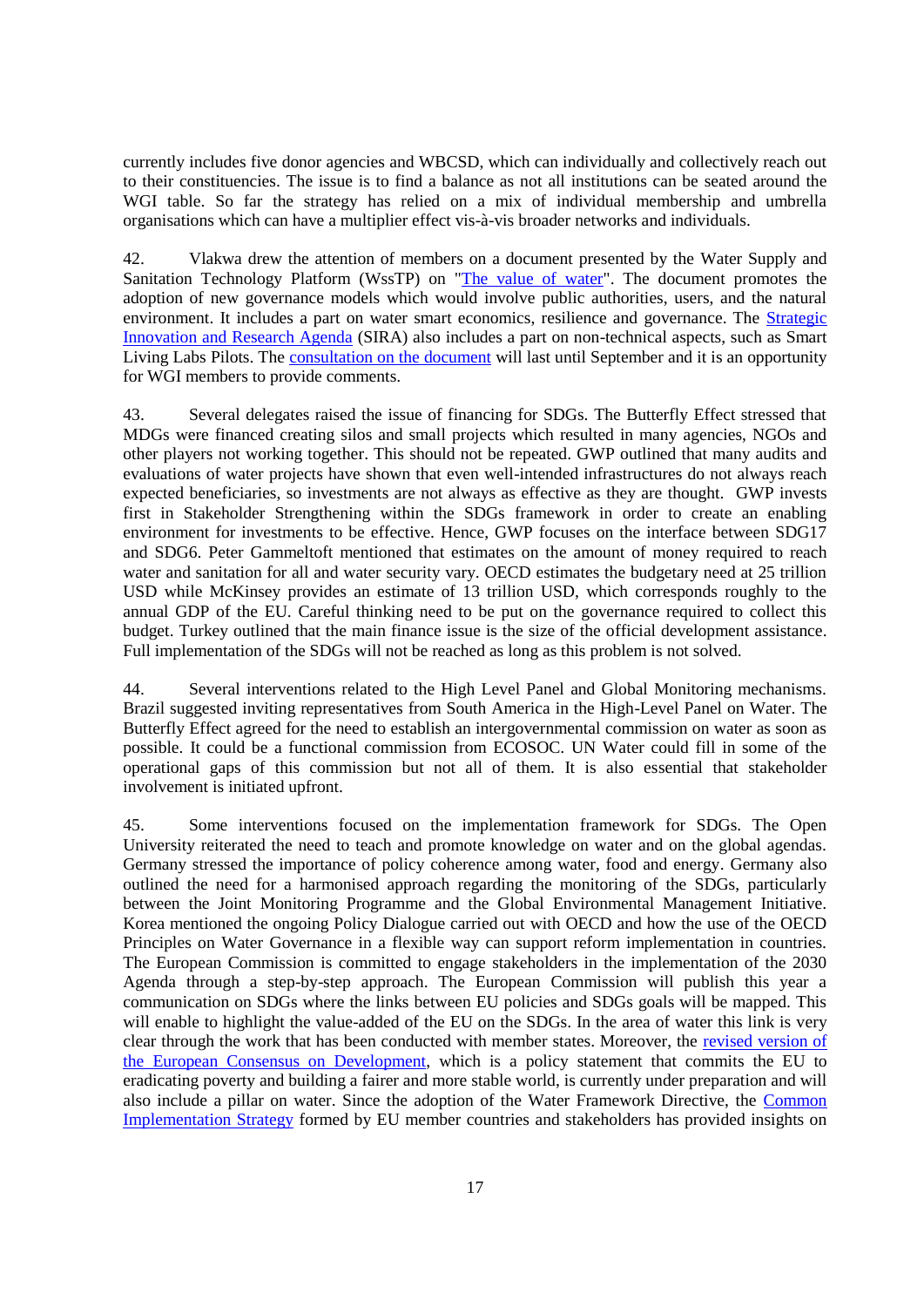the implementation of water-related policies, which can now contribute to the mapping of EU policies with SDGs goals.

46. UN Water explained that indicators are being discussed by statisticians, while goals were developed and discussed by Ministers of Foreign Affairs; this means that the disconnection between technical and political approaches needs to be addressed in some cases. This holds particularly true as some indicators that might not be statistically meaningful could still be useful for the monitoring. Though the issue of legal frameworks is not explicitly stated in SDG6, it is at the core of SDG6.5 on IWRM and the two targets on means of implementation. All countries will report every year to UNDESA in order to publish a monitoring report. These global indicators do not prevent countries from using other, more local, indicators as appropriate. WHO pointed out that the global monitoring is translated in-country by an entire process at lower scales. For example, GLAAS is a global initiative that is trickled down at country level through promoting the use of multi-stakeholder platforms to discuss the questionnaire. Governments are therefore encouraged to include diverse stakeholders in the monitoring process.

#### <span id="page-17-0"></span>*Sharing key messages on water governance from recent and forthcoming events*

#### <span id="page-17-1"></span>*STAR-FLOOD Conference*

47. Utrecht University shared the outcomes of the [STAR-FLOOD Conference](http://www.starflood.eu/conference/) held in Brussels, Belgium on the 4-6 February 2016. The conference celebrated the end of the [Strengthening and](http://www.starflood.eu/about-the-project/)  [Redesigning European FLOOD risk practices: towards appropriate and resilient flood risk governance](http://www.starflood.eu/about-the-project/)  [arrangements \(STAR-FLOOD\) project.](http://www.starflood.eu/about-the-project/) The project assessed flood risk governance arrangements from a combined public administration and legal perspective, with the aim to make European regions more resilient to flood risks. The project included six consortium countries and 18 case studies across these countries (Belgium, England, France, Poland, Sweden and The Netherlands). It investigated five strategies for dealing with flood risks in each vulnerable urban region: risk prevention, flood defence, flood mitigation, flood preparation and flood recovery. The project concluded that a diversification of strategies could enhance flood resilience but warned that diversification may also lead to fragmentation in roles and responsibilities and emphasised the importance of bridging mechanisms in that respect. Even though all OECD Principles on Water Governance can be applied to flood risk management, the STAR-FLOOD project focused on some of them, which were considered more prominent in flood-prone contexts: roles and responsibilities, appropriate scales, policy coherence, financing, regulatory frameworks, innovative governance, stakeholder engagement, trade-offs and monitoring and evaluation. Key messages include the importance of taking into account the national legal, social, physical, political and economic context when managing flood risks as there is no 'one size fits all' solution. The project also recognised the variety and intensity of stakeholder participation processes within and across sample countries.

# <span id="page-17-2"></span>*3 rd ICPDR Ministerial Meeting*

48. The International Commission for the Protection of the Danube River (ICPDR) held its 3rd [Ministerial Meeting](https://www.icpdr.org/main/mm16) on the 9 February 2016 in Vienna, Austria since the creation of the ICPDR in 1998, the two previous ones dating back to 2004 and 2010. The Danube River Basin is the "most international river" as it extends into the territories of 19 countries. It is among the best coordinated transboundary river basins with 15 contracting parties, a permanent secretariat, eight expert groups and four task groups. The 3<sup>rd</sup> Ministerial Meeting adopted the 2016 Danube Declaration and ministers endorsed politically the updated Danube River Basin Management Plan and Danube Flood Risk Management Plan. Countries reiterated their commitment to further reinforce transboundary cooperation on sustainable water resource management within the Danube region through the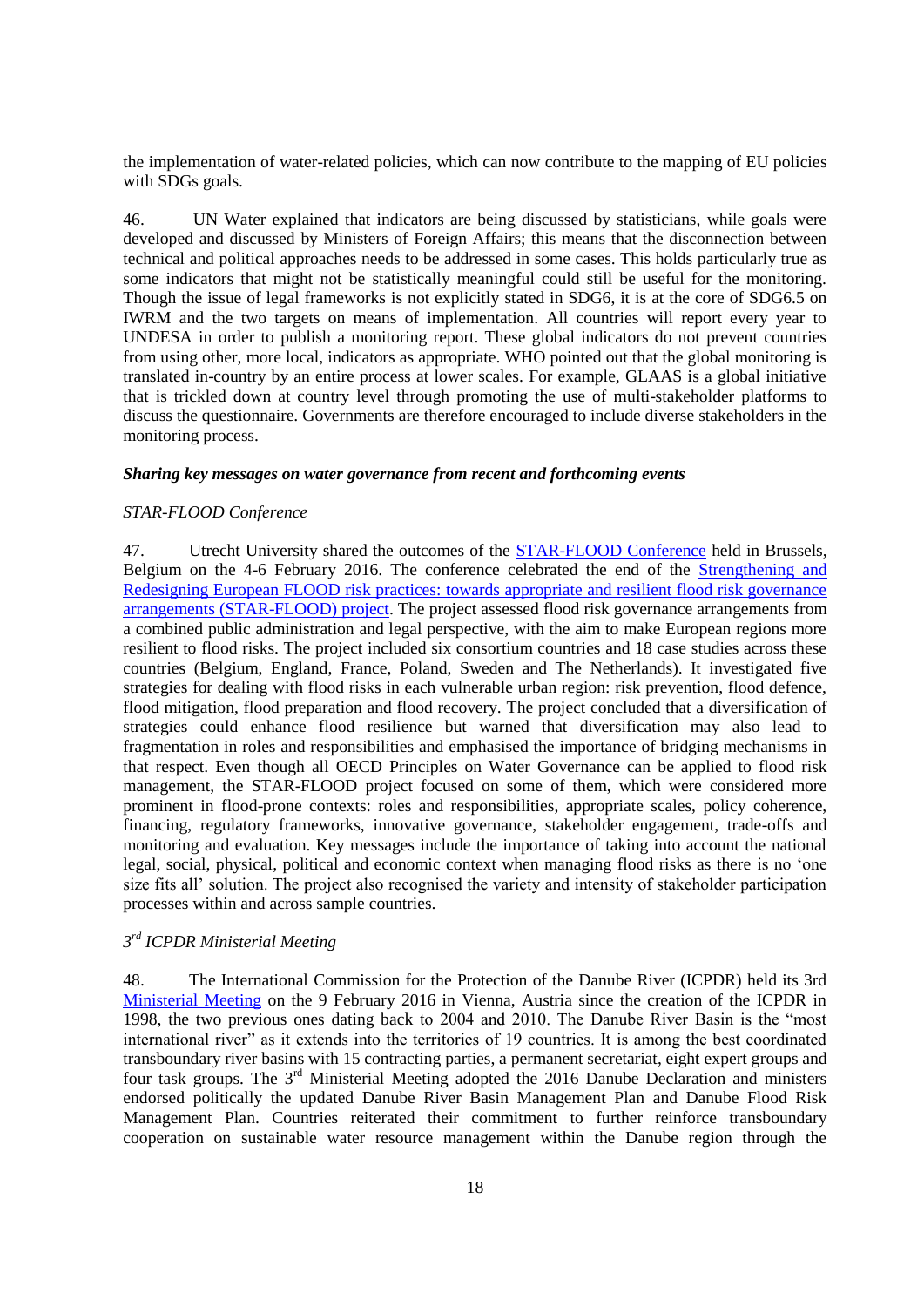Declaration, which provides guidance beyond the working programs (plans) and adds political priority and weight to specific aspects of ICPDR's work. It is of high relevance as not all Contracting Parties are Member States in the European Union.

#### <span id="page-18-0"></span>*Water Economic Forum*

49. The 1<sup>st</sup> Water Economic Forum was organised in Madrid on 8 April 2016 with the objective to gather a Nobel prize in economics, Finn E. Kydland from Norway, renowned experts on the topic and to reach out to the wider public through journalists in order to raise awareness on the importance of sound water economics as key elements of water governance. The OECD Principles on Water Governance were presented by the OECD at the first event (a  $2<sup>nd</sup>$  and  $3<sup>rd</sup>$  forum will be held in July and November). They all convey the idea that governance is essential to provide the enabling conditions for sound water management. The April Forum presented lessons learned in advanced countries and regions (e.g. Australia, California) which have faced significant challenges to properly manage their water resources despite advanced technologies and knowledge. These experiences provide a useful basis for the discussions of WGI working group on (best) practices. Another key message was on sequence and reforms. Sometimes reforms do not work, not because the reform is bad or the instrument is wrongly designed, but simply because it comes at a bad timing. This message is also linked to the idea of factoring in transaction costs. Discussions also highlighted the critical need to redefine the role of the public and private sectors and to reassess their compatibility, especially for innovations. Macroeconomic conditions are currently favourable to invest in replacing assets in cities but hindered by financial consolidation efforts and related constraints. The issue of water security was also brought up as a cross-cutting element in all these discussions. This stems from the recognition that there can be situations (e.g. in Peru or the Pacific Coast) where water utilities are working optimally but with no water to serve. Finally, the Forum identified the need to take into consideration certain challenges that are invisible in countries with universal coverage and therefore tend to be overlooked, as is the case of WASH in Spain for example.

#### <span id="page-18-1"></span>*Adaptation Futures 2016*

50. WIN presented a session that was organised on the OECD Principles on Water Governance during the [Adaptation Futures 2016 conference](http://www.adaptationfutures2016.org/) which took place in Rotterdam on 10-13 May 2016. This edition was the 4<sup>th</sup> international climate change adaptation conference. The aim of the conference was to move climate change adaptation forward by promoting solutions across sectors, borders and communities. Overall, the conference welcomed more than 2500 participants. The session on the OECD Principles focused on the trust and engagement cluster. It identified promising approaches for adaptive water governance and key areas of learning linking the implementation of the principles to building climate resilience. After a brief presentation of the OECD Principles on water governance, various country practice cases as well as research findings were briefly presented showing the relevance of different principles as building blocks for good policies in different contexts. The participants joined case-inspired round table groups to debate the potential benefits of using the OECD Principles as a common framework.

51. The [conclusions](http://www.adaptationfutures2016.org/gfx_content/documents/SP%209.5%20meeting%20report.pdf) relate to the need for the structural inclusion of integrity in integrated water resources management in river basins, and in climate adaptation more broadly, to help mitigate devastating impacts of drought and floods whilst ensuring trade-offs between users with fairness and equity. There was also a call for identifying and sharing good practices around OECD principles on trust and engagement. This would allow developing a holistic approach encompassing water infrastructure, food, and energy security and ultimately better adapt to climate change. It was outlined that trust and engagement was essential to support climate change adaptation strategic agreements, but that focusing on trust and engagement could become more difficult when budgets get tight, time gets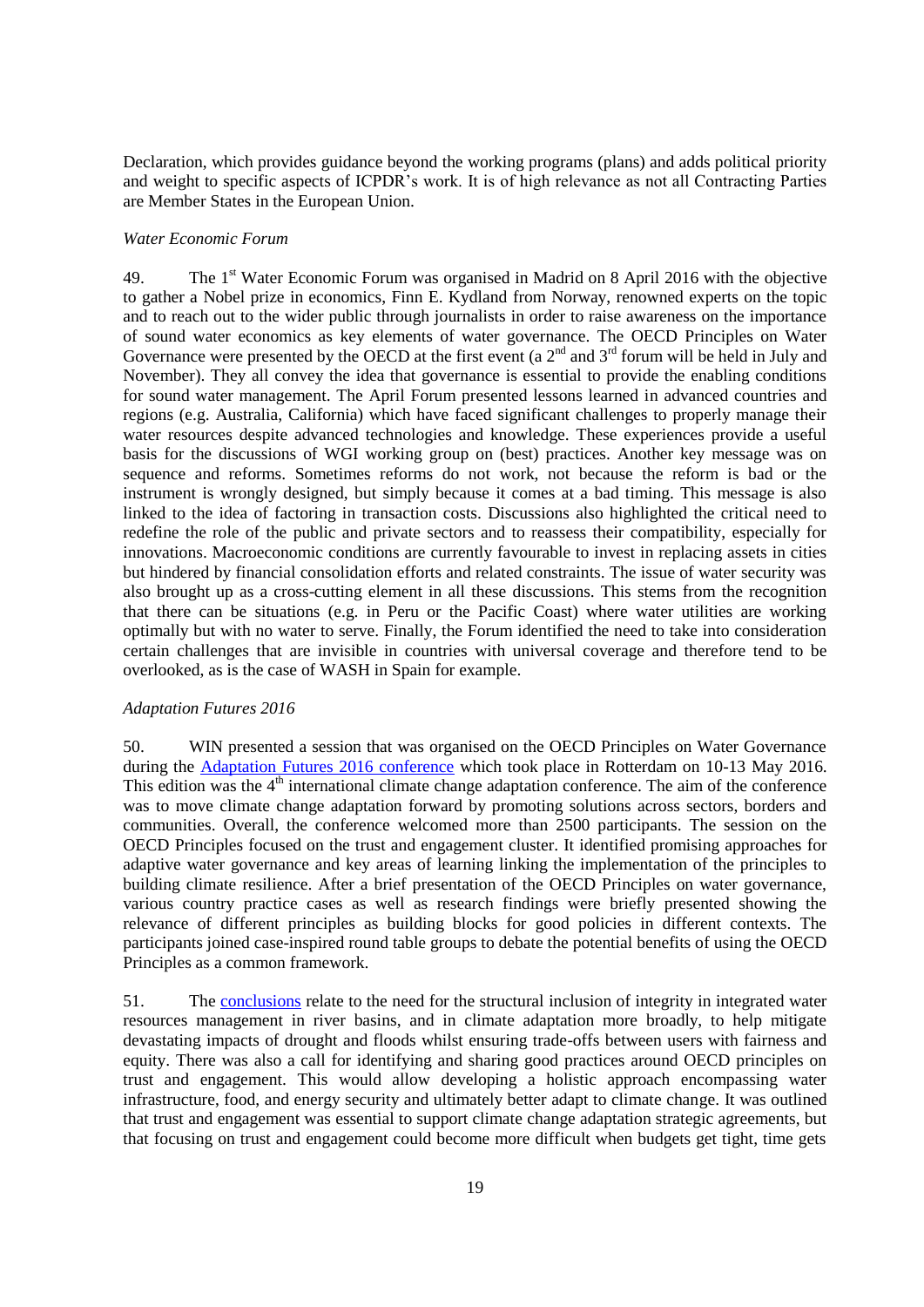scarce and decisions have negative impacts on certain stakeholders. Another key message was that aligning with people's own priorities for project ownership and sustainability increases cost effectiveness of measures, provided that accountability between state, citizens and services providers is well organised. It was recognised that corruption is a disease that most harms children, women, the poor and the powerless. It undermines the global ability to provide food, water and energy security for all, to achieve the SDGs and to adapt to climate change.

# <span id="page-19-0"></span>*10th INBO International General Assembly*

52. INBO presented the outcomes of its  $10<sup>th</sup>$  [International General Assembly](http://www.rioc.org/inbo/agenda/article/10th-general-assembly) which took place in Merida, Mexico from 1-4 June 2016. The General Assembly was divided into four roundtables on adaptation to climate change; mandate, composition, roles and means of basin councils and committees; sustainable basin management planning and funding; and participation of the economic sector and citizens. The four tables all addressed issues of food security, health security, water security and water governance. The key event resulted in a call for action to create a special task force on water management at basin levels linked to the High Level Panel on Water; to integrate and strengthen water management at river basin level; to commit to international cooperation in order to address water security in high level; to commit to solidarity and ethics principles to ensure good water governance of the basins facing increased risks; and to create regional networks for sharing knowledge, innovations and technologies. The *final resolutions* of the meeting were to strengthen regional networks to become real resource centres; to endeavour access to international resources to reduce gaps in institutional/infrastructure developments; to build national, regional and international capacities seeking the gradual implementation of new models; to promote modernisation and efficient operation of monitoring systems; to create water information systems and to improve results indicators on sustainable basin management, especially within the WGI.

#### <span id="page-19-1"></span>*NARBO IWRM Training*

53. NARBO has disseminated the OECD Principles on Water Governance through workshops and training courses on IWRM in Asia. The trainings helped collecting views and good practices from IWRM practitioners in the field and identifying obstacles to IWRM implementation. Based on these insights, NARBO developed the "IWRM Indicator" based on UNESCO's "IWRM Spiral". The indicator aims at assessing the status of IWRM implementation in countries and is expected to contribute to achieve the IWRM target in the Sustainable Development Goals (SDGs). One training course was held in Bangkok, Thailand on 14-16 June, 2016 on the topic "IWRM under Climate Change". Approximately 50 government officials from eight countries joined. In-depth discussions took place on how to use the Principles to overcome the obstacles to IWRM implementation. NARBO is playing the role of an "interpreter" to link international discussions, such as WGI plenary meetings, with voices from the field. WRM practitioners present at the meeting were eager to know how to use indicators and good practices to actually implement the Principles on the ground and identify water governance gaps and ways forward. Such feedback from the field could be useful to feed discussions within WGI working groups and ultimately achieve SDGs targets on water.

#### <span id="page-19-2"></span>*2016 World Water Week*

54. SIWI introduced the [2016 World Water Week](http://www.worldwaterweek.org/) to be held in Stockholm, Sweden from 28 August to 2 September 2016 under the theme "Water for Sustainable Growth". Several events will be related specifically to water governance. A full day seminar will take place on the 31 August on "Good water governance for inclusive growth and poverty reduction". The seminar is convened by the Water Research Commission from South Africa, IWMI, the Catholic University of Chile, and the OECD, The seminar will be organised around three main blocks on tools and methodologies, case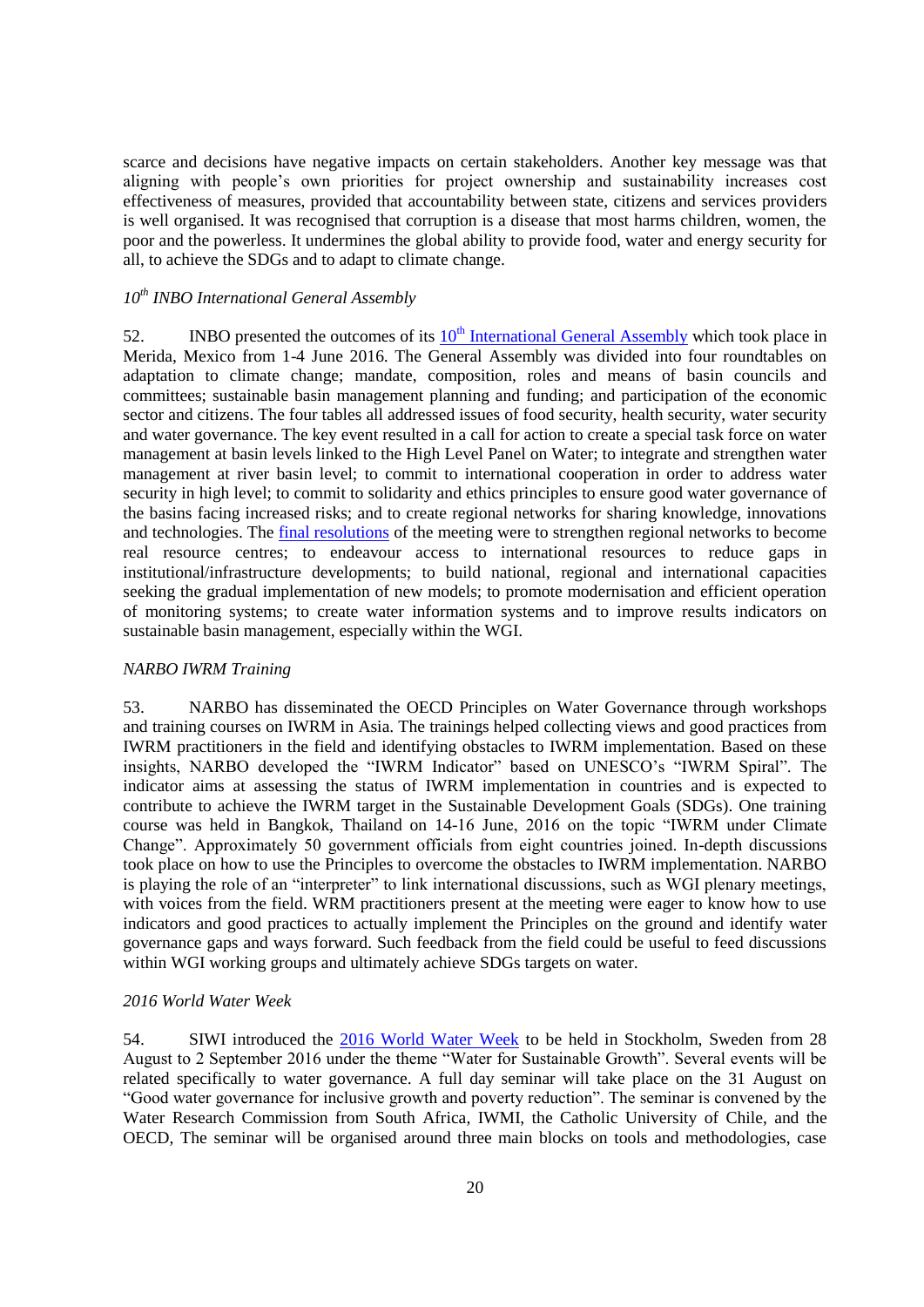studies and indicators for good water governance. Other water governance events include sessions on city-wide sanitation services; bridging marine and freshwater SDGs; women's invisible water work; realizing SDG's through sanctions, rewards, and learning from experiences; enhancing water governance and integrity for sustainable growth in Middle East and North Africa; and accountability for sustainable delivery of water sanitation and hygiene services in Fragile States.

#### <span id="page-20-0"></span>*Budapest Water Summit*

55. Hungary informed delegates about the [Budapest Water Summit](http://www.budapestwatersummit.hu/) to be held in Budapest, Hungary on 28-30 November 2016. The 2013 Summit was instrumental in fostering the inclusion of a dedicated water SDG in the 2030 Agenda. The 2016 Summit will take place half way between the Daegu 2015 and the Brasilia 2018 World Water Fora. Thus, the Summit will be a crucial milestone in the implementation of SDG6 and water-related aspects of the Paris Climate Agreement. To do this, a pragmatic, solution-oriented approach is advocated, open to innovative and cost-efficient technologies and methods which can be operationalised through bankable projects as soon as possible. Other aims of the Summit include linking political decision-making and technology development, financing and public perceptions on sustainable water management, and facilitating the reform of the international institutional architecture supporting cooperation on water. To this end the Budapest Declaration 2016 is expected to summarise viable proposals for the High Level Panel on Water, the United Nations, the World Bank Group, regional development banks and other relevant actors and international fora. The Summit includes six thematic plenary sessions, each introduced by three keynote speeches to be delivered by representatives of a developing country, a developed country and an international organization/NGO. Keynote speeches will be followed by Davos-style discussions with distinguished panellists. Parallel events will include a Science and Technology Forum, a Civil Society Forum, a Youth Forum, a Women's Forum and a Sustainable Water Solutions Expo. Registration to the Summit is upon invitation.

# <span id="page-20-1"></span>*3 rd International Water Regulators Forum and Water Scarcity and Drought Summit*

56. IWA introduced the [Third International Water Regulators Forum](http://www.iwa-network.org/iwrf) which will take place as part of the [IWA World Water Congress and Exhibition 2016](http://www.iwa-network.org/event/world-water-congress-exhibition-2016/) from 9-14 October 2016 in Brisbane, Australia. The Congress focuses on providing new networking and business opportunities and ensuring maximum exposure to leading practices, innovations and solutions. The Water Regulators Forum will take place on the second day of the Congress,  $10<sup>th</sup>$  of July. The forum provides a platform for regulatory authorities from all over the world for exchanging experiences, transferring skills and building new partnerships. This year, high level water services regulatory authorities and their interlinks with public health and environmental regulators will meet their peers from related sectors, to build the foundations of an effective strategy for resilience in the provision of these services and progressing the principles as articulated in the Lisbon Charter for their application in the context of resilient water systems. Three themes will be offered: regulatory and enforcement regimes for future quality service, balancing resilience while ensuring affordable services, and governance for sustainable urban environments. Another event which will take place in the frame of the [IWA Congress is the](http://www.iwa-network.org/event/world-water-congress-exhibition-2016/water-scarcity-and-drought-summit/#1469096803920-7ae60447-4f0e)  [Water Scarcity and Drought Summit.](http://www.iwa-network.org/event/world-water-congress-exhibition-2016/water-scarcity-and-drought-summit/#1469096803920-7ae60447-4f0e) The Summit is expected to deliver the following outcomes: exchange and cooperation amongst leading professionals, and policy and decision makers on water scarcity and drought management; an initial consensus on measuring water scarcity supporting the implementation of SDG 6.4; and participants' endorsement for a "Global Drought Initiative" to strengthen international co-operation and financing to tackle water scarcity and drought. To support the Regulators Forum's focus on resilience, a working group has been established to look at resilience through a regulatory lens, to identify which resilience regulatory functions are in place and detect the gaps, especially within the interfaces between environment, health and economics. Interested WGI members are welcome to join the working group.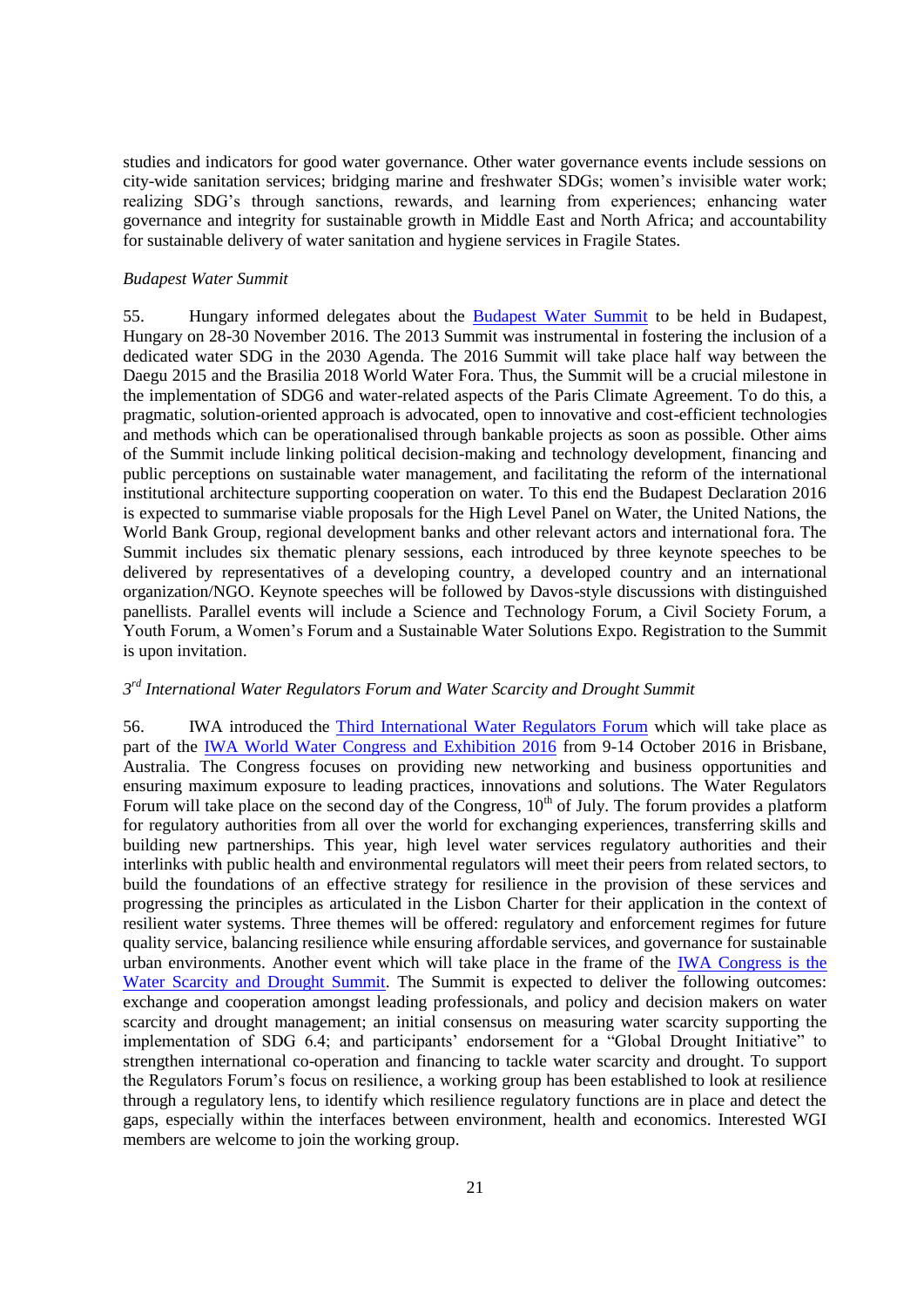#### <span id="page-21-0"></span>*XVIth IWRA World Water Congress*

57. The [XVIth IWRA World Water Congress](http://worldwatercongress.com/) "Bridging Science and policy" will take place in Cancun, Mexico from 29 May to 2 June 2017. The first congress took place in Chicago, USA in IWRA congresses are meant to be a global meeting place for water stakeholders and professionals to share experiences and present new knowledge, research results and developments. The Congress also supports the identification of major global themes concerning the water agenda and the development and implementation of policy decisions. The XVIth Congress includes six themes (water, sanitation and health; water quality, wastewater and reuse; water security in a changing world; water policy and governance; water ecosystems and physical regimes; water and sustainable growth) and three crosscutting issues (bridging science and policy, building capacity and stakeholder participation). Abstracts and special sessions are to be submitted by 1 September 2016, while full papers are expected by January  $1<sup>st</sup>$  2017. Deadline for Side Events proposals is November  $1<sup>st</sup>$  2016. Registration will open in September 2016 and results for Side Events approval will be provided in February 2017.

#### <span id="page-21-1"></span>*Group discussion on recent and forthcoming water-related events*

58. Some members drew the attention of WGI delegates on other important events to be held in the coming months where water governance should feature. The [Fourth Istanbul International Water](http://suen.gov.tr/en/2016/04/20/4-istanbul-uluslararasi-su-forumunun-tarihi-belirlendi/)  [Forum](http://suen.gov.tr/en/2016/04/20/4-istanbul-uluslararasi-su-forumunun-tarihi-belirlendi/) will be organised by the Turkish Water Institute (SUEN) on 10-11 May 2017. The Forum takes place every three years. This year's theme will be "peace and water", in relation to the proximity between Turkey and Syria. The focus will be on the implementation of the SDGs in war-torn areas, water governance and peace building, migration and access to water and sanitation in overcrowded cities. Further detailed information will be available in the upcoming months. The first announcement will be made by the end of the summer. The OECD is welcome to have a special event as it did during the 3nrd Forum in 2014. Korea will host the Korean International Water Week from 19 to 22 October 2016. An [International Conference on Water Security for Climate Justice](http://www.cop22.ma/en/international-conference-water-and-climate-%E2%80%9Cwater-security-climate-justice%E2%80%9D) will be organised in Rabat, Morocco on 11-12 July 2016, and include a session on Climate Change Finance Mechanisms to be moderated by the OECD. The [Africa Water Week](http://africawaterweek.com/6/) will also take place from  $18<sup>th</sup>$  to  $22<sup>nd</sup>$  of July 2016 focusing on SDGs monitoring and climate issues. Aqua Publica Europea will organise a seminar on water affordability on 20 October 2016, presenting a mapping of affordability approaches in the European water sector. IRSTEA will hold a training course on facilitating adaptation of catchment and water management strategies to climate change as a side event of COP22. The 4-day course is based on a south-south approach to equip local actors working on climate change adaptation with innovative tools. One of the issues that will be addressed is how the OECD water governance principles can be implemented at local level in developing countries.

59. The Netherlands announced that a new [Coalition of 12 delta countries](https://www.government.nl/latest/news/2016/05/10/minister-schultz-launches-international-delta-coalition) (the Netherlands, Bangladesh, Colombia, Egypt, France, Myanmar, Indonesia, Japan, Mozambique, the Philippines, South Korea and Vietnam) was launched during the Adaptation Futures climate conference in Rotterdam in May 2016. The intention is to broaden the Delta Coalition to other governmental and non-governmental organisations. The aim of the Delta Coalition is three-folds: 1) work together to put the urbanising delta on the worldwide agenda; 2) facilitate exchange in knowledge; 3) promote practical implementation and co-operation between those delta countries.

#### <span id="page-21-2"></span>*Peer-review: Applying the OECD Principles to the Case of Floods*

#### <span id="page-21-3"></span>*Flood Risk Governance: A Shared Responsibility*

60. Emeline Hassenforder, from the OECD, presented the draft paper prepared by the Secretariat "Flood Risk Governance: A Shared Responsibility". The paper is part of a broader project aiming to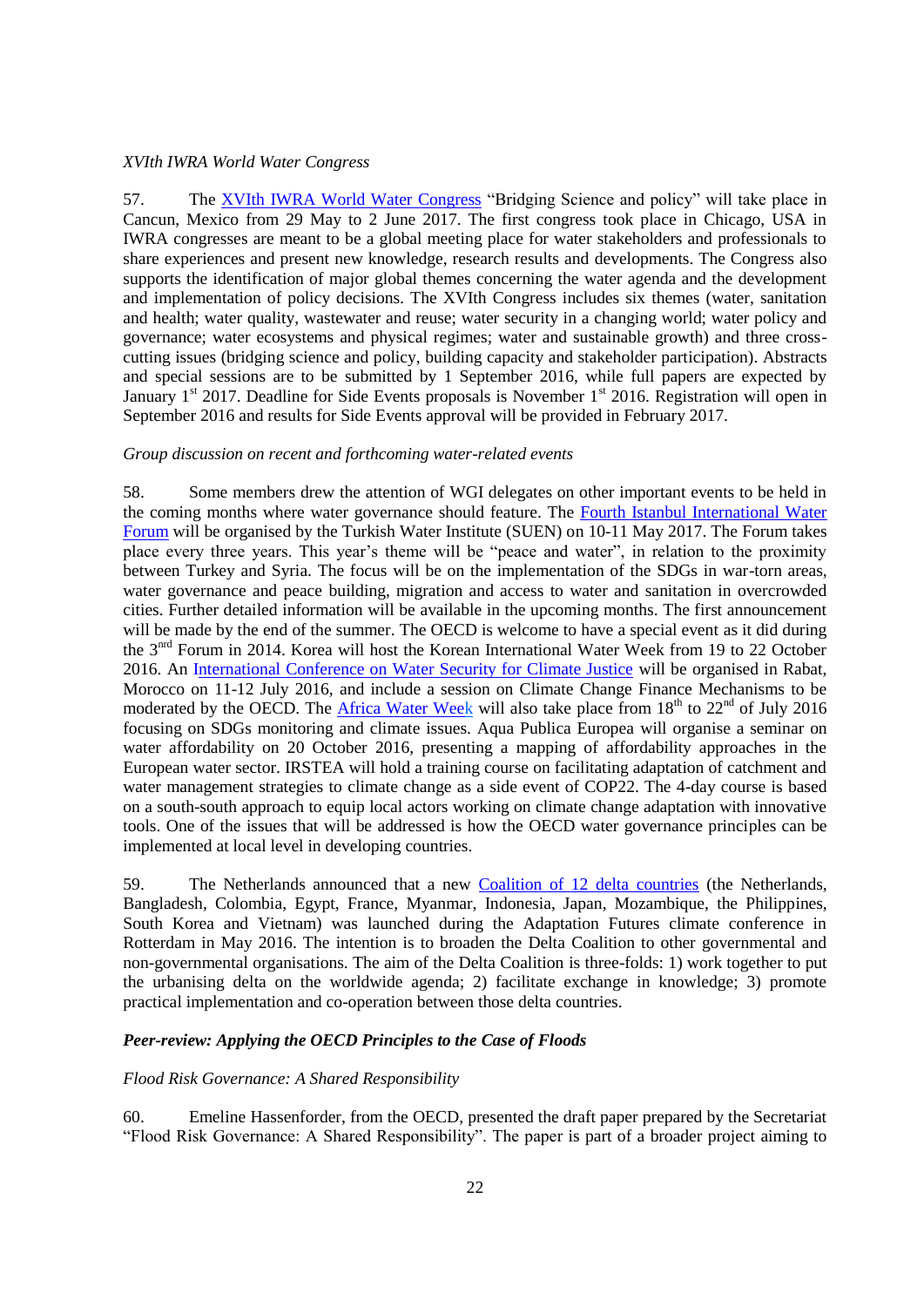support the implementation of the OECD Principles on Water Governance in interested countries, through more specific guidance in the different sub-sectors of water management.

61. Floods affect OECD countries, their policies and their economies. Today, between 100 and 200 million people per year are victims of water-related disasters. Almost two-thirds of the victims can be attributed to floods. Economic losses due to water-related disasters are estimated to range between USD 50-100 billion per year between 1980 and 2009. Other losses may include damage to the environment and to the cultural heritage.

62. Countries face four types of challenges when managing water resources: too much water, too little water, too polluted water, including the disruption to freshwater systems, and access to water and sanitation services. This paper focuses on the "too much water" component and aims at supporting the transition from crisis management to risk management. It applies the OECD Principles to the case of floods, building also on the guidance from the OECD Recommendation on the Governance of Critical Risks and the OECD "Water Security for Better Lives" report. It also integrates reflections from regulations and good practices such as the [EU Floods Directive,](http://eur-lex.europa.eu/legal-content/EN/TXT/PDF/?uri=CELEX:32007L0060&from=EN) the EU Water Framework [Directive,](http://eur-lex.europa.eu/legal-content/EN/TXT/PDF/?uri=CELEX:32000L0060&from=EN) [STAR-FLOOD project](http://www.starflood.eu/) as well as from basin flood risk management plans like the Danube and the Rhine.

63. The paper has four main targets and added-values. First, it provides detailed guidance on how to implement the Principles in a specific subsector. The paper includes a checklist for each principle to assess whether framework conditions are in place to manage identified risks. Second, it looks at stakeholders' roles as shared responsibilities for dealing with "too much water" and thus complements the guidance provided to central governments, in particular ministries in charge of civil protection by looking at the role of local authorities, citizens, insurance companies and other stakeholders. Third, the paper supports the discussion on indicators under the development by the WGI for selected water management functions. Finally, this paper also contributes to the collection of good practices on flood risk governance.

64. The paper considers five stages of flood risk management: anticipation, prevention/mitigation, preparation, response and recovery. The stages proposed are a combination of the classification proposed by the EU Floods Directive, the OECD Recommendation on the Governance of Critical Risks, insights from literature, and the experience of OECD (non-EU) countries. The prevention/mitigation – preparation – response – recovery framework, also known as "comprehensive flood management", is recognised globally, including by UNISDR. It was developed more than three decades ago by the United States and adopted globally thereafter. The framework has since then encountered criticisms, one of them being that flood managers are unable to "prevent" floods, which is why "mitigation" is sometimes preferred to "prevention". The second criticism is that this framework omits "anticipation" or "foresight", which is why it was decided to include it in this paper as a fifth stage.

65. For each principle, the paper proposes a checklist which includes three main clusters: diagnostic, impacts and mechanisms. The cluster on "diagnosis" aims at assessing how each principle is currently put into practice in a specific case. For principle 2 on scale for instance, the checklist asks at which scale the five flood risk management functions are primarily managed. The cluster on "impact" looks at the potential governance gaps and their impacts. For Principle 2, this translates into a question on the challenges towards vertical coordination. Finally, the cluster on "mechanisms" investigates coordination mechanisms, for example to know whether flood risk management plans are consistent with national policies and local conditions or which multi-level and riparian co-operation mechanisms are in place among users, stakeholders and levels of government for the management of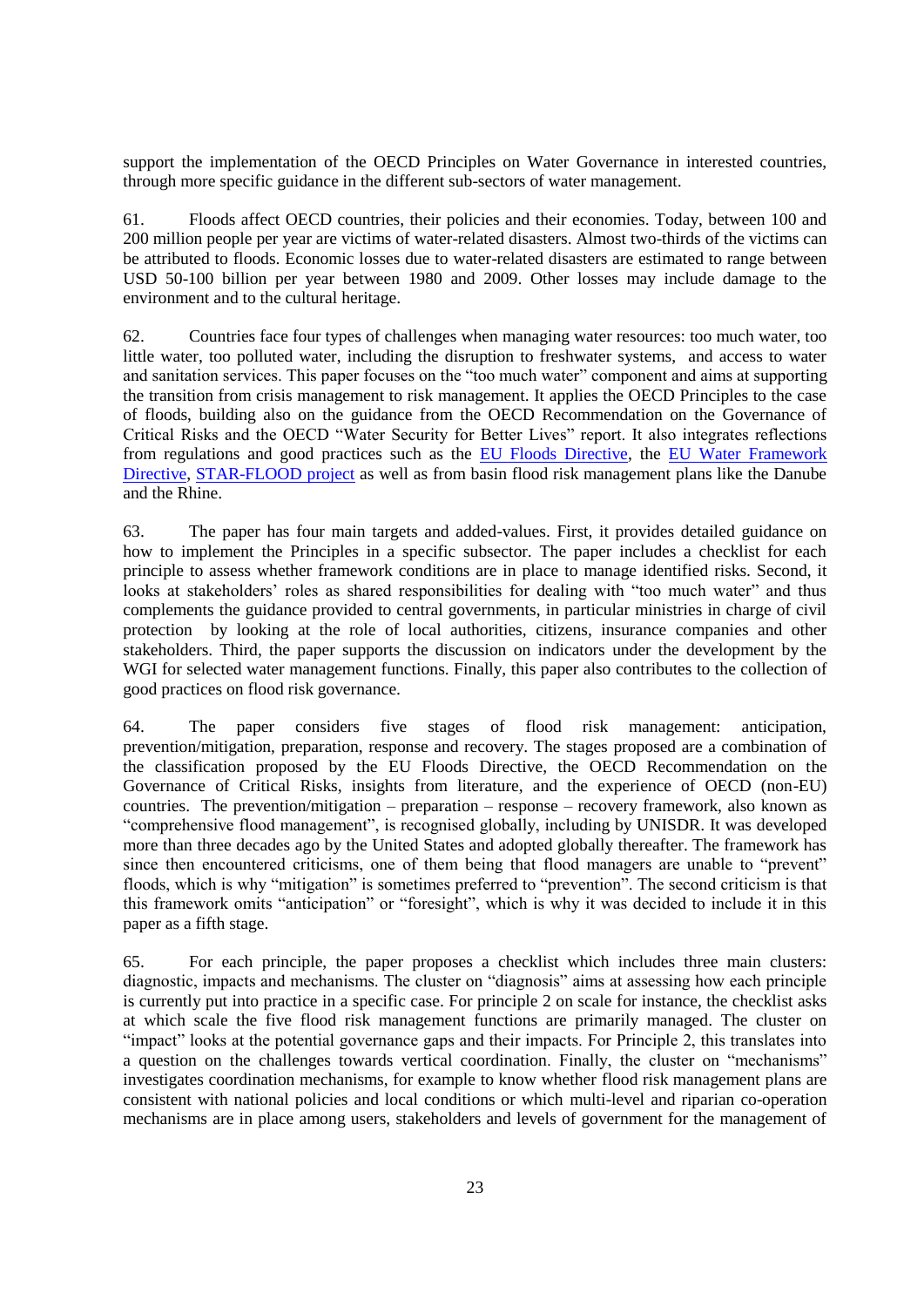flood risks. The objective of the paper is to suggest a menu of options to ensure the enabling environment targeted by the OECD Principles is in place for the case of floods.

66. The paper is the first phase of a broader analysis. Next steps will consist in collecting case studies and making a comparative analysis in order to draw hypothesis on what works best and where. Contributing with a case study will entail "ticking boxes" in the checklist, providing a short paragraph introducing the case and peer-reviewing the comparative analysis. A call for case studies will be extended to all WGI members in September. A more advanced OECD working paper will be prepared based on the comparative analysis. A scientific contribution may also be foreseen based on the working paper results. More broadly, OECD's ambition is to make a similar exercise to apply the principles to other sub-sectors such as droughts and groundwater.

# <span id="page-23-0"></span>*Peer-review discussion*

67. WGI members were invited to react on the content of the paper, the checklist, and the methodology proposed. They were also invited to provide examples outside EU and guidance on how to select case studies, ensure their comparisons and replicability, and foster greater integration between water and spatial planning.

68. Utrecht University congratulated the OECD for the paper and pointed out three comments. First, the role of citizens and land-users is downplayed (page 11). The German flood competence centre is developing a flood label system for buildings, which could be used for Principle 1 on roles and responsibilities in the paper. Second, land-owners are an important stakeholder which is missing (paragraph 55). Third, the word equity should be changed to justice when it is mentioned that different stakeholders have different perspectives on equity (page 40). The word equity refers to the ideas developed by John Rawls and disregards other conceptions of justice. Rawls' initial theory of justice revolves around the adaptation of two fundamental principles of justice which would guarantee a just and morally acceptable society. The first principle guarantees the right of each person to have the most extensive basic liberty compatible with the liberty of others. The second principle states that social and economic positions are to be to everyone's advantage and open to all.

69. IMDEA highlighted that green infrastructures, such as natural water retention measures, are downplayed in the paper. Many EU projects aiming at implementing the WFD and the Flood Directive provide valuable examples of the multi-functionality of nature-based approaches. Other critical elements to be mentioned are upstream - downstream benefit sharing and incentives that need to be put in place to expand these ecosystem-based approaches.

70. Transparency International advised to look beyond flood risks and focus on the lessonslearned in managing floods in conjunction with other natural risks, for example learning from the research carried out after the tsunami in Indonesia, Malaysia, and Pakistan. In particular, looking at Principle 9, reconstruction after floods are areas that are vulnerable to corruption. Transparency International's work on humanitarian aid corruption risks could be relevant to set the scene.

71. Dundee University stressed that the section on "impacts" under the checklist of Principle 2 (scale) is worded in a negative manner. Dundee University suggested replacing it by asking informants to rate the degree of importance of these challenges rather than assuming ex ante that there are challenges. It was also recommended to use a different definition of floods, such as the one suggested by the EU Floods Directive. The one currently used in the paper considers a small rise in the water level as a flood. Finally, the document was considered too EU-centric.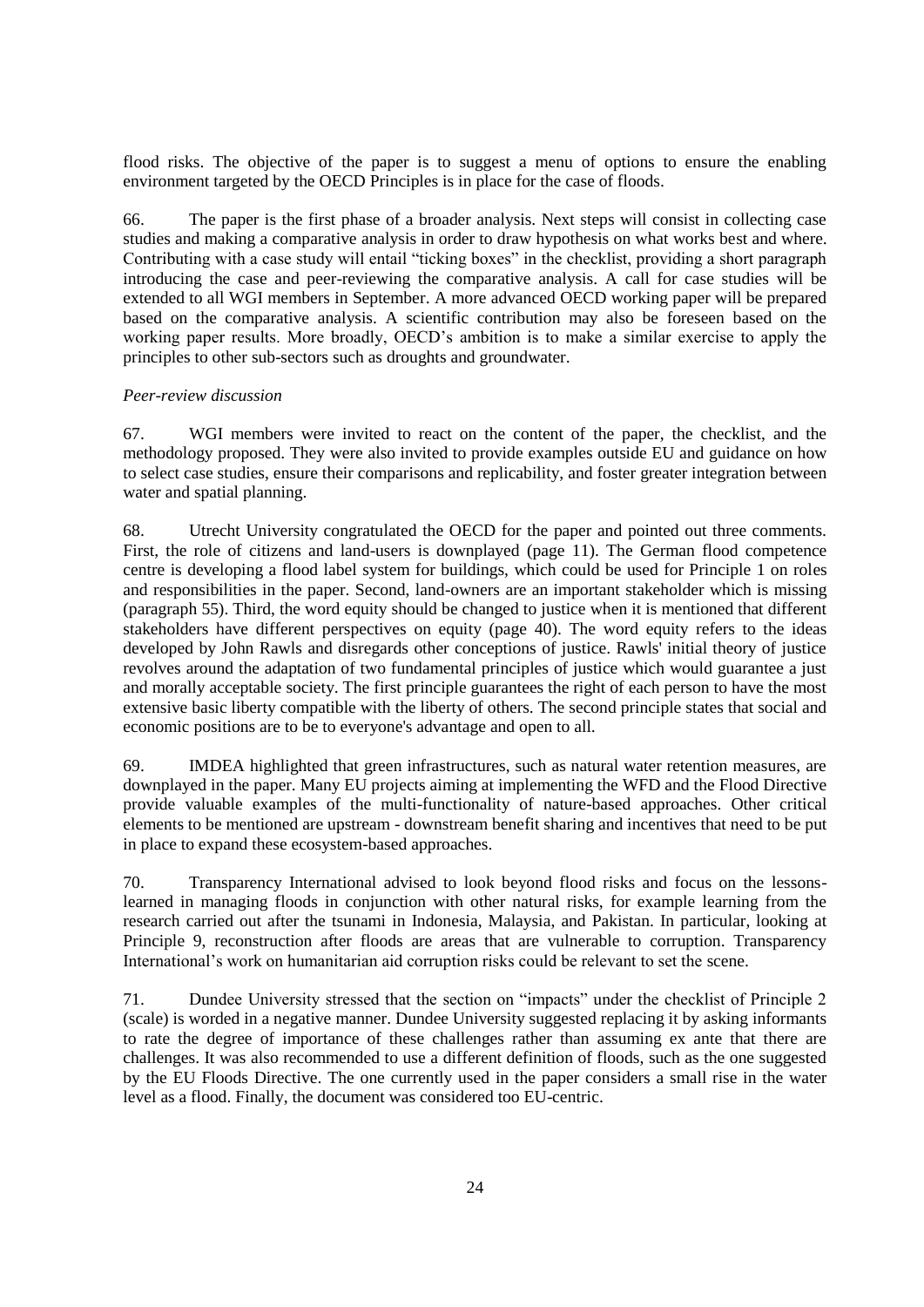72. Deltares proposed to consider a self-assessment of each principle by asking informants whether the principle is relevant for them and whether they comply with it. Secondly, Deltares wondered why the notions of effectiveness, efficiency and trust and engagement did not appear in the assessment of the outcomes and results of flood risk governance.

73. WIN requested more explanation on how the thorough and long checklist is expected to be used in different situations. Floods and droughts often occur at different places at different times or even occur at the same time on the same place. Not every flood or drought is a disaster. Managing floods is about managing situations. The paper does not pay enough attention to these distinctions. WIN also suggested a flexible approach using part of the checklist on some cases, but not necessarily systematically the entire checklist in all situations.

74. GWP offered to include the paper in a module that they are currently developing with the World Bank, IWMI and the University of South Florida on urban flood management. The module is part of a package called [Integrated Urban Water Management.](https://www.google.fr/url?sa=t&rct=j&q=&esrc=s&source=web&cd=1&cad=rja&uact=8&ved=0ahUKEwjW5r7ipY_OAhXDWRoKHeq_DEsQFggjMAA&url=http%3A%2F%2Fwww.gwp.org%2FGlobal%2FActivities%2FNews%2FAugust%25202013%2FGWP%2520Policy%2520Brief_TEC%252016_FINAL.pdf&usg=AFQjCNEzAhUVGA3hTa_6C8aKYwKNQxgCJg&sig2=F72jKFU3WDfl4o5KnOjHtw) GWP also reiterated the need to strengthen insights in the paper on green infrastructures, green cities and benefits that can be extracted from floods, by looking at the flood path, early warning systems and awareness of communities.

75. WBCSD advised to find a better hook to attract businesses' interest in this kind of exercises. The business community should be very concerned with risks of floods as their assets are at stake. For instance, they can invest in green infrastructures. On Principle 5 on data and information, the paper fails to mention the climate change dimension that actually raises the risk of floods.

76. The Water Youth Network welcomed the effort and stressed the importance of the intergenerational component and the need to take into account the trade-offs between policies decided now and the impacts they will have in the future. There is currently a lack of alternatives to avoid these inter-temporary trade-offs. The document should state the difference between water governance and water management more explicitly as well as their boundaries. WYPW thanked the OECD for inviting them to be part of the WGI and recalled the role of youth in engaging with communities. Youth often is the stakeholder category that has the more difficulties to cope with climate change and disasters. This should be added in Principle 10.

77. Open University required more critical thinking to be placed on the recovery dimension as it does not imply only returning to the previous situation but to a better one. Incentive for filling the checklist also needs to be spelled out more explicitly for respondents to participate. Open University also highlighted that various stakeholders may have different perspectives on the same case. One suggestion to take this into account in the comparative analysis is to simply ask informants whether they think that other actors share a similar vision. The process of learning could also be more emphasised in the document. Finally, Open University suggested colouring the wheel of the principles in red, amber, or green in each of the principle's areas to get a picture of where each case study stands in terms of flood risk governance.

78. ICPDR stressed that good practices at the international level could be better reflected in the paper. Many cooperation mechanisms are in place for transboundary flood management, in addition to the ones cited for the Danube and the Rhine. The EU Common Implementation Strategy provides a platform to agree on views for implementation through the subsidiarity principle. It concerns the river commissions for the Danube and the Rhine, and the eight river commissions within ICPDR countries.

79. Utrecht University congratulated the OECD for the paper and underlined that on page 40, the focus was on exposed damage (i.e. damage caused by floods), but could also include pre-flood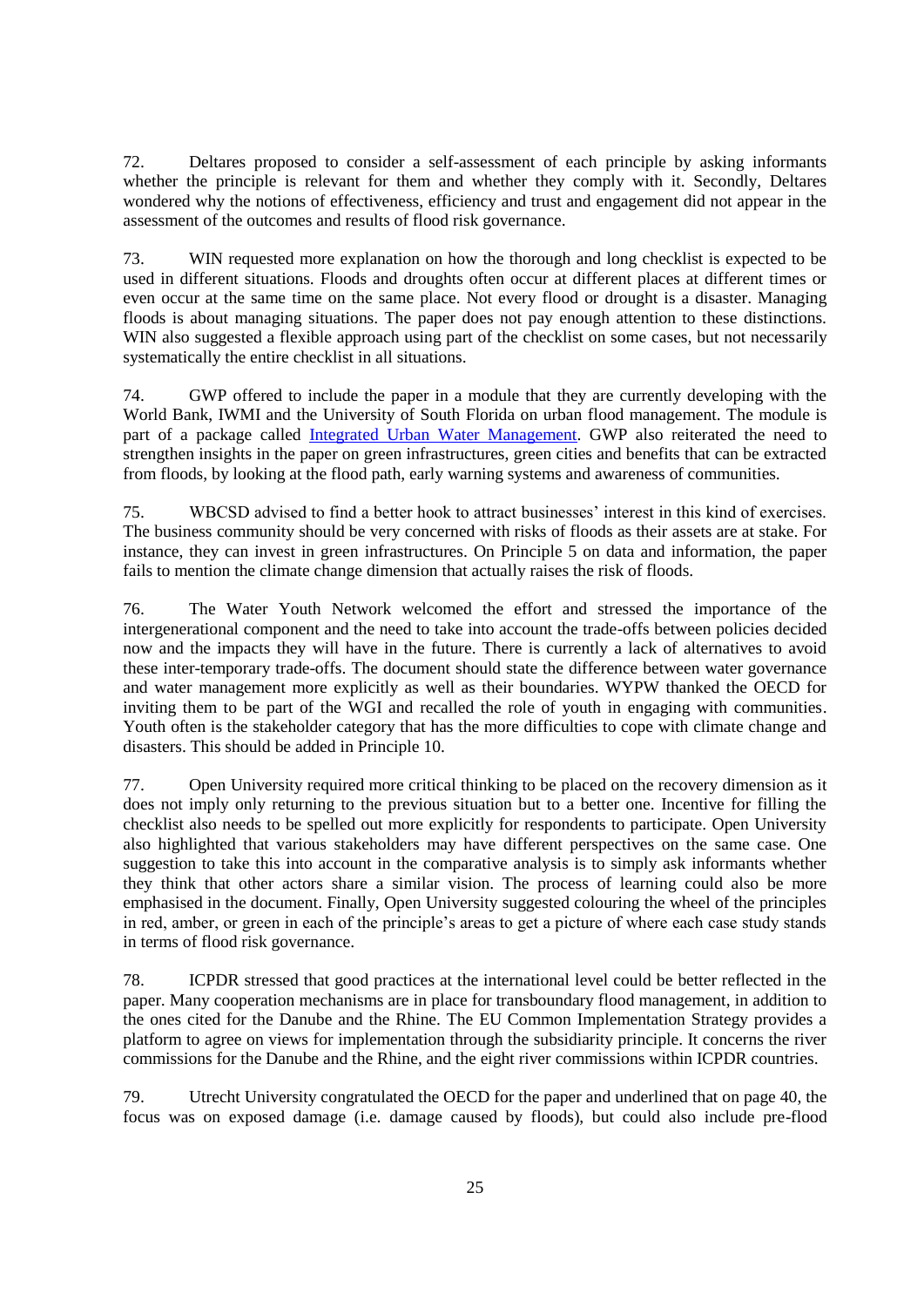damage, where measures to prevent floods from happening can also cause losses and damages to small groups of people.

80. Peter Gammeltoft pointed out that the paper could be improved by addressing trade-offs and synergies between flood management and water management (Principle 1). Regarding land-use, property rights, and green infrastructures, the paper could help to provide alternatives to traditional flood management, and to make sure that more options are considered before decisions are taken. This could go under Principle 8 on innovation. On finance, two additional issues could be mentioned: the use of payment for ecosystem services to finance flood risk measures, and the need for policy continuity in terms of the actions and strategies put in place in between two floods. Finally, securing independent advice can be key for efficient and effective flood risk governance.

81. NARBO mentioned the meeting of the OECD's High-level Experts and Leaders Panel on Water and Disasters (HELP) in September 2016, which provides a good opportunity to discuss potential collaborations on floods especially as many WGI members are part of it.

82. The OECD thanked WGI members for their feedback on the draft paper. Comments by delegates will be addressed in the next version of the paper. These include notably:

- up-playing the importance of citizens, youth, land-users and land-owners in Principle 10; replacing the word equity by justice; rewording the section on impacts in Box 2; including preflood damage in addition to exposed damage on p.40; mentioning payment for ecosystem services and the need for policy continuity in terms of the actions and strategies put in place in between two floods in Principle 6.
- The authors will also consider incorporating suggested examples, e.g. on the flood label system developed by the German flood competence centre (Principle 1), lessons learned on fighting corruption from post-tsunami reconstruction in Indonesia, Malaysia, and Pakistan (principle 9).
- Further thoughts may be needed on definitions, in accordance with those provided by the EU Floods Directive. The definition of flood recovery adopted in the paper includes the idea of "building back better" and "improving" the situation. The emphasis on "better" recovery could be one of the messages of the paper, depending on the orientation which will stem out of the comparative analysis.
- Under Principle 11, further emphasis will be put on upstream-downstream benefit sharing, temporal trade-offs (e.g. between policies decided now and the impacts they will have in the future), inter-generational linkages as well as the possibility of broadening the scope from flooddrought trade-offs to flood-water trade-offs.
- The authors will also consider more emphasis on green infrastructure, green cities and benefits within Principle 8 on innovative governance, while keeping the focus on decision-making and policy frameworks rather than operational flood management. To that effect, a clarification of the difference between water *governance* and *management* will be specified.
- Regarding impacts' assessment, the paper looks at impacts per principle which, when adding up, will provide a view of the effectiveness, efficiency, and trust and engagement of the various flood risk governance arrangements considered. The authors welcomed the idea of colouring the wheel of the principles in red, amber, or green in each of the principle's areas to get a picture of where each case study stands in terms of flood risk governance.
- Informants will be asked whether the principle is relevant for them and whether they comply with it, and explanations will be provided on the expected informants and how the thorough and long checklist is expected to be used in different situations. Only part of the checklist could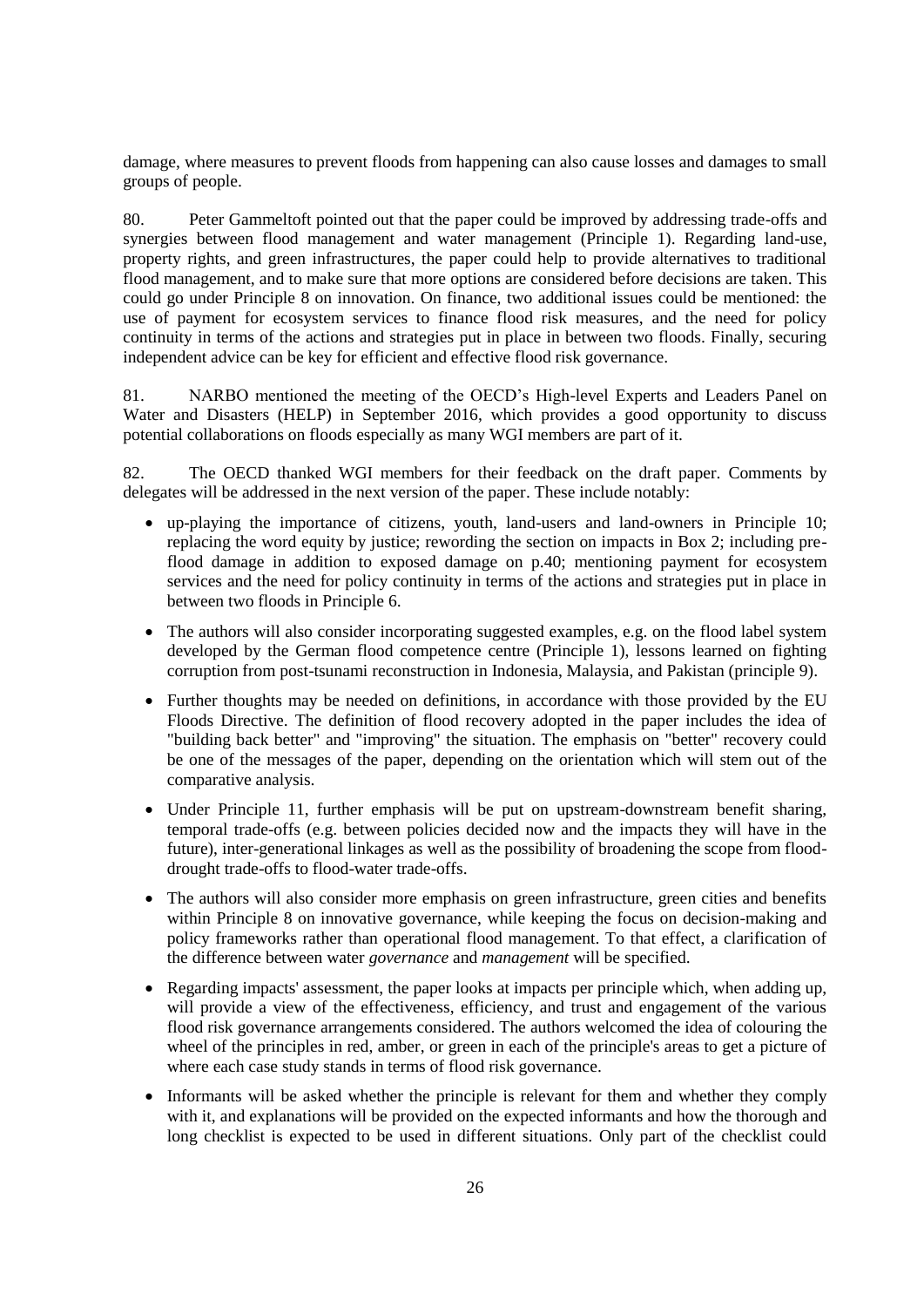eventually be used in some cases, although the inter-linkages between the different principles call for a more systemic approach when actually using the checklist. One of the incentives is for informants to know more about their own case. This paragraph, and the way the checklist will be promoted, will need to highlight what the interest and incentives for various stakeholders to fill in the checklist is. Businesses for example, may not be interested in looking at existing flood risk governance arrangements but rather at future ones. One option to attract the interest of businesses would be to emphasise how lessons learned from the comparative analysis could provide recommendations on potential future innovative flood risk governance arrangements.

 The authors welcomed the proposition of GWP to include the paper in their module on urban flood management, and potential synergies with the OECD's High-level Experts and Leaders Panel on Water and Disasters (HELP) will also be explored in cooperation with NARBO.

### <span id="page-26-0"></span>*Assessing the Dutch Flood Risk and Delta Programmes*

83. Chris Seijger, consultant at Deltares, and Stijn Brouwer, Senior Researcher at the Dutch Watercycle Research Institute (KWR), provided a quick overview of an ongoing project aiming to assess how the Dutch Flood Risk Protection Programme (since its operation in 2011) operates according to the Principles based on an assessment methodology focusing on learning from water governance practices. The HWBP Programme is tasked to reinforce 714 km of (primary) dikes and 264 sluices and has a budget of 4.03 billion  $\epsilon$  for the period 2011-2018. The assessment is carried out by a group of Dutch partners that are members of the WGI (Deltares, KWR, Erasmus University Rotterdam and Utrecht University).

84. The assessment includes four steps: problem definition; assessment against the OECD Principles and of results in terms of effectiveness, efficiency and legitimacy; external validation; and learning through a systematic inventory of the lessons that can be drawn from the assessment. Important characteristics of the methodology include an operationalisation of the Principles close to the language of the programme, an online survey, a focus group with experts, desk studies, as well as an external validation. In the last step a learning table with scientists and experts will be organised.

85. The second step (online survey) was divided into three parts. The first part asked respondents to select whether they wanted to assess HWBP as a whole or a specific project. The second part asked the relevance of the OECD principles to the programme/project and the extent to which the programme/project meets this principle. The third part assessed the effectiveness, efficiency and legitimacy of HWBP results. Results of the assessment indicate that respondents find all OECD Principles relevant for the programme, except Principle 12 on monitoring and evaluation, which may be explained by the fact that the programme is only at the start. Only four responses were collected but several respondents filled the survey as a group. The programme shows room for improvement in regards to the extent to which it meets the Principles, especially for the first cluster on effectiveness. The survey also goes into the specifics of each principle by formulating propositions to investigate why the programme does or does not meet this specific principle.

86. Four insights came out of the focus group discussion. In terms of policy coherence, integrating flood control projects with other interests and domains should be done at the local or regional level. A second insight was that capacity becomes a major challenge due to ageing of flood control experts and expected workload and complexity. The third insight concerns new regulatory frameworks on water safety norms which make flood control projects complex. Finally, innovative governance practices were seen by the group as an opportunity for experimentation but questions were raised regarding the contribution of these practices to cost reductions in flood control projects and the willingness of regional water authorities to adopt such practices. Focus group discussions among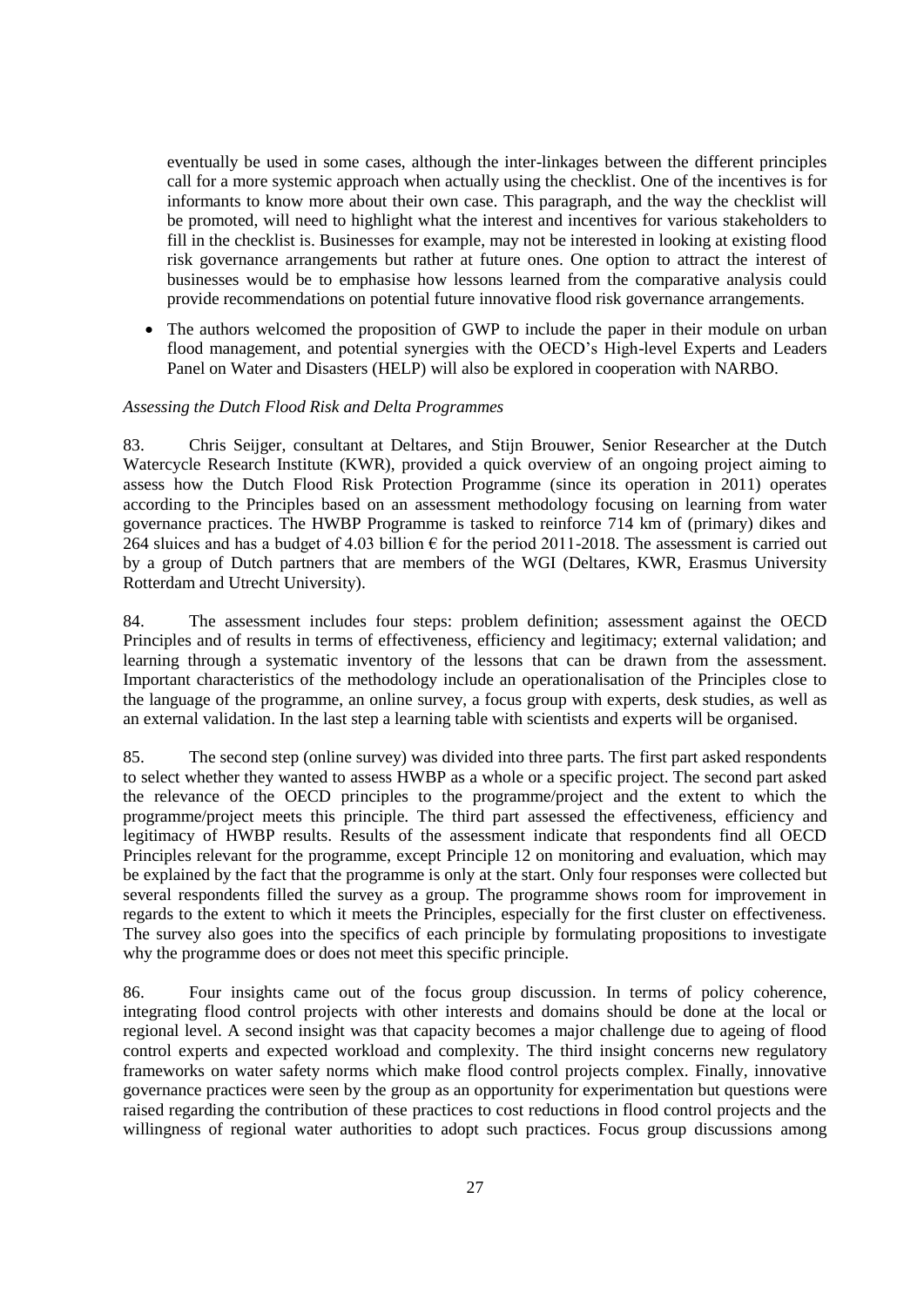regional water authorities helped participants to come to a shared perception on how the Programme functions.

87. Interviews provided a perspective of 'involved outsiders' as to how the Programme functions in light of the Principles. Interviews highlighted debates regarding the allocation of roles and responsibilities between the Programme staff and regional water authorities who are responsible for the projects. An interesting observation is that integrity was found to be a "blind spot" not often discussed among stakeholders. Finally, equity issues and trade-offs are primarily discussed outside of the programme, at the national level for flood risk protection norms and at the local or regional level.

88. Overall, lessons learned from this assessment are that the Principles need to be translated to the particular context of the Flood Risk Protection Programme. Principles are a useful framework to discuss in a structured manner the various governance aspects of a specific Programme. The earlystage of the programme made it difficult to link the Principles to programme outcomes. In terms of methodology, the project found that using multiple methods is very useful, but can be timeconsuming. Leaving out methods is possible, depending on purpose. Group meetings is a relevant method but difficult to schedule with high-level experts.

## <span id="page-27-0"></span>*Presentation of a Prize from the International River Foundation*

89. Miguel Angel Ródenas Cañada, President of the Segura River Basin Authority, presented the Segura River Project which has recently been awarded the International River Foundation's 2016 European River*prize*. The prize recognises the river's return to health following extensive restoration efforts over the past thirty years. This basin has the lowest rainfall index in continental European Union, but exceptional climate for crops production. Agriculture is the basis of the socioeconomic system in the region and it is estimated that every European citizen consumes around 10kg of fruits and vegetables produced in the basin district.

90. In the 90s, the Segura river basin district was dirty, lifeless, and smelly, due to great stress on the available water resources and pollution of urban and industrial wastewater discharges. In 1998, the civil society organised protests in Madrid to demonstrate against the deplorable status of the river. After the 1995 National water management plan was passed, and pushed by the demonstrations, the national government signed an agreement with the basin district to revert the situation of the river. The core policies of the agreement encompassed *i)* infrastructure development; *ii)* controlling industrial wastewater discharges; and, *iii)* enforcing the "polluter pays" principle. A master plan was designed to develop in 10 years' time an urban water reclamation and reuse system, with the main objective to increase water supply to agriculture and recover the polluted Segura river. A total of 46 new and advanced wastewater treatment plants were constructed, and over 90% of the treated water in these plants now supplies reclaimed water to the agriculture industry which rapidly boomed after Spain became a member of the European Union. This once polluted and water-stressed river in Europe's driest basin has been transformed from an exposed sewer to a healthy, vibrant river, home to otter, migratory birds, and other flora and fauna, and the reuse of irrigation water has allowed increased agricultural, leisure and recreational activities. The Segura river management has then been praised as an example of an integrated approach with environmental, social and economic restoration activities. The established management framework includes a solid science foundation and shared governance, while the catchment management planning process was ahead of the European legislation requirement.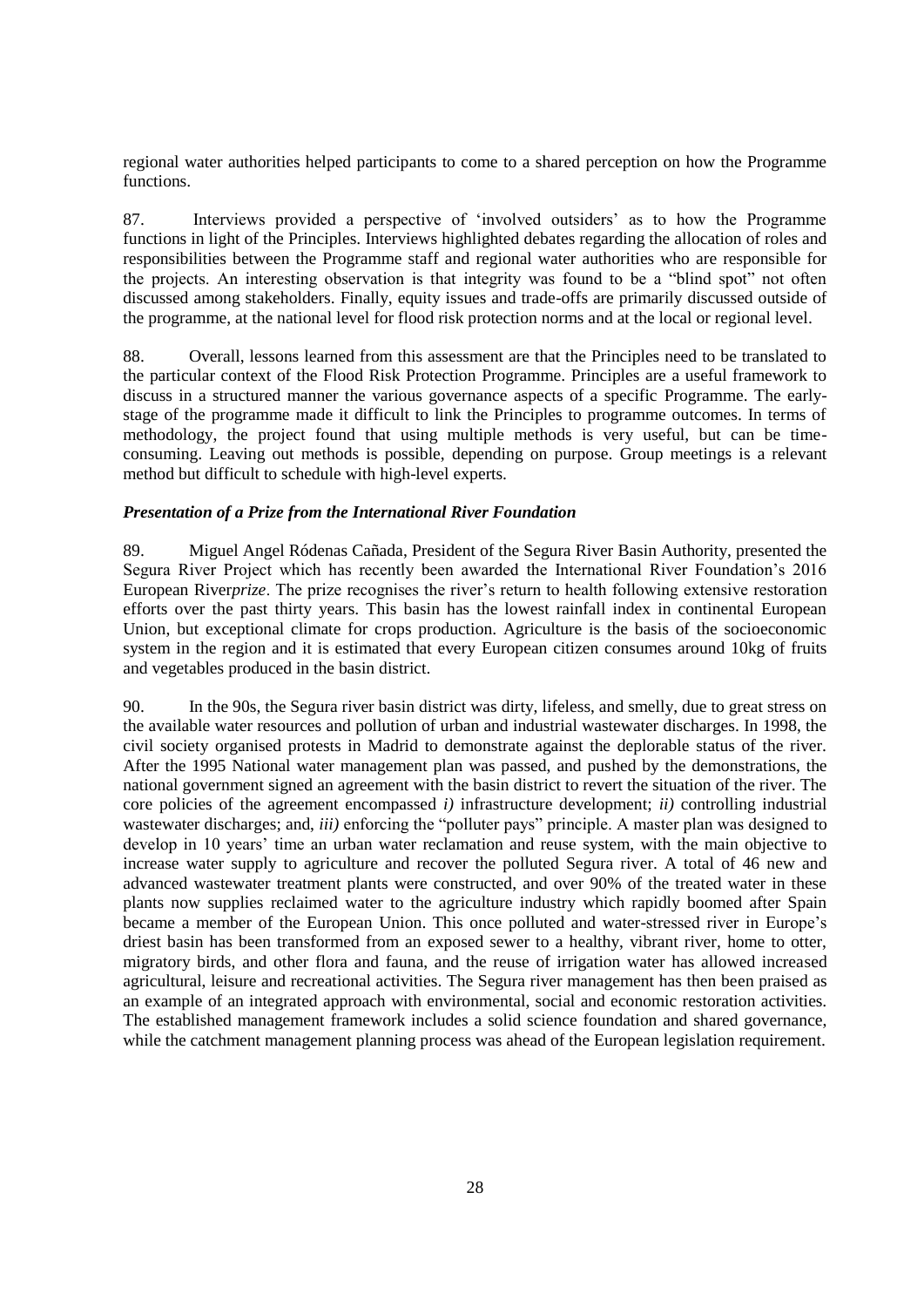## <span id="page-28-0"></span>*Sharing knowledge on water governance research, reforms, projects, publications*

#### <span id="page-28-1"></span>*Building Blocks for Good Water Governance*

91. The 2<sup>nd</sup> Edition of the book ["Building Blocks for Good Water Governance"](http://watergovernance.s3.amazonaws.com/files/P085-01-16-006-eindpubBB.pdf) is a product of the Dutch Water Governance Centre which ceased its activities earlier this year. The earlier version of the book started by a chapter explaining the three-layer model of water governance, followed by a list of five elementary building blocks for good water governance (chapters 2 to 6): a powerful administrative organisation of water management, a legally embedded system of water law, an adequate financing system, a systematic (planning) approach, and the participation of stakeholders. The second version of the book includes two additional chapters. Chapter 7 underlines the necessity of cooperation in water management and gives some valuable examples. Chapter 8 – as a case study reviews the Awash River Basin in Ethiopia through the building blocks for good water governance. For each element, the Dutch situation is briefly described. Chapter 5 on financing pleads for the introduction of an international standard for water governance, whereby 1% of each country GDP minimum should be dedicated to water management (Netherlands' investments amount to 1.26%). The chapter also includes information about the Dutch Water Boards Bank. NWB Bank's current balancesheet totals over 88 billion euros and each year around 5 billion euros in new loans are granted. The Principles on Water Governance are presented and compared to the three layer model of water governance introduced in the book.

#### <span id="page-28-2"></span>*Social sustainability in the urban water sector*

92. AEAS presented various mechanisms of social action implemented in the urban water sector in Spain to ensure the affordability of water and sanitation services for economically disadvantaged groups. The Spanish National Law establishes that water is of public ownership and that water supply is the highest priority amongst other uses. Spain has a universal access to drinking water and sanitation. Spain signed the UN Resolution  $64/292$  which recognizes the human right to drinking water and sanitation. In Spain in general, water tariffs comprise a fixed part and a variable part (which depends on consumption) and are progressive, following a block system of consumption with increasing prices. The cost of water represents, on average, 0.9% of the households' incomes. The aftermath of the economic crisis saw an increase in the aid provided to disadvantaged groups either through discounts applied in the tariff structures or solidarity funds, which are not associated with the tariff structure itself and are based essentially on income criteria. According to a survey carried out by AEAS and ECODES in 2014, on a sample of 15 million people, more than 90% lived in municipalities with some type of mechanisms of social action. Ten key messages stem out of this survey:

- Drinking water, as a Human Right, must have an affordable price;
- The broad coverage of mechanisms of social action shows the sensitivity of water service providers towards disadvantaged groups;
- The increased number of families with difficulties to pay for their water bill suggests the need of improving and standardising social assistance for water services;
- Mechanisms of social action should take into account income criteria and should be designed and applied based on socio-economic analysis which consider particularities of each municipality;
- Although social entities and services are responsible for determining who are the beneficiaries of these mechanisms, service providers should increase collaboration with them in the search of solutions for disadvantaged groups;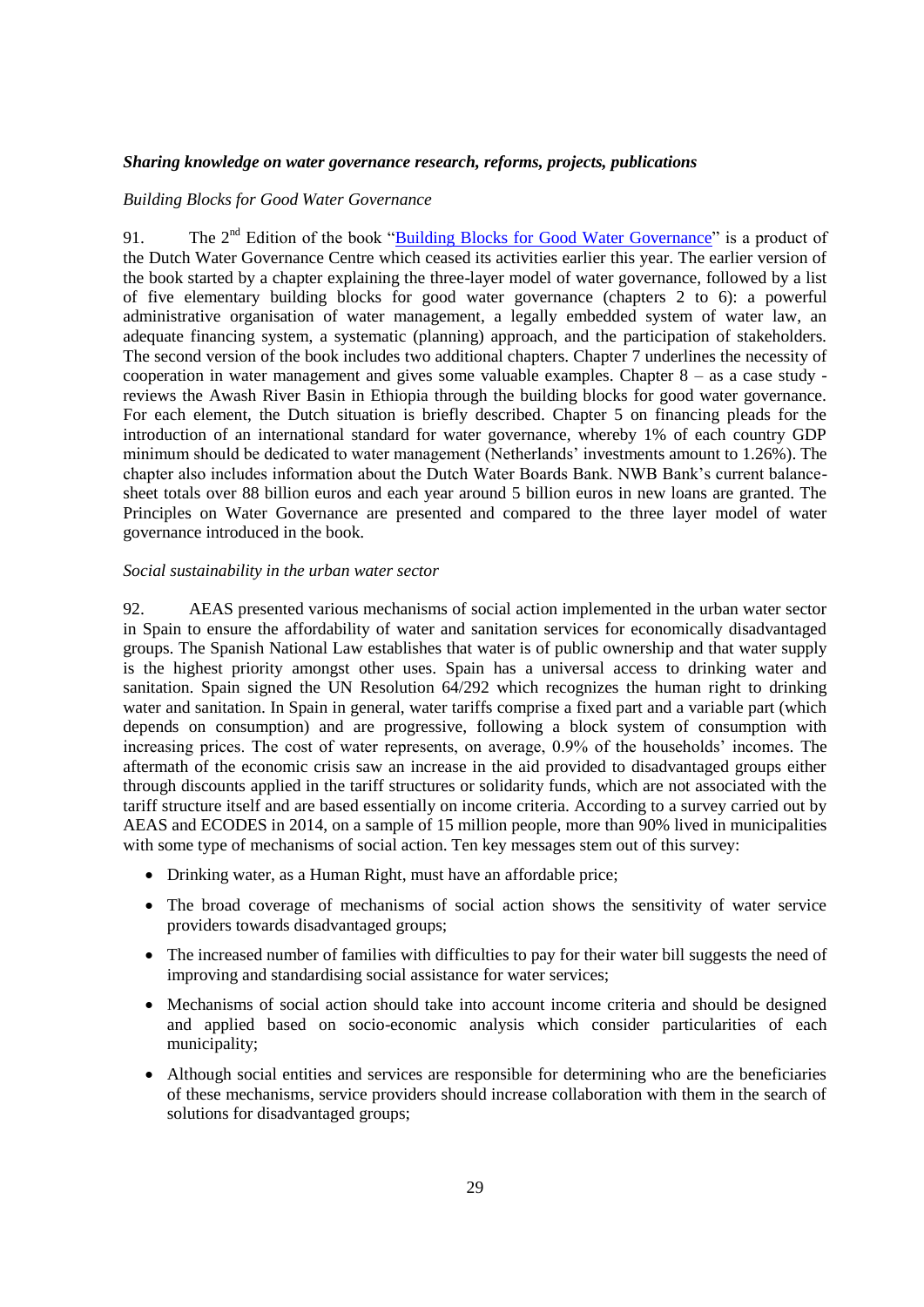- Service providers should continue to improve transparency, communication efficiency and availability of information, with all involved parties in the urban water cycle, and very especially with consumers;
- Interrupting or cutting off the water supply is a tool that seeks to ensure that those users who can pay for the services, do pay for them;
- Collaboration between social entities and services, service providers and competent authorities should be increased in order to improve the implementation, flexibility and accessibility of mechanisms of social action, especially to avoid cut-offs to those users who cannot pay for their water bills;
- It is necessary to harmonise criteria in urban water sector in Spain and create an independent regulatory body; and
- A Best Practices Guide should be prepared for the design, management and implementation of mechanisms of social action in the urban water sector.

#### <span id="page-29-0"></span>*Applying Water Governance to Humanitarian Projects*

93. Action Against Hunger presented key highlights from a recently-launched handbook entitled ["Water governance and sanitation applied to humanitarian and development projects"](http://www.oecd.org/fr/gov/politique-regionale/acf-international.pdf). The manual targets managers in emergency and development contexts. The rationale behind the book is that Action Against Hunger carries out 40% of its WASH humanitarian projects in urban areas and 47% in situations of emergency, essentially conflicts and protracted crisis (e.g. Somalia, Lebanon, Ukraine). Water governance context is extremely complex in these contexts, especially in urban areas of fragile states. Disruptions can happen in the governance structure, which can be used as an opportunity to rebuild better. To do this, the book applied the OECD Principles to humanitarian settings. The overall analysis shows that in cases of crisis, the *effectiveness* and *trust and engagement* clusters are the most relevant, in addition to some principles from the cluster on *efficiency* such as innovative governance. In each of the case studies analysed, an institutional mapping was drawn, followed by a diagnosis of the governance gaps. In order to identify and bridge these gaps, capacity-building (e.g. in Guinea) or evidence-based advocacy (e.g. in the Philippines) was put in place in the cases covered by the book. The study shows that access to water of the poorest populations improves with intervention of NGOs.

#### <span id="page-29-1"></span>*Drinking Water and Sanitation in France: at which price?*

94. France recently released a report from the Environment General Inspectorate entitled ["Which](http://www.cgedd.developpement-durable.gouv.fr/IMG/pdf/010151-01_rapport_cle2b7248.pdf)  [price for water and sanitation services?"](http://www.cgedd.developpement-durable.gouv.fr/IMG/pdf/010151-01_rapport_cle2b7248.pdf). The report aims at accompanying a revolution of the water sector's institutions and governance in France. Water and sanitation services in France are considered in the report of good quality and not too costly. The average price is  $4 \epsilon / m3$ , fully financed by the water price without subsidies from the State. France has more than 24,000 drinking water and sanitation service providers with around 800 calls for bidding per year. This competition on the water market provides reasonable price and productivity increase, except in small services. Statistics on prices are difficult to establish since each local authority has its own single price. Hence the conventional price is calculated for a reference consumption of 120 m3/subscriber/year. With the ongoing territorial reform, it is expected that most local authorities will merge in the coming five years, with the number of service providers going from 24 000 to 2 000 in the country. With this reform, new regulation and control become necessary and information on performance and costs should be easier to collect. In order to accompany these changes, the report makes several recommendations. First, the water information system (SISPEA) will be improved, with existing performance indicators being complemented by new structured data on costs and explanatory factors. Second, individual water consumption and bills will be compared to individual incomes. Households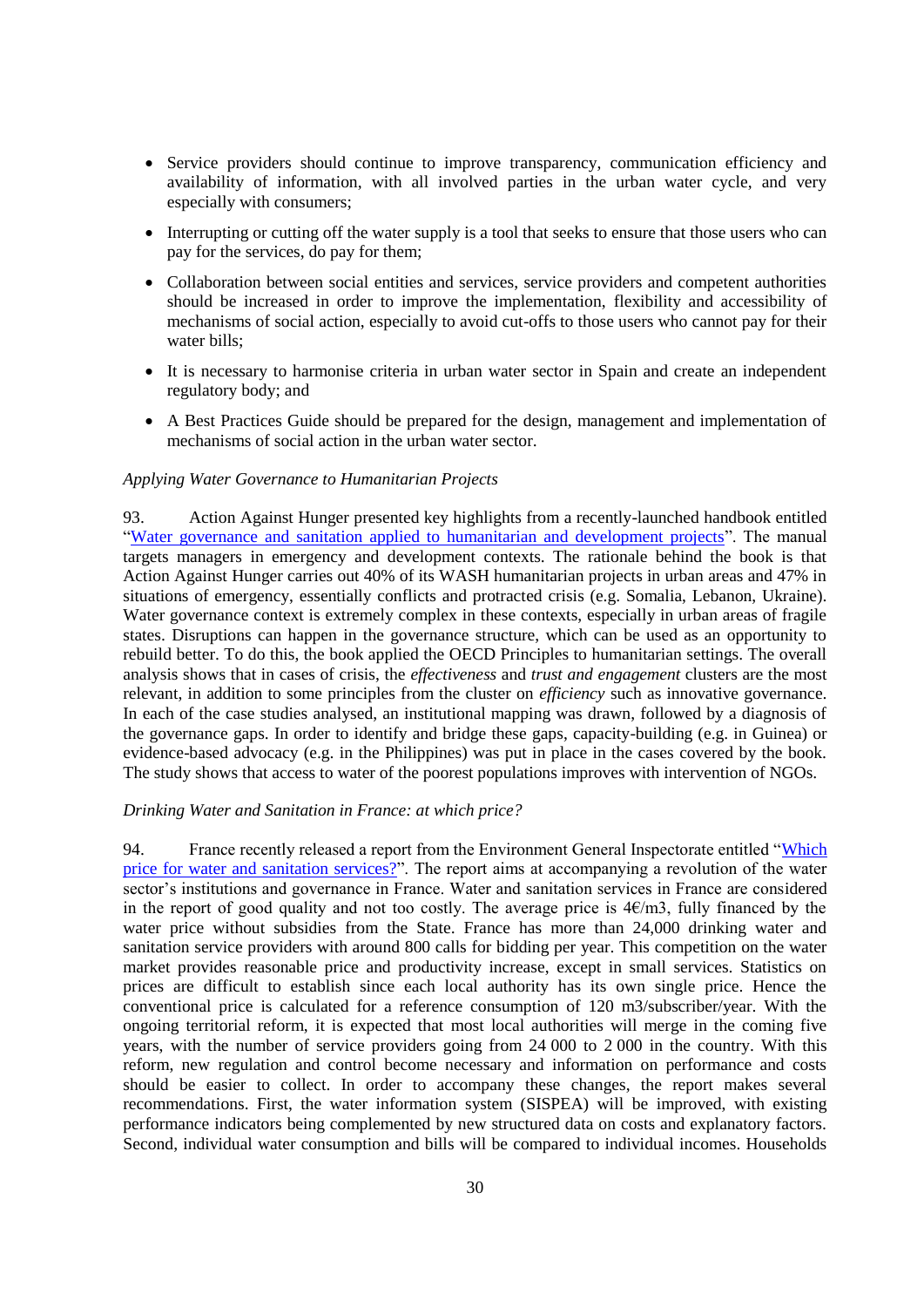spending more than 3% of their income for water bills will receive financial support. Fifty experiments regarding social tariffs will be carried out, including enquiries on real individual bills. Finally, a national Pact for water and sanitation services performance and costs will be negotiated between local authorities and private companies under the strategic supervision of the State.

#### <span id="page-30-0"></span>*Group discussion on the first set of presentations*

95. Peru shared its experience in regards to the key messages of the book "Building blocks for good water governance". Regarding point 6 of the book on the legal framework, the Peruvian water legal framework was issued in 2009. At the same time the National Water Authority started working as a single and multi-sectoral agency responsible for both water regulation and policy making. Water councils were created at the basin level as platforms where different actors meet to take decisions on water quantity, quality, flood and drought. About financing issues, in Peru water pays water. The National Water Authority, a deconcentrated agency of the Peruvian national government, does not receive any budget transfers from the central government.

96. The Netherlands outlined similarities between the Peruvian and Dutch cases. In the Netherlands, the National Water Policy comes from the Ministry and Provinces, but is implemented at decentralised levels through the regional water authorities. The Regional Water Authorities are 95% self-supported. The only subsidies from the central government are for strengthening primary dikes but Regional Water Authorities pay half of the costs. On average a family in the Netherlands pays 300 EUR to the Regional Water Authority for wastewater treatment plants, water quantity, dikes and other water and sanitation services.

97. Vlakwa mentioned that municipalities in Flanders, Belgium imposed drinking water companies to lead initiatives towards a more rational water use. But since this would lower the income of those companies, discussions are currently ongoing to know how this financial gap would be compensated, for instance by increasing water tariffs. Similar processes exist in the energy sector where energy companies are compelled by law to take initiatives towards a more rational water use and incorporated the costs into electricity prices. Vlakwa wondered whether similar experiences existed elsewhere. The Chair pointed out that in the Netherlands when the consumption went down 10%, then the price per litre (or cubic meter) went up 8%. So, when the two are combined the total is lower, but the financial calculation is complicated to explain to consumers. France explained that this topic was currently being discussed through a new law proposal. The proposal suggested raising a new tax on bottled water, but it was rejected. Another experiment is currently being carried out in the electricity sector, but there will be additional funds for people that cannot afford to pay the electricity.

98. The OECD argued that many OECD countries face challenges to mobilise the funding that is actually needed to cover the investments required in the water sector, especially for renewing infrastructures, and especially in the tight fiscal context which makes it difficult to rely heavily on public spending as in the past. But another equally important issue is how investment needs can be minimised and how to document opportunity costs to ensure that decisions taken today are not generating future liabilities for the next generation. It was noted that in the Netherlands, the regional water authorities are a functional democracy with taxation power, which can be explained by the specificities of a country mostly located below sea level and subject to the risk of submersion. These authorities have had the capacity to collect sufficient revenues to cover their investments. But the question is whether the revenues collected are invested in the optimal choices in terms of infrastructure and who is documenting the opportunity costs in the absence of independent information at an arm's length from water authorities. This holds particularly relevant when it comes to striking a balance between the choice of going for large scale infrastructure rather and more low cost options that build on policy complementarities with other areas (land use, spatial planning, etc.). Independent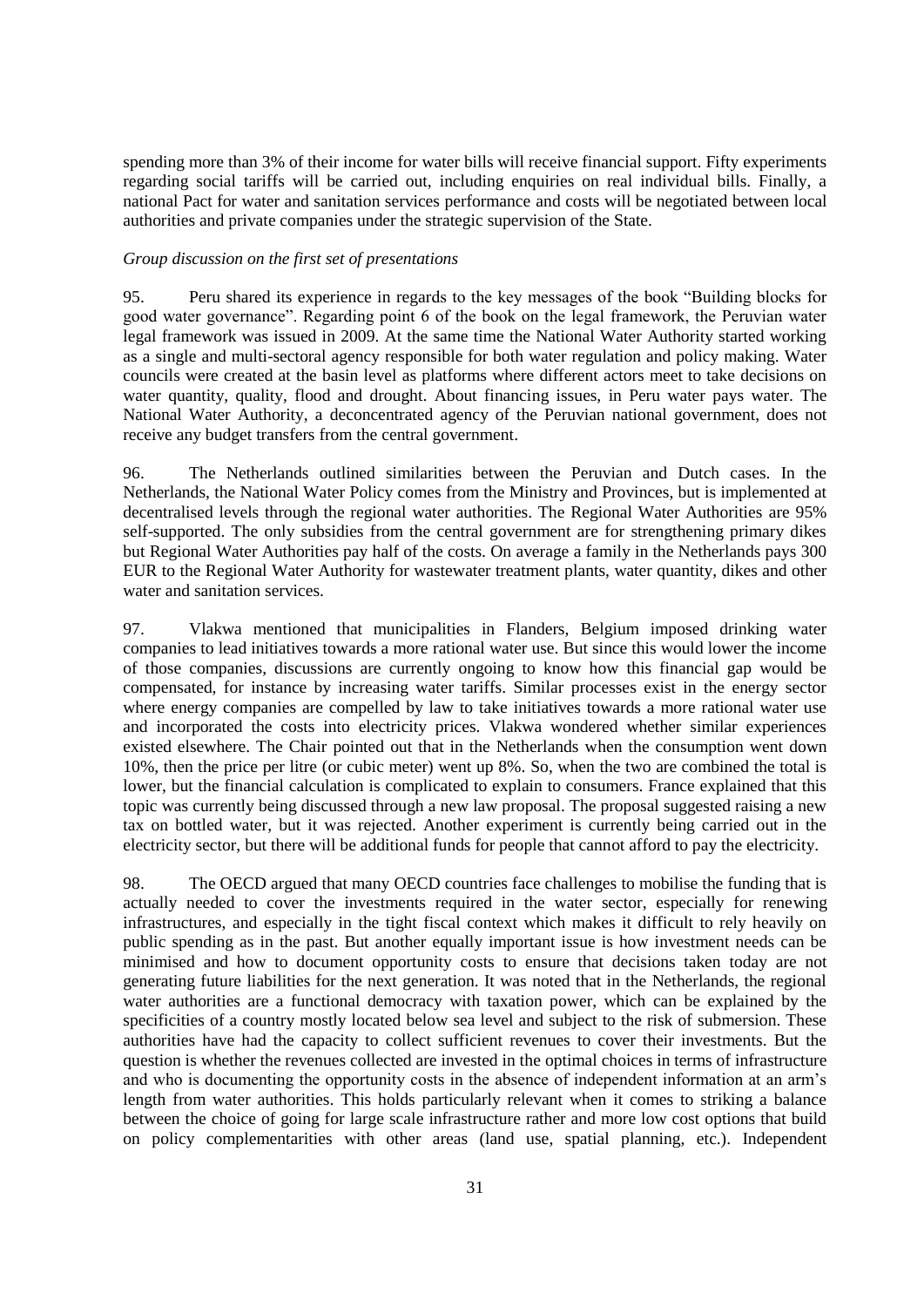information does not necessarily mean independent regulation, as there is a menu of options to go beyond the current benchmarking exercises in the Netherlands (e.g. resorting to an observatory, NGOs, academia, etc.) The Netherlands emphasised that elected boards are the ones determining the tariffs and are not keen to raise them. The approval of provinces or ministries is not needed. Benchmarks are regularly carried out on a voluntary basis to reduce unnecessary increases in tariffs. The Netherlands do not see the need for an independent regulator, which can be financially cumbersome when its duties can be carried out through stakeholder democracy, benchmarking and transparency.

99. The OECD also wondered whether the establishment of independent regulators that is being discussed in Spain has gone hand in hand with a consolidation of the industry to reach a size in terms of utilities that allows the economic regulator to deliver its functions (which is difficult in a fragmented setting). AEAS stressed that in Spain the challenge was not so much to reduce the number of utilities but rather to harmonise the regulatory framework and have a common process to establish water tariffs. Spain has more than 8 100 municipalities and the vast majority has less than 20 000 inhabitants. Hence many consortia exist and it is difficult to establish a comparative assessment of water prices. The water management model is established by law (local governments are in charge of providing local services) but better coordination and harmonisation is needed overall to have more coherent urban water cycles.

100. Finally, the OECD asked France how the transition and governance "in flux" stemming from the ongoing territorial reforms is being managed in terms of stakeholder engagement (with utilities, and beyond) and which implications should be foreseen across the water cycle in terms of who does what in the different sub-sectors (including flood protection). France agreed that the transition period following the territorial reform would need to be managed and monitored. The transition should be relatively smooth in cities which will enlarge their territories because structured services already exist. More difficulties will probably arise in rural areas where small services will have to be merged.

# <span id="page-31-0"></span>*Strategic Planning for Alpine River Ecosystems (SPARE) Project*

101. IRSTEA introduced the [Strategic Planning for Alpine Riverine Ecosystems \(SPARE\)](http://www.alpine-space.eu/SPARE)  [project.](http://www.alpine-space.eu/SPARE) SPARE is a European Interreg project dealing with alpine river ecosystems and with a strong focus on river governance. It is inserted in the current Alpine Space Programme. The overall objectives of the project are to capitalize and improve strategic river management approaches across different spatial and governance levels of the Alps and to increase awareness of functions, services and the vulnerability of Alpine river ecosystems for successful protection activities. The project considers the multiple dimensions of Alpine river ecosystems including mountains, glaciers and sky resources. These multi-producer systems are key business dimensions in Austria, Switzerland and Italy (e.g. tourism). The governance in case of conflicting uses of water is addressed with through a balance between tourism, ecosystem preservation and local economic development. The main expected outputs of the project are a collection of river management challenges and best solutions; a set of governance tools ("Toolkit for multi-level participation"); guidance on innovative river protection and management processes across different sectors, spatial scales and administrative levels; an interactive platform for knowledge exchange ("Action and Policy Support Service" or APSS) and a pan-alpine overview of priority rivers with high protection need. The project is led by nine partners and includes the participation of 30 observers, including the WGI. Five pilot river cases will be considered: Drôme, Dora Baltea, Irin/Engadin, the [Soča](https://en.wikipedia.org/wiki/So%C4%8Da) and Upper Austria/ Steyr. They run across France, Italy, Switzerland, Slovenia and Austria. IRSTEA leads the water governance component of the project which aims at fostering integration and implementation of innovative participatory methods and tools in all pilot cases. The [set of participatory methods](https://sites.google.com/site/watagame2/what-is-wag) includes the [CoOPLAaGE toolkit](https://www.google.fr/url?sa=t&rct=j&q=&esrc=s&source=web&cd=1&ved=0ahUKEwiGzOyvy9TNAhUCNhoKHcg2C4AQFggeMAA&url=http%3A%2F%2Fdimacs.rutgers.edu%2FWorkshops%2FCitizen%2FSlides%2FEmelineHASSENFORDER.pdf&usg=AFQjCNGX9Eb5Gnt96yf4vN84ZATRV4cXsA&sig2=mbaWoMQzw9B) which was used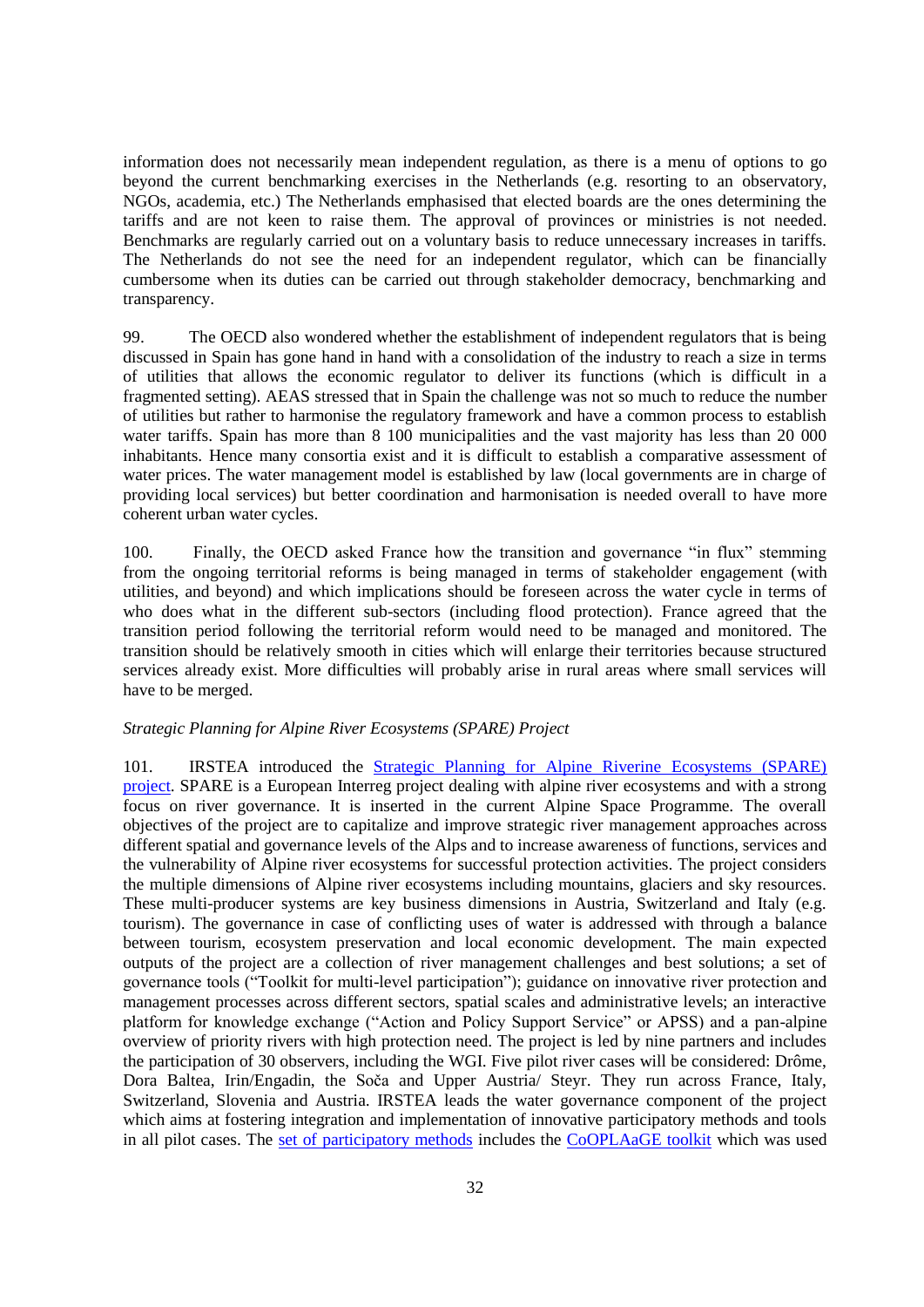at the  $6<sup>th</sup>$  meeting of the WGI, multi-level engagement mechanisms out-scaled to the larger public, a Self-Modelling process for Assessing Governance (SMAG), a [pre-participation method](https://sites.google.com/site/watagame2/cooplaage-tools/pre-par) (PRE-PAR) to engage stakeholders in designing their own participatory process, a simple wide public discussion toolkit (MyRiverKit) and an Action and Policy Support Service (APSS).

#### <span id="page-32-0"></span>*Global Water Studio*

102. The Netherlands presented the Global Water Studio. The initial project was entitled "Global Water Atlas". It was proposed to the High Level Panel on Water by Henk Ovink, Special Envoy of the Netherlands on International Water Affairs and Sherpa in the Panel. The Atlas aimed to provide an upto-date and coherent picture of global challenges in the area of water through hundreds of maps, photographs, infographics and illustrations. But the Netherlands felt that an Atlas was not enough and that instead, a Studio would be more relevant to tackle complex water management challenges. The studio is designed to be a tool for developing and distributing the global narrative on water and to inspire key partners to take urgent action. The main expected outputs are the Water Atlas, Global Design Competitions and Project Ateliers. The project was inspired by the post Sandy ["Rebuild by](http://www.rebuildbydesign.org/what-is-rebuild-by-design/)  Design" [initiative](http://www.rebuildbydesign.org/what-is-rebuild-by-design/) promoted by the Netherlands in New York. The studio would provide a research environment which would bring stakeholders at all levels together in order to come up with new designs to address water management challenges. The overall aim is to increase global water awareness to develop the new water narrative. The Global Water Studio is a cross-sectoral initiative but which takes water, and SDG6, as an entry point. The initiative recognizes the interdependence of water with other sectors and plans to build upon it to find innovative solutions. However all SDGs cannot be covered with the same level of intensity. The proposal is currently under review by the High Level Panel on Water and the Sherpas. If supported, the Studio should be running by November 2016.

#### <span id="page-32-1"></span>*Suez Materiality Survey*

103. Suez presented a materiality survey which was carried out among Suez internal and external stakeholders. The objective of the survey was to identify Suez priority issues both in terms of stakeholders' expectations and business impacts. The methodology was based upon the accountability international standard on materiality and relied mainly on an online survey, which received more than 1500 answers from 49 countries and 7 categories of stakeholders, and internal interviews. Stakeholders' expectations varied widely from one category to another and from a geographical area to another. Priority issues were ranked in a matrix comprising four criteria. The vertical axis assesses the importance of issues for stakeholders based on two criteria: press coverage and results of the online survey. The horizontal axis assesses the impact of issues on Suez business based on two criteria: the maturity of processes associated to the issue and the financial assessment of the impact of the issue over a 5 year period. Nine top priority issues came out of this exercise. The issue that was ranked highest is "optimized management of waste and water for clients" which is Suez core of business. The second issue was governance, including corporate governance and ethics. The first environmental issue to be listed is air pollution and climate, with a total of four issues related to climate. This may partly be explained by the COP21 conference which was held while the survey was taking place. One priority issue which surprisingly came out among the top priorities was "women in leadership position". The results of the materiality survey were used to build the 2016-2020 Sustainable Development Roadmap and to improve Suez reporting to stakeholders and shareholders. An [integrated report](http://www.suez-environnement.fr/wp-content/uploads/2016/06/EN_SUEZ_integrated-report_2015_WEB.pdf) was also drafted which aims to link the economic, environmental and social aspects of performance. The matrix does not include any non-materiality issue, which can be interpreted as a sign of Suez business' usefulness to society.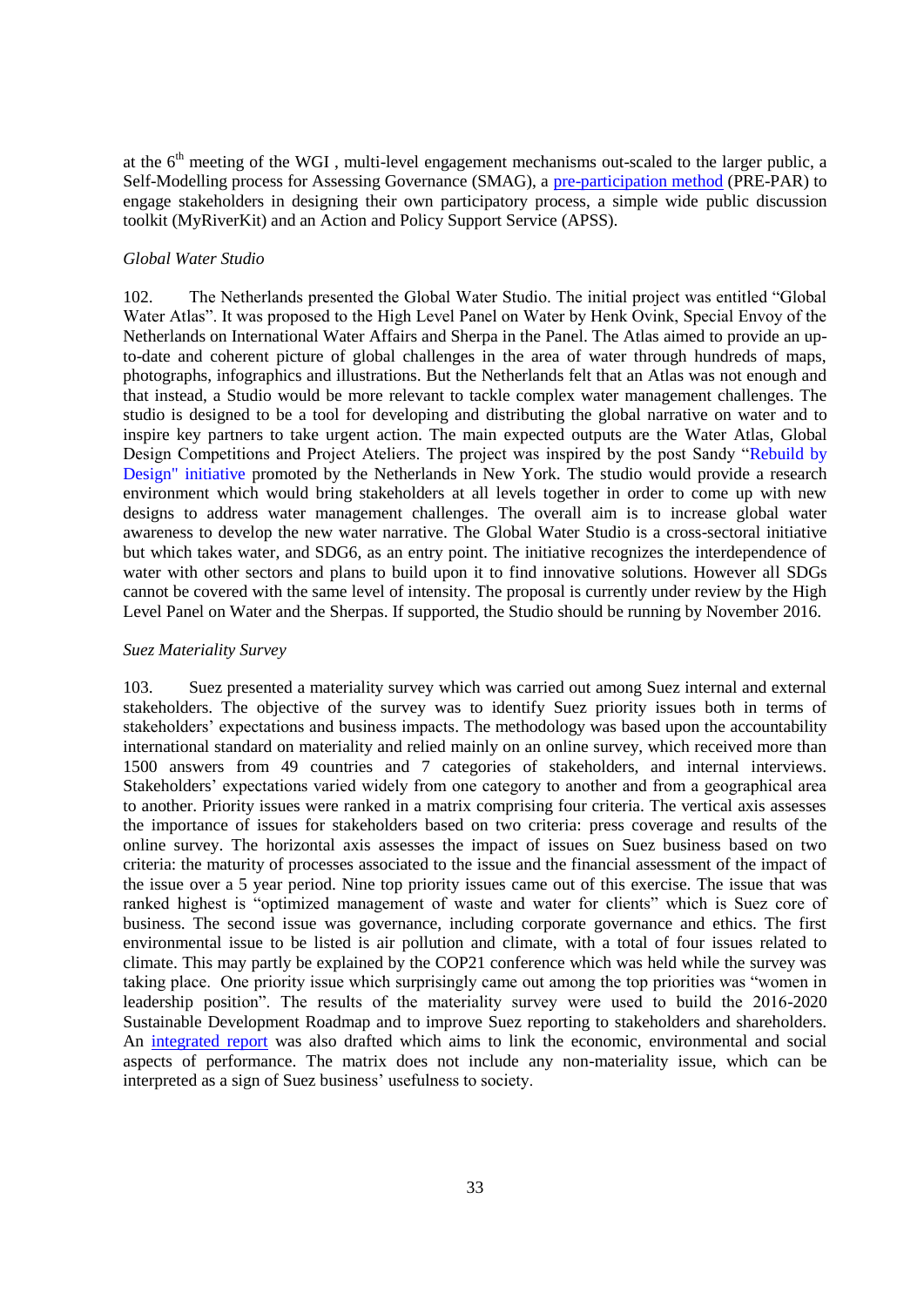### <span id="page-33-0"></span>*UNDP Water Governance Facility's latest activities on integrity*

104. SIWI updated members on the latest activities of the Water Governance Facility on integrity. The **MENA Water Integrity Capacity Building Programme** is currently being implemented by SIWI, IUCN and GWP in five countries (Lebanon, Palestine, Jordan, Tunisia and Morocco). Targeted stakeholders include public officials, operational staff, civil Society and women. So far, more than 500 persons have been trained. To date, 80 participants have been selected for the Action Plan mentoring. The programme includes high-level workshops to raise awareness on integrity risks and possible solutions. In Palestine, a tailor-made training was conducted for the staff of the Palestinian Water Authority. Four regional alumni workshops were also organised to exchange knowledge and experience. Even though the MENA region is undergoing a crisis, there is interest from donors to work there. Integrity is a sensitive issue, especially in this context, but the programme adopted a progressive approach including mainly awareness-raising and capacity-building activities to help stakeholders identify and map integrity-related risks. In some stakeholder groups, such as women's groups, integrity is openly discussed but with public officials it is more difficult. In Lebanon the America University of Beirut decided to carry out a public assessment of integrity risks, which is a major step forward.

105. Another integrity activity is the [Governance Advocacy and Leadership \(GoAL\) WaSH](http://watergovernance.org/programmes/goal-wash/)  [programme.](http://watergovernance.org/programmes/goal-wash/) In El Salvador, a social audit manual was prepared for "Promoting Good Governance in the Torola River Basin". The manual helps communities to relate and exert control over water institutions. In Tajikistan, water supply companies raise transparency and improve cooperation with their consumers. With the support of the programme, they have established Public Advisory Councils, together with the Consumers Union of Tajikistan. The aim of the Councils is to protect the rights and interests of consumers and encourage their participation in decision-making processes. Laos Water utilities have also taken action for improved integrity. In March 2015, four Laotian water utilities from different provinces participated in a water integrity training, conducted with UN-Habitat. The four parties are now engaging in an up-scaling process to improve integrity management across their utility operations. Other integrity activities include the implementation of an Integrity Action Plan developed for the department for delegated water systems of the Costa Rican Water and Sanitation Institute (AyA). In El Salvador, the use of an Integrity Pact in for the National Administration of Water and Sewer (ANDA) Water Utility was tried with success. The bidding process was completed and the Social Monitor published a report evaluating the integrity of the process. A social monitor is now evaluating execution of the works, which is expected to be finished in October 2016.

106. The [Accountability for Sustainability Programme](http://watergovernance.org/programmes/accountability-for-sustainability/) also carried out accountability and regulation modules and mapping exercises in the frame of trainings for UNICEF staff. The programme also made a global analysis on accountability in WASH services based on GLAAS data. Finally, the [Water Integrity Global Outlook 2016](http://www.waterintegritynetwork.net/wigo/) was launched in Stockholm. Assessing the impacts of these programmes is difficult because the programmes involve a lot of individual trainings, even though they target more and more organisations and institutions (e.g. Palestinian Water Authority). In the future, developing organisation-wide management plans with indicators would help assess the impacts. At this stage, one can only assess if the individuals trained are actually undertaking their ambassadors' role in their own communities and institutions.

#### <span id="page-33-1"></span>*Building River Dialogue and Governance (BRIDGE)*

107. IUCN presented the [Building River Dialogue and Governance \(BRIDGE\) project](http://www.iucn.org/theme/water/our-work/bridge) supported by the Swiss Development Cooperation Agency. The goal of the project is to enhance poverty alleviation, nature conservation and economic growth in target basins through sustainable management and governance of transboundary water resources. The project triggers transboundary changes in water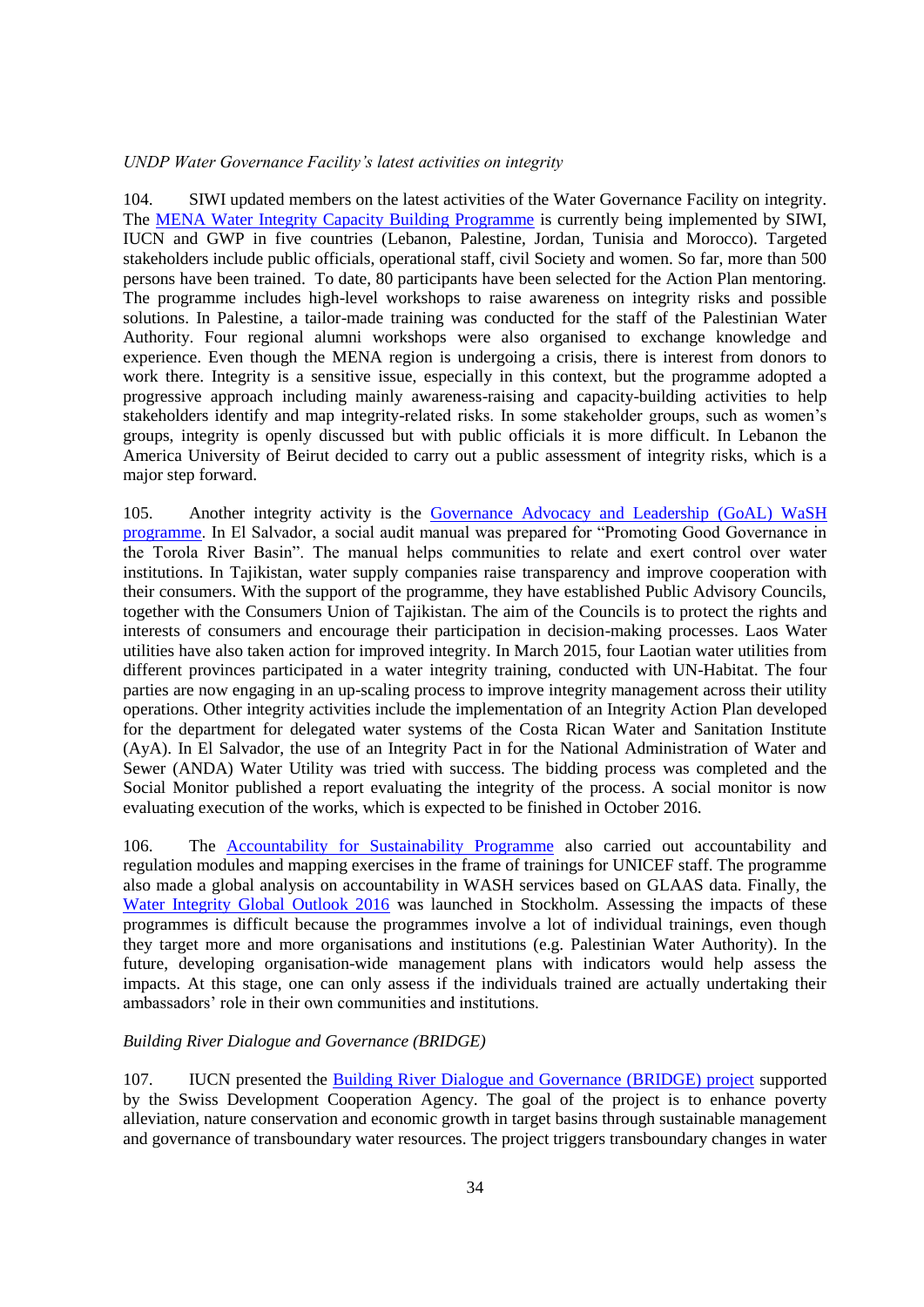governance by involving multiple stakeholders at multiple levels (e.g. national governments, municipalities, provinces, civil society) in negotiations of agreements for cooperation on water management. As a union of members including NGOs and governments, IUCN has a privileged place to work on these issues. BRIDGE is now active in 14 river basins. The project started in 2011 in lower Mekong, Central America and the Andes and more recently extended to African regions. The project is inspired by the Water and Nature Initiative, the Volta Basin, the Transboundary Water Assessment Project with UNEP and the Nexus Dialogues. BRIDGE tries to be contextually responsive by designing responses with stakeholders in each river basin. The project builds on five pillars: demonstrations of cooperative actions, providing advice and technical support on water governance and management issues, building dialogue, capacity building and joint learning, and cultivating leadership by supporting water governance champions. The project is divided into four main governance themes: international water law, benefit sharing ("benefit opportunities assessment tool"), national water governance including basin level, and leadership development. The underlying rationale of the project is that Water Diplomacy Practice is an opportunity to create governance changes and move between "hard" governance to "soft" governance.

# <span id="page-34-0"></span>*Group discussion on the 2nd set of presentations and additional insights*

108. Regarding the BRIDGE project, Turkey pointed out that the reality of negotiations of certain memoranda of understanding and agreements sometimes did not even deserve the term "transboundary diplomacy".

109. GWP offered the Netherlands to put them in contact with Google for a potential partnership. Google is developing technologies on water-related information such as early warning systems and flood patterns identification. Netherlands accepted the offer.

110. Morocco invited all WGI members to participate in the "Water Security for Climate Justice" conference in Rabat in July 2016 and offered to link with the conference Secretariat to issue customised invitations to interested members. Morocco also announced its willingness to host the  $8<sup>th</sup>$ meeting of the WGI on 12-13 December in Rabat, one month after COP22. It would be the first WGI meeting to be held in Africa.

# <span id="page-34-1"></span>*Artistic interlude by artist Ap Verheggen*

111. The Hague artist [Ap Verheggen](http://apverheggen.blogspot.fr/) revealed his unique sculpture and world's smallest water production device at the end of the day. The sculpture uses solar energy to collect water from the air, thus operating as a fountain. With this project, Ap Verheggen intends to send out a positive message that climate change may also be used to our advantage. The more sun, the higher the temperatures, the more water will be produced. He has constructed this project by combining common, widely available technologies. With this creative concept and its huge potential he hopes to inspire others to embrace and further develop this technology in order to use it in (new) areas facing droughts.

#### <span id="page-34-2"></span>*Bottom-up consultations on Water Governance Indicators*

#### <span id="page-34-3"></span>*Setting the Scene and Working Group Webinar outcomes*

112. The OECD reminded that the objective of identifying water governance indicators was to support the implementation of the OECD Principles. Having a systemic framework to measure water governance allows for greater accountability, transparency and bench-learning within the water policy cycle. But measuring water governance is a challenging task, notably in terms of comparability, continuity, complexity, context uncertainty, construction, causality and completeness. This is why a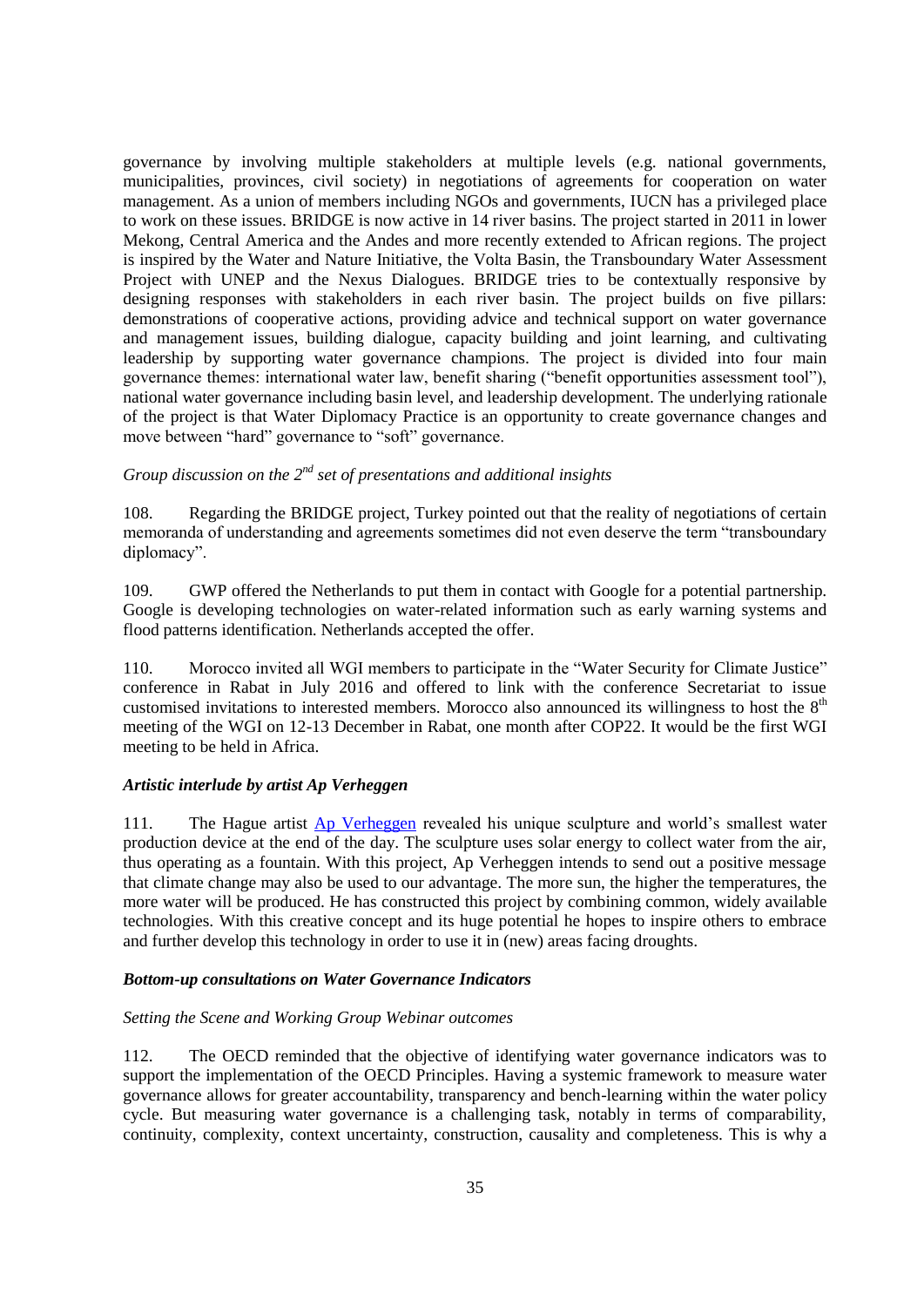scoping note was drafted that frames the work on water governance indicators through ten guiding questions: What is the scope? At which scale? What to measure? Whose views? Which process? Who are the beneficiaries? How will indicators be used? Who will monitor? How to ensure replicability? How to disclose results?

113. The proposed approach includes three progressive steps: an assessment of framework conditions, measurement of progress and assessment of impacts. In order to prepare the work, the OECD started by making an [inventory](http://www.oecd.org/gov/regional-policy/Inventory_Indicators.pdf) of existing water governance indicators and measurement frameworks. The OECD prepared the scoping note to provide a basis for discussion on the scope and approach, and organised webinar on  $25<sup>th</sup>$  of April 2016 with interested members of the WGI. The webinar gathered 37 participants from 13 countries. Participants reached a consensus on the scope and approach proposed. It was agreed to divide indicators by stage of development of water governance (framework conditions, progress and impacts), to adopt a voluntary approach for collecting data, to link with SDG6 and other SDGs when relevant, to draw synergies with ongoing efforts, processes and WGI members and to disclose information in a user-driven fashion to foster accountability. Following the webinar, a [summary](http://www.oecd.org/gov/regional-policy/Summary-Webinar-on-indicators-25-April-2016.pdf) of discussions was drafted, the inventory was analysed in detail in order to sort all existing indicators by principle. This could serve as a basis to see what already exists and choose indicators from the list rather than reinventing them. A preparatory document was drafted by the coordinators of the working group (OECD, ASTEE, INBO and Transparency International) which suggests a proposed methodology to identify indicators.

114. Several issues were identified for brainstorming within the working group such as: how to include fact-based and perception-based indicators, how to incorporate indicators for all Principles (ideal) vs. indicators referring to specific Principles, how to deal with existing indicators and new ones, how many indicators should be developed and of which type.

# <span id="page-35-0"></span>*Brainstorming in parallel working groups on the draft indicators*

115. Members gathered in five small breakout groups facilitated by the lead coordinators and members of the Steering Committee. The working session aimed to discuss the methodology proposed to identify indicators in the preparatory document distributed to participants. Each group worked on a specific cluster of the 12 principles, i.e. efficiency, effectiveness, trust and engagement and discussed:

- The "**knowledge**" needed for each principle within the assigned cluster,
- The proposed "**stages of development**" of water governance that should be measured for each principle (requirements of the formal context / progress / impacts),
- The proposed "**water management functions**" (IWRM and state of water bodies / Rural and urban drinking water supply / Sanitation services / Beneficial use and reclamation of river basins),
- The proposed "**scales**" (National / Basin / Local),
- The needed **balance** between gathering compelling information by stages of development of water governance, water management functions and scales and the number of indicators that is actually realistic for data to be collected and disclosed from interested cities, basins and countries, and
- Proposals for **next steps** (selection of existing indicators by principle, future meetings of the working group, allocation of roles and responsibilities, etc.).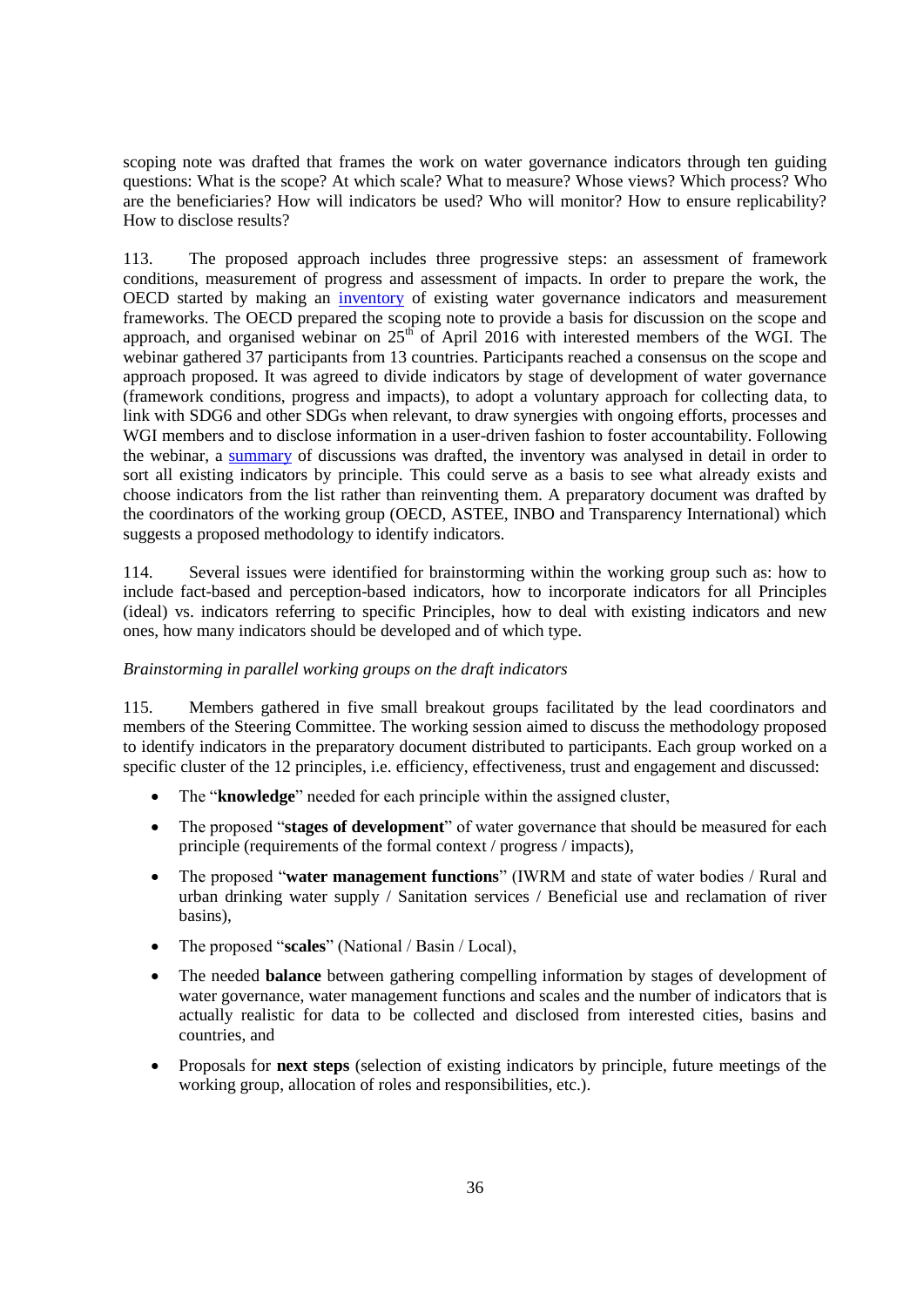#### <span id="page-36-0"></span>*Report Back to Plenary – key insights from discussions*

116. The first working group on effectiveness, moderated by SIWI with the support of the OECD, advised that the identification of indicators should link to **existing mechanisms** and that indicators should be **easily measurable** by all actors. The group highlighted the need to address potential confusion on the **meaning of "effectiveness''** and its link with impacts. Regarding the matrix, the group agreed that the suggested **scales were appropriate** but that there was a need to **redefine water management functions**. For instance, the IWRM function should reflect the integration of the nexus and acknowledge cross-sectoral dialogue. The group suggested for the second and third functions to be merged (as mentioned in the footnote of the preparatory document p2) but to also include sectoral water uses, such as sanitation. Finally, the group suggested that the fourth function should include ''basin integration'' as there is a need to recognise that basins are physically defined. Regarding the knowledge to be considered for each principle (i.e. content of the tables in the preparatory note), the group **focused on the "impacts'' column** and to a lesser extent on the ''progress'' column since it is difficult to link the impacts to a specific principle without also considering the progress. The group tried to identify **which kind of impacts** should be considered, whether it is impacts on local economies, on the quality of life or on other dimensions. The group suggested that there was a need to **measure investments made** in regards to the various principles. For example, when an investment is made, there should be indicators to assess to what extent other sectors have been integrated. On Principle 1, the group made several proposals for redefining the knowledge which will be sent to the Secretariat. On Principle 2, the group agreed that the indicators listed in the preparatory note were very clear and that it would be easy to translate that into impact indicators. GWP offered its support for that purpose. On Principle 3, the group also agreed on the clarity of the indicators suggested but added that an indicator was needed on mutual cross-sectoral benefits. On Principle 4, the group suggested that it was key to have capacity-building at all levels and all sectors.

117. The second working group on effectiveness, moderated by INBO with the support of Suez, suggested to **use the water management functions defined in the SDGs**, which are: drinking water supply and sanitation (targets 6.1 and 6.2), scarcity and quality (targets 6.3 and 6.4) and resource management and ecosystems (targets 6.5 and 6.6). The group put on hold the question of what can be called a "disaster" (quantity, quality, pollution?) and where it could be included in terms of water management functions (either with resources and ecosystems or with scarcity). On the question of scales, the group underlined that the terms **"local'' and "regional'' could be used differently** in different places. For instance, ''regional'' may as well be used to talk about an international scale, like the MENA region for instance, then to talk about a subnational scale. The group agreed with the **need to distinguish between urban and rural areas** within the local scale. Two concrete options were suggested for trickling down the indicators by scale: first, to use three scales, namely cross national (including transboundary), national and sub-national, the latest including basins, sub-basins, cities and other local scales. The second option proposed was to use the global, national, regional and local scales. The group indicated its strong preference for the first option since in the second option the term "regional" was misleading as it could be understood as infra-national or inter-national. The group mentioned that it was too early to decide on the total number of indicators that would come from this exercise. Ultimate choices will need to be reasonable in terms of balancing comprehensiveness and feasibility. The group emphasised the need to be flexible and recommended to have **a set of** *core* **indicators** (10 to 20) backed by **a set of** *supporting* **indicators.** When entering into the detail of the matrix, the group advised to **use the term ''outputs'' rather than impacts**. The rationale of this statement is that impacts are much broader than outputs and are measured at the end of the process. Therefore, impacts are expected to be similar for all Principles, such as human well-being, good water, enough water or socio-economic development.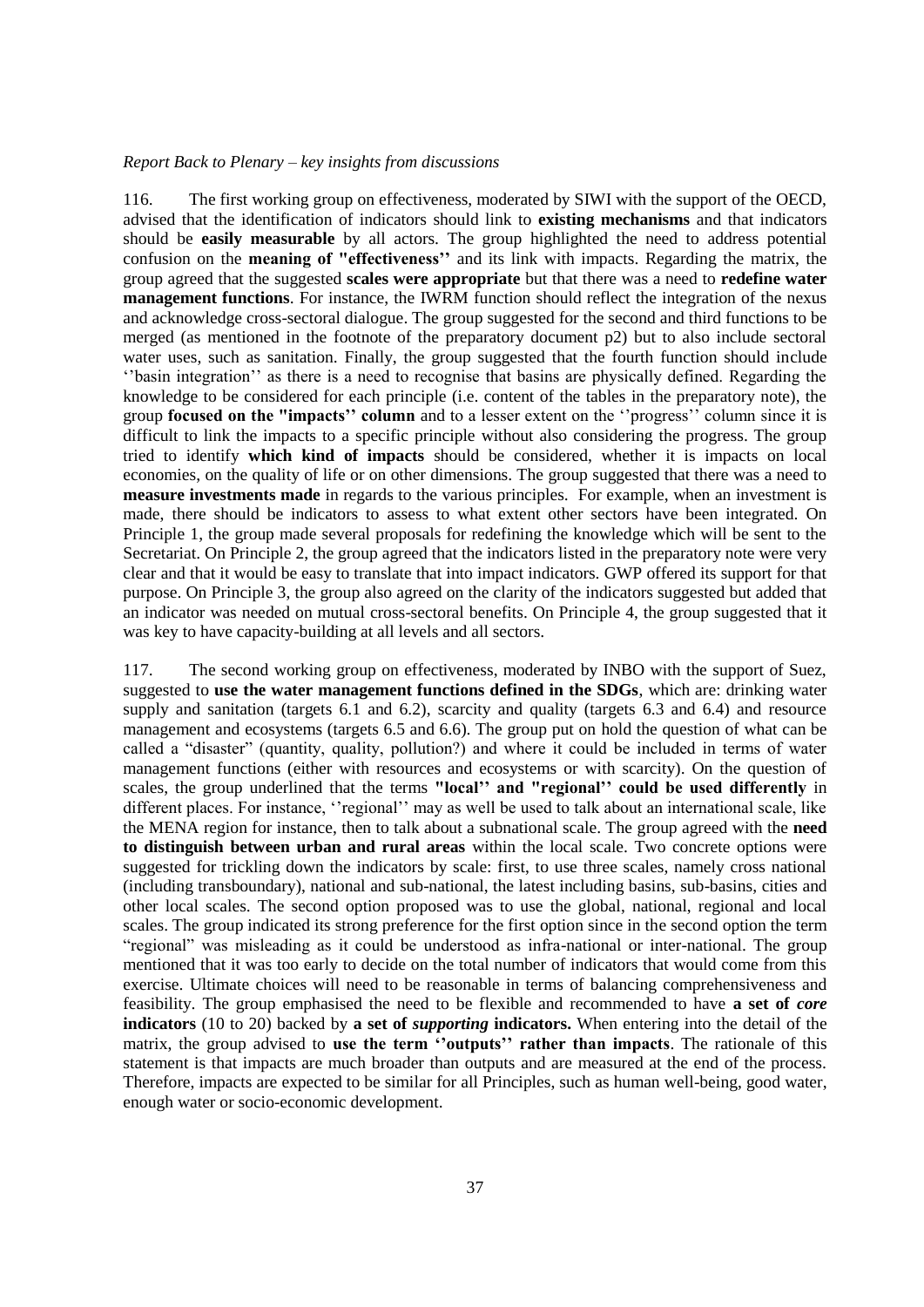118. The working group on efficiency was moderated by OECD with the support of  $\text{ASTEE}^2$ . The working group was very heterogeneous in terms of the positions and countries of origins of participants (regulators, academics, donors, governments, civil society). The methodology suggested in the preparatory document was globally accepted by the group, withstanding several remarks and clarifications. The group agreed that the water management functions used in the preparatory document were **rather clear** but that **some could be merged** for some of the principles. For instance, it was suggested that "IWRM and water bodies' status'' and "rivers reclamation'' would require the same indicator for several principles. Similarly, "water supply'' and "sanitation services'' could be merged. It was also pointed out that the more the functions featured the greater the number of indicators on which data would need to be collected. Regarding the scales, the group also identified the need to **distinguish between rural and urban areas** when it comes to the local scales. It was pointed out that the use of the "national" and "basin" scales were coherent and meaningful. It was further suggested that the scales could also be reorganized and redefined to better reflect their relationship to the regulation of water resources versus the regulation of water services. One key message of the working group was the fact that the **principles are inherently interlinked** and so will the indicators as some indicators developed for one principle could be used for other principles. For instance, principle 5 on data and information is indirectly linked to all the other principles since monitoring them will necessarily bring a need for data. On the other hand, using indicators only once even if they relate to several principles entails that some indicators will not appear under a particular principle since they are assigned elsewhere. A second key message of the working group was that **impacts are more difficult to appraise** than context and progress. In those cases, it was suggested to resort to measuring the framework conditions and progress only. When taking the example of the principles on regulation or innovation for instance, the fact that formal laws are in place or innovations developed does not necessarily mean that they are implemented. Further on innovations, it was stated that qualitative rather than quantitative indicators could be more suitable. Examples could include the evidence of practices for benchmarking or sharing experiences that are conducive to innovations in the sector. The third key message is the fact that even though indicators are designed to be used by decision-makers, they could sometimes be **useful to other stakeholders** as well. For instance, governance of water prices is a matter of interest to all stakeholders, not only decision-makers. The fourth key message relates to the **limited relevance of quantitative indicators** for some of the principles. For these principles, qualitative indicators may be more pertinent. Finally, the group suggested some ways forward, including the need to **precise the definition of indicators as well as the results** (through a green light / red light / signal for improvement type of illustration) rather than identifying 12 indicators per principle. The group foresaw the possibility of creating an index with a ponderation or weighing of indicators. This would allow curbing the number of indicators to a workable set.

119. The first working group on trust and engagement was moderated by WIN with the support of the OECD and included several new WGI members. Therefore, time was dedicated at the beginning of the session to clarify the process and purpose of the WGI and its working groups. The group initiated by a broad reflection on the reasons for monitoring and concluded on the need for usable, useful and flexible indicators. On the question of scales, the group highlighted the need to **revisit and contextualise the set of scales** at which indicators will be declined. It was also suggested to **add the global scale** while keeping in mind that principles primarily target national governments and that the focus of indicators should therefore primarily be on the **country scale**. The **cross-country scale** was also mentioned as relevant. The subnational scale should also be considered considering that the data collected should be useful at the local level. The group agreed that dividing indicators per water

l

 $2$  Special thanks are herein conveyed to Umrbek Allakulov (Water Integrity Network) for his contribution as rapporteur of the group session.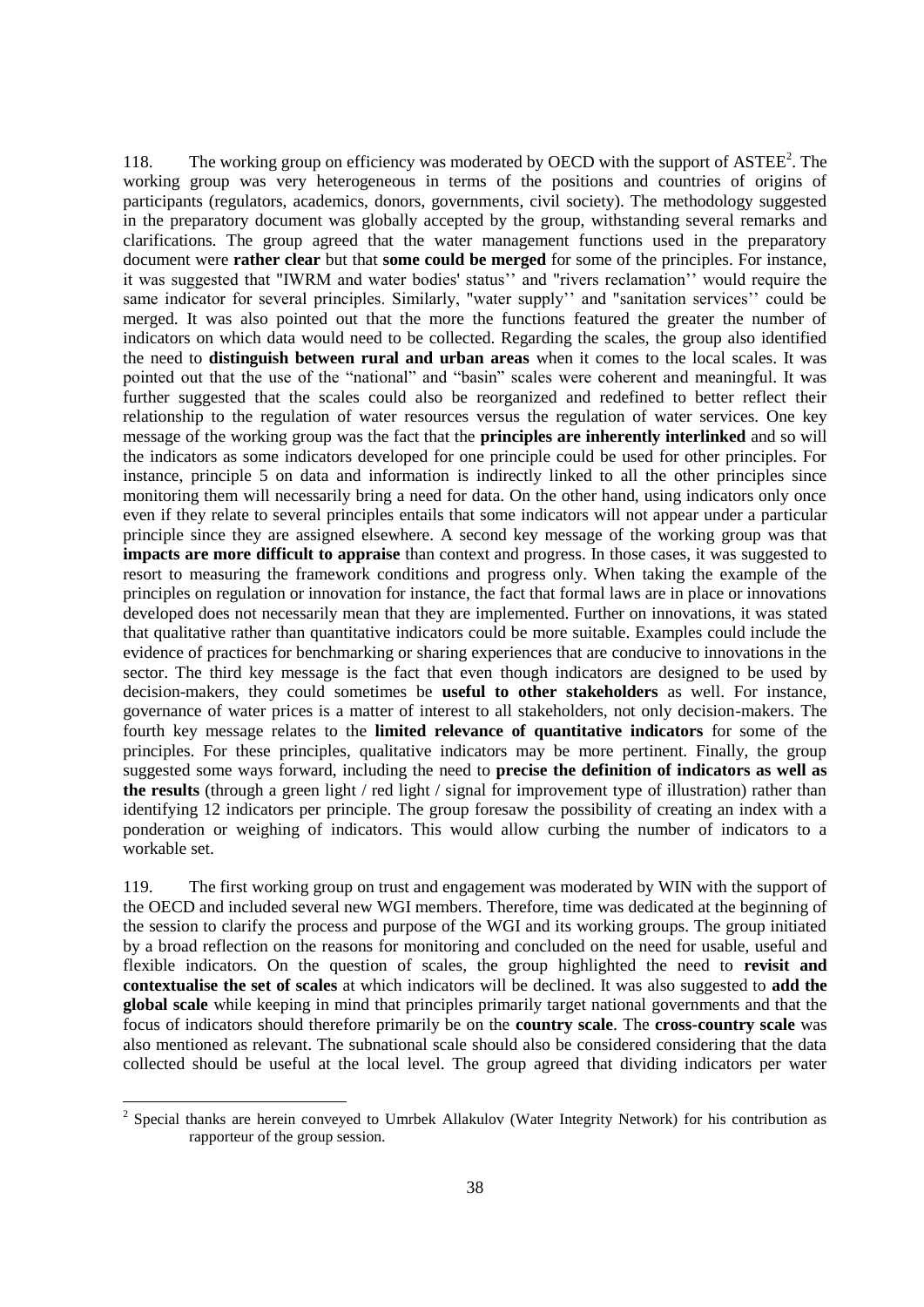management functions was not necessarily needed for this cluster since trust and engagement dimensions cut across functions. Alternatively, functions could be associated with the types of organisations that will be using the monitoring framework. The group mentioned that featuring the **link with the SDGs** through a fifth column on the right of the matrix might be too limited and not very practical and that stronger connections could be made by integrating SDG indicators in the matrix itself. The group also identified this work on indicators as an **opportunity to complement the SDG process** which does not systematically assess actual impacts of water-related policies and actions. An example was given of SDG target 6b.1. On "Participation of local communities in water and sanitation management" which is expected to be measured through an indicator on the "availability of procedures and policies at the local level to engage stakeholders''. The group agreed that the latter does not necessarily guarantee the engagement of all stakeholders nor their effectiveness in shaping policies; and that more meaningful indicators could be identified as part of the WGI process. It was also acknowledged that the primarily goal of indicators should be to support the implementation of the OECD Principles and that the link with SDGs was secondary; it should be explored to the extent it can create synergies with ongoing processes and minimise burdens in terms of reporting from governments. Before entering in the detail of each principle, the group carried out a broader reflection on the elements to be monitored to assess trust and engagement in water governance. Participants could not come to a consensus on this aspect. Some mentioned that a **multi-level, transparent genuine participatory process** could be a relevant indicator of trust and engagement. Others disagreed, arguing that a process had little meaning and that indicators needed to **focus on its impacts and performance** rather than the process itself. It was mentioned that principle 9d might be difficult to monitor since **corruption tends to be hidden**. The working group highlighted the usefulness of the [inventory](http://www.oecd.org/gov/regional-policy/Inventory_Indicators.pdf) for providing a comprehensive source of information to select the indicators provided that the **rationale for indicators' selection** was made transparent. A proposition was made to have only one indicator for the whole cluster but it was rejected by other participants. Nevertheless, there was a consensus on the need to **limit the number of indicators** overall to be realistic in terms of data collection and processing

120. The second working group on trust and engagement, moderated by Transparency International with the support of the OECD<sup>3</sup> could only cover principles 9 and 10 due to limited time. On water management functions, the group reiterated that IWRM and rivers reclamation should be merged. Some participants suggested confronting the terminology of context / progress / impacts to the **terminology employed in human rights discussions**. An open question was asked to other working groups to know whether the human rights terminology would be appropriate for other clusters too. A key message of the group was that **accountability is essential**, including the need to track expenditure, and notable for water services. However, the group warned that access to information on monetary flows could be an issue. The group suggested **to avoid being too prescriptive**, for instance by specifying the social accountability mechanisms to be used. It was stated that the Principles are about promoting good practices while the indicators are about assessing what has been done for promoting these good practices. The group highlighted the need to **be as dynamic as possible for measuring progress**, for example by facilitating the identification of overlaps and gaps. The group advised to **revise the preparatory document** to include comments and discuss the revised document during a **webinar**. The group concluded by emphasising the necessity to **keep in mind "clients'' or users** when setting up a monitoring process. Are there other users beyond governments? The indicators' framework should be context-driven and developed for users to assess accountability.

l

<sup>&</sup>lt;sup>3</sup> Special thanks are herein conveyed to Gari Villa-Landa Sokolova (AEAS), for her contribution as rapporteur of the group session.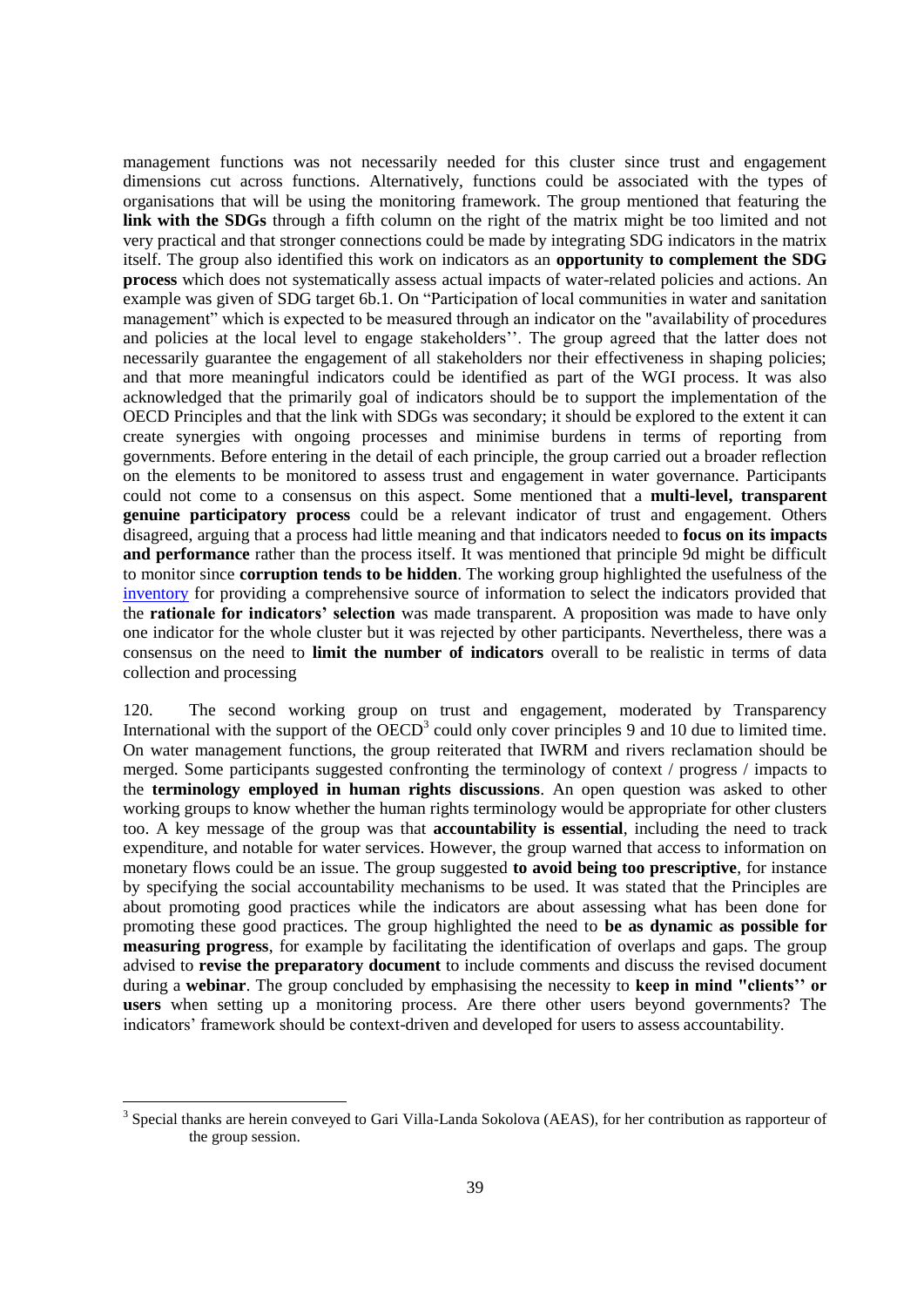121. For next steps two or three volunteers per principles were identified to work closely with coordinators and the OECD secretariat to fill in the matrix over the summer and pilot indicators' identification for specific principles. A webinar could then be held in autumn 2016 to move forward ahead of the  $8<sup>th</sup>$  WGI meeting.

## <span id="page-39-0"></span>*Group Discussion and additional insights on the report back*

122. The Chair mentioned that the ambition was to work towards the 2018 World Water Forum and that operational steps towards that goal needed to be identified, including the World Water Week in Stockholm in August and the COP22 in Marrakech in November. The current stage is more about setting the agenda than to decide upon definite indicators.

- Deltares suggested monitoring impacts per cluster rather than per principle.
- WIN highlighted that the principles have been developed with a holistic vision and are interlinked. Hence, indicators need to reflect these inter-linkages in order to assess the quality of implementation of the principles.
- Turkey mentioned that it would be easier to use the UN terminology as it has been agreed upon.
- WBCSD called for a more action-oriented approach that would consist in addressing remaining open questions while starting using the indicators in each country.
- GWP reminded that the objective of this exercise was to determine objective-driven indicators that are essential to ensure that the monitoring generates results.
- Suez invited participants from the other working group on effectiveness to join the small groups who had volunteered to fill in the matrix and feedback to all participants.
- Vlakwa stressed the importance of cost-effectiveness and to follow a pragmatic approach in the development of indicators.

#### <span id="page-39-1"></span>*Bottom-up consultations on Water Governance (Best) Practices*

#### <span id="page-39-2"></span>*Setting the Scene and Working Group Webinar outcomes*

123. The OECD made a short introduction on the previous steps achieved by the working group. A scoping note was circulated among WGI members including ten proposals from the coordinators of the working group (OECD, SIWI, Suez and WIN) to frame the work. The ten proposals are:

- Adopting a broad approach to the definition of best practices with a set of minimum selection criteria;
- Including both bets practices and failures but using a positive language for failures (e.g. "lessons learned" ) and at the right level;
- Making a short review of existing databases on water governance (best) practices;
- Identifying a sample target group of decision makers to see what format and information would be useful to them;
- In terms of format, using a short questionnaire including links to relevant websites/programs and contact details for further information;
- Tagging the best practices with various features (scale, stakeholder, instrument etc.), rather than by principle only;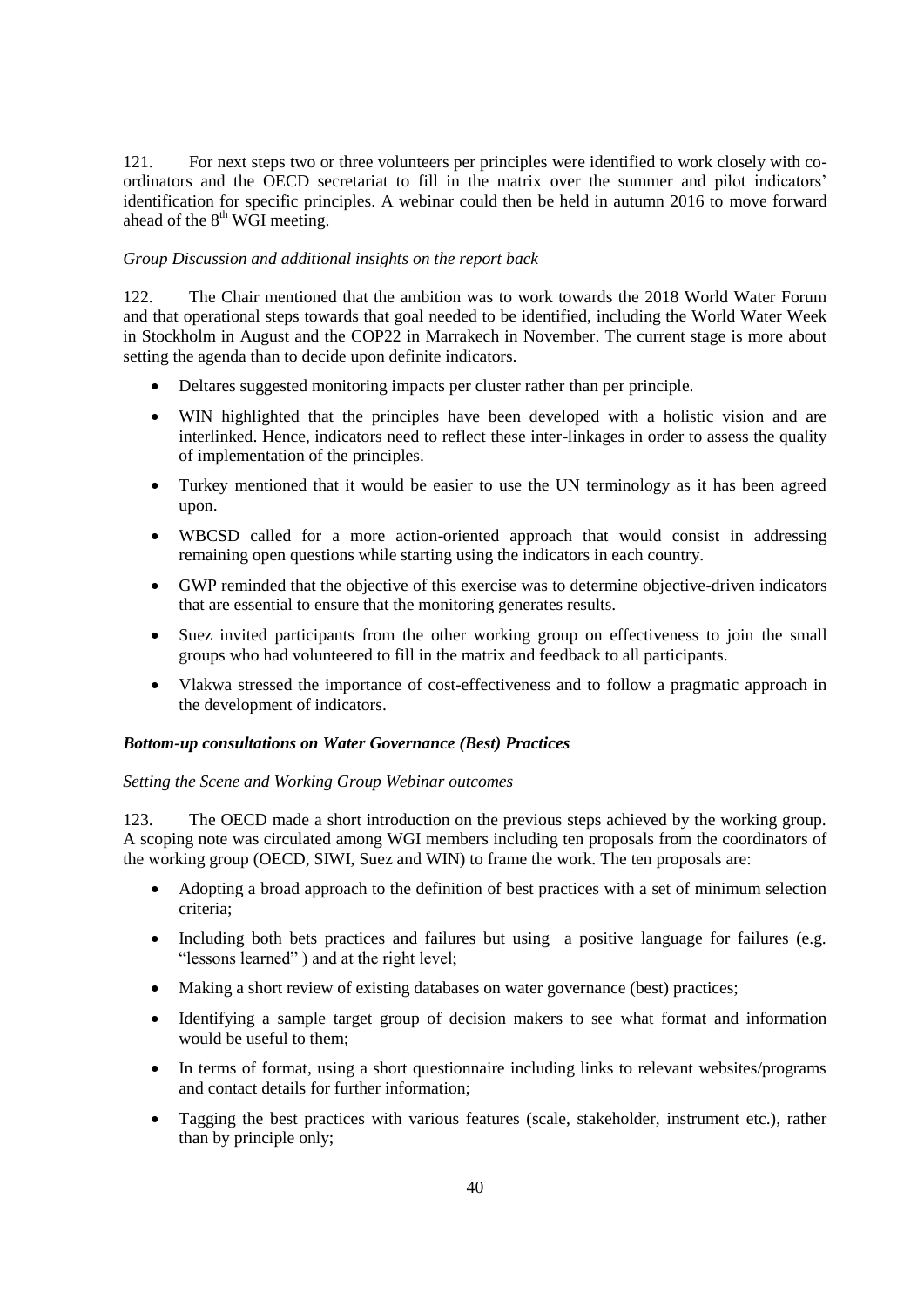- Replicability could be ensured through a multi-stakeholder discussion of the best practices;
- A searchable web page would be preferable to a printed publication;
- Self-reporting of best practices is the most practical approach. It is up to the reader to judge validity and credibility; and
- Having at least a couple of exemplary best practices by August 2016 (World Water Week in Stockholm).

124. A webinar was held on the 25 of April 201, with 29 participants from 13 countries. Participants agreed on a number of issues raised in the scoping note, notably: the need to capture examples from what works, but also pitfalls to avoid; practices should be disclosed and searchable by principle, water function and scale; the need to understand the needs of stakeholders and decisionmakers searching for best practices; building upon existing best practices databases to design a fit-forpurpose template; adopting a voluntary approach for collecting data; using peer-reviewing and discussions for fact-checking; and ensuring that the practices relate to process, outcomes and instruments on water governance. Following the webinar, a [summary](http://www.oecd.org/gov/regional-policy/Summary-Webinar-Best-Practices-25-Apr-16.pdf) was drafted, existing templates of (best) practices were collected and used to identify the mandatory elements which need to be included in the template and to draft a preliminary template for discussion at the 7th WGI meeting.

125. Some issues identified for discussion within the working group include: the terminology and whether to use best practices, good practices, best-fit, solutions or another term; the trade-off between context-dependent practices and their potential for replicability; the link with the work on indicators and the process to collect practices, the format to be adopted and the way to showcase practices.

# <span id="page-40-0"></span>*Brainstorming on the template and modalities for collecting best practices*

126. Members gathered in three small breakout groups facilitated by the lead coordinators and members of the Steering Committee (group 1 by SIWI and INBO, group 2 by OECD and OIEau, and group 3 by WIN and OECD) to discuss the process for collecting (best) practices and the template prepared by SIWI and the OECD.

127. The guiding questions were proposed to guide discussions:

- Do you agree with the terminology "practices on water governance" (rather than best practices, good practices or solutions)?
- What do you think are the best formats to collect practices: a paper template, an online template, videos, interviews, a mix of those or else?
- Who will collect practices and update the database?
- Regarding the process to collect practices: do you think we should 1) prepare a template, pilottest it with voluntary participants and then collect practices more widely or 2) collect practices, adapt the template and then collect practices more widely?
- Who in your network (including yourself) would be interested in volunteering to pilot-test the template?
- Shall we remove the "ticking" of the principles in the template and limit the template to a short initial list of 6 guiding/open questions?
- Do you agree to use in the template the water functions that will be used by the indicators' working group?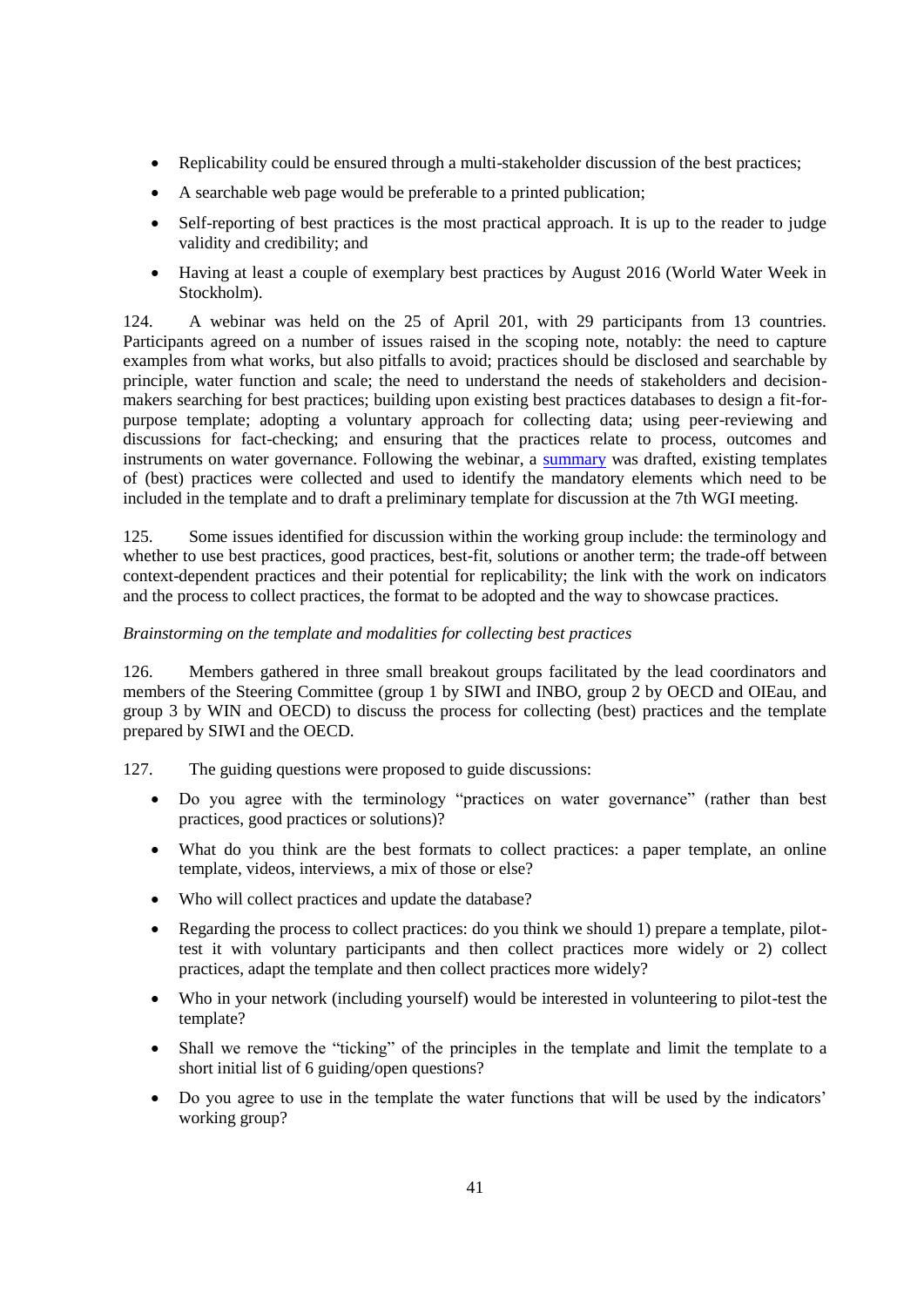Do you have any other concrete suggestions regarding the practices collection process or the template?

# <span id="page-41-0"></span>*Report Back to Plenary– key insights from discussions*

128. Discussions did not outlie a clear consensus across the three groups on the concrete term to be used, but there were calls for the terminology to reflect that **practices change over time** and that practices are not a one picture moment, due to changing conditions of the surrounding framework. However, all groups agreed that valuable lessons can be drawn from the situation faced at that moment of time. As such, some examples came up reflecting these two ideas of change over time and lessons learned: "evolving practices", water governance solutions", "good governance practices", "lessons of practices", "practices on water governance" or "learning practices".

129. The groups had different views on the best or preferable **approach to collect practices**. Two of the groups suggested starting by **preparing a template** before collecting the practices. It was mentioned that one practice could go through different stages: the evocation of the idea, the use of the template and inclusion in the database and finally peer-review and fact-checking. Unlike the two other groups, the third group suggested not to use the template but rather to start by **mapping existing knowledge, publications and practices** on each of the 12 principle, which could be used as a basis to build the water governance database. Several publications were listed to fuel this mapping: the 69 case studies collected for the OECD report "Stakeholder Engagement for Inclusive Water Governance"; publications of WGI members, including the four field studies published by Action Against Hunger; the UNDESA/UN-Water database of the decade on water and education; the UfM-labelled project carried out by the OECD and GWP-Med on water governance and financing in the Mediterranean countries; and the analysis of the implementation of the Water Framework Directive. The group also advised to incorporate knowledge from practitioners, which does not appear in the literature. For this, a concrete action could consist in carrying out interviews with IWA network members, or launching an open call for contributions within WGI members' networks.

130. With regards to concrete edits to the current template, there was agreement to **keep the "ticking" of the principles** and to add additional water management functions. Among the suggestions were: "ecosystems", "flood", "drought", "soil erosion", "dam safety" or "sediment transport". There was a call to think on **comparability between case studies** when developing the template and for taking into consideration who is targeted. The objective is to respond to the needs not only of the people filling in the template, i.e. what will make the life easier for stakeholders with best practices to promote and how can they show better their best practice, but also to think about the stakeholders who want to learn from the practice, therefore to create a template that encompasses what they need to learn from the best practice in order to implement it for their specific situation.

131. An **online public platform**, free of publicity and searchable by keywords, such as Survey Monkey or others, was thought to be the best format, which could be complemented with other formats (paper, online, video, interviews, etc.). For instance, it was suggested to use a different format to **display pitfalls**, such as closed doors sessions during conferences. Regarding fact-checking and **peer-reviewing of the practices**, several options were mentioned. One option would be to leave the receiver or reader the opportunity to gauge him/herself the relevance of the practice and contact the person or institution who contributed with the practice for more information if need be. Another option would be to accept the practice only after it has been approved by all institutions involved in its implementation. Alternatively, contributors could be asked to provide external references, such as press articles or research carried out on their practice. There was a disagreement regarding the link between the practices and the 12 principles. Some suggested that a practice would only be "integrated" and therefore relevant for the database if it referred to all of the 12 principles. Others argued that some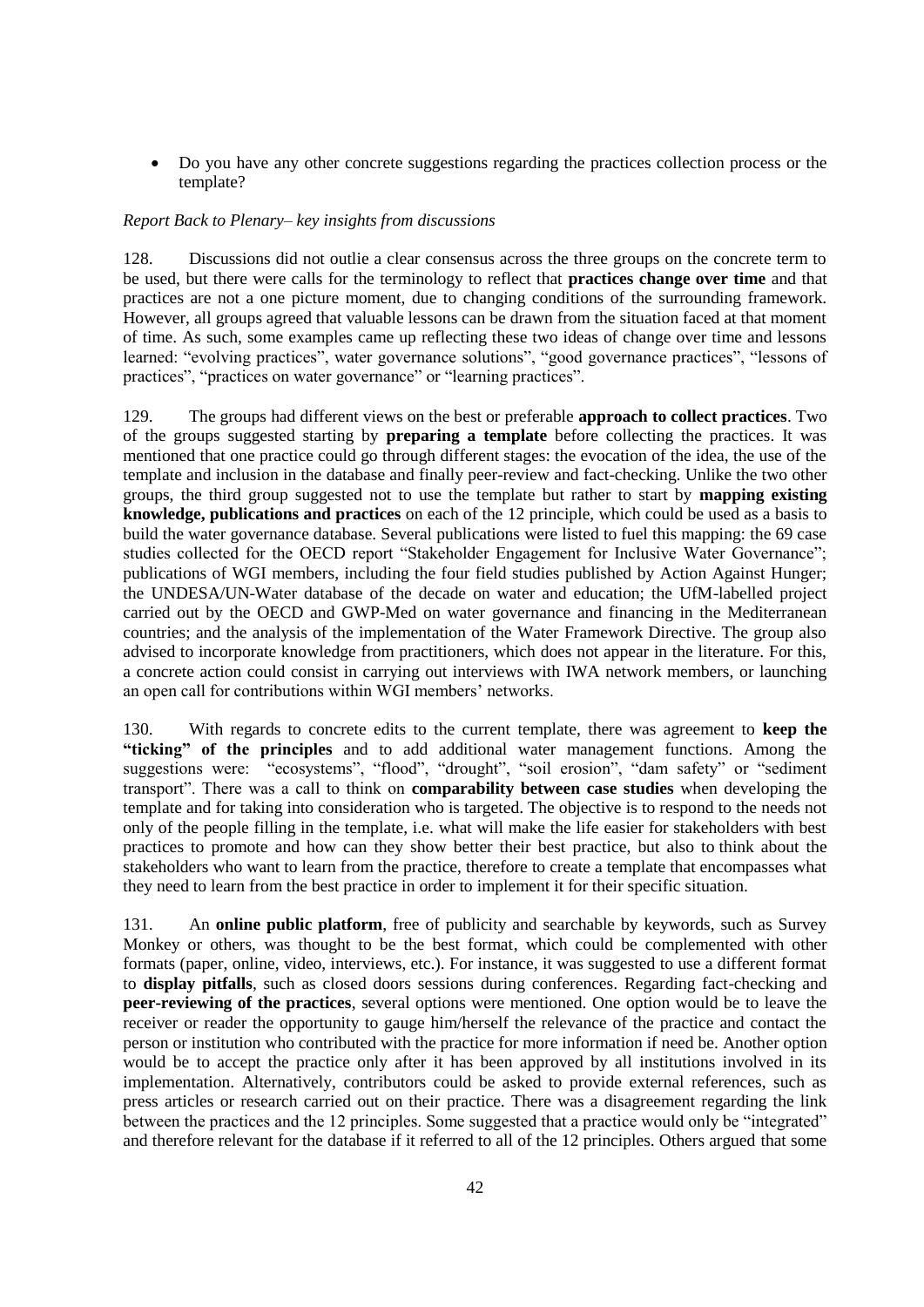practices may only refer to one or two principles and still be relevant. To overcome this issue, a group agreed to be very inclusive at first and start by analysing existing practices before identifying criteria for their inclusion. Another group proposed to rank the best practices against specific criteria and peerreview each other's practices within the working group. Practices from other sectors were also welcomed when relevant for water, but in a second or more advanced collection phase.

132. Regarding **next steps**, the groups proposed a four-step approach. First, to review the template according to suggestions received at the meeting. Second, to take stock of existing or already collected practice (e.g. as part of the stakeholder engagement project of the WGI) and provide a platform to discuss them. Third, to collect new practices using WGI members' networks and events. Finally, to organise a series of webinar or workshops whereby the working group could peer-review some practices. Some members offered to **pilot test** the template (AEAS), and others also agreed to help with the **methodology** to develop the template (UNESCO – IHE and Slovenia due to their extensive background on this research field). WGI members were invited to comment afterwards on the current template after they pilot-test it. This could create a "snowball effect" to attract interest from non-WGI members who could complete the form (on the same model than Wikipedia). According to the group, collection of best practices should not rely on one single institution but be a **collective action**. Various incentives were listed which could foster reporting back from non-WGI members: adding their logo in a publication, offering them a slot to present at a conference organised by OECD or WGI members. The group also outlined that being associated to an OECD process was already an incentive per se. Regular public relations campaigns should be organised to maintain the momentum and attract non-WGI members to contribute. One of the groups claimed that even though there was a need to maintain the coherence with the work on indicators for the next steps, it is not essential at this stage considering that indicators are not yet developed and that best practices are not meant to be evaluated.

133. The OECD thanked delegates for sharing their experience and supporting the process on water governance indicators and (best) practices. The Secretariat will revise the scoping notes and send them along to WGI members with the Highlights of the meeting and a call for specific contribution to the working groups. An informal gathering will be organized during the Stockholm World Water Week (30 August) to move forward over the summer. Concrete proposals will be made by the Secretariat in September in terms of the next phases on indicators and best practices. A second webinar will be organised for each working group in October for thorough discussion in plenary at the 8<sup>th</sup> WGI meeting. Ultimately, this work will allow to provide more detailed guidance on the principles with concrete examples, which should feature in the OECD Publication "Water Governance at a Glance" to be released at the  $8<sup>th</sup>$  World Water Forum in Brasilia (18-23 March 2018).

# <span id="page-42-0"></span>*Closing remarks & Next Steps*

134. The Chair thanked delegates for a very fruitful two-day meeting of the WGI. He reported back on the **Steering Committee** meeting held in the morning. The withdrawal of UNESCO-IHP left a vacant seat, with the steering committee currently counting seven members (Suez, ASTEE, INBO, OIEAU, SIWI, WIN, and Transparency International). A call for application will be extended to the WGI members in October to fill in the vacant seat. Criteria will be laid down, such as the connectedness of the institution, evidence of its active commitment and participation in the WGI so far, and in-kind and financial resources to be made available. Delegates are invited to refer to the [WGI](http://www.oecd.org/gov/regional-policy/water-governance-initiative-terms-of-reference-2016-18.pdf)  [Terms of Reference](http://www.oecd.org/gov/regional-policy/water-governance-initiative-terms-of-reference-2016-18.pdf) for details.

135. The **mandate of the Chair** is for three years and will end in November. The current Chair, Peter Glas, notified his availability for a second mandate. The Steering Committee thanked the Chair for his remarkable work during the past three years, which he carried out with tact, diplomacy and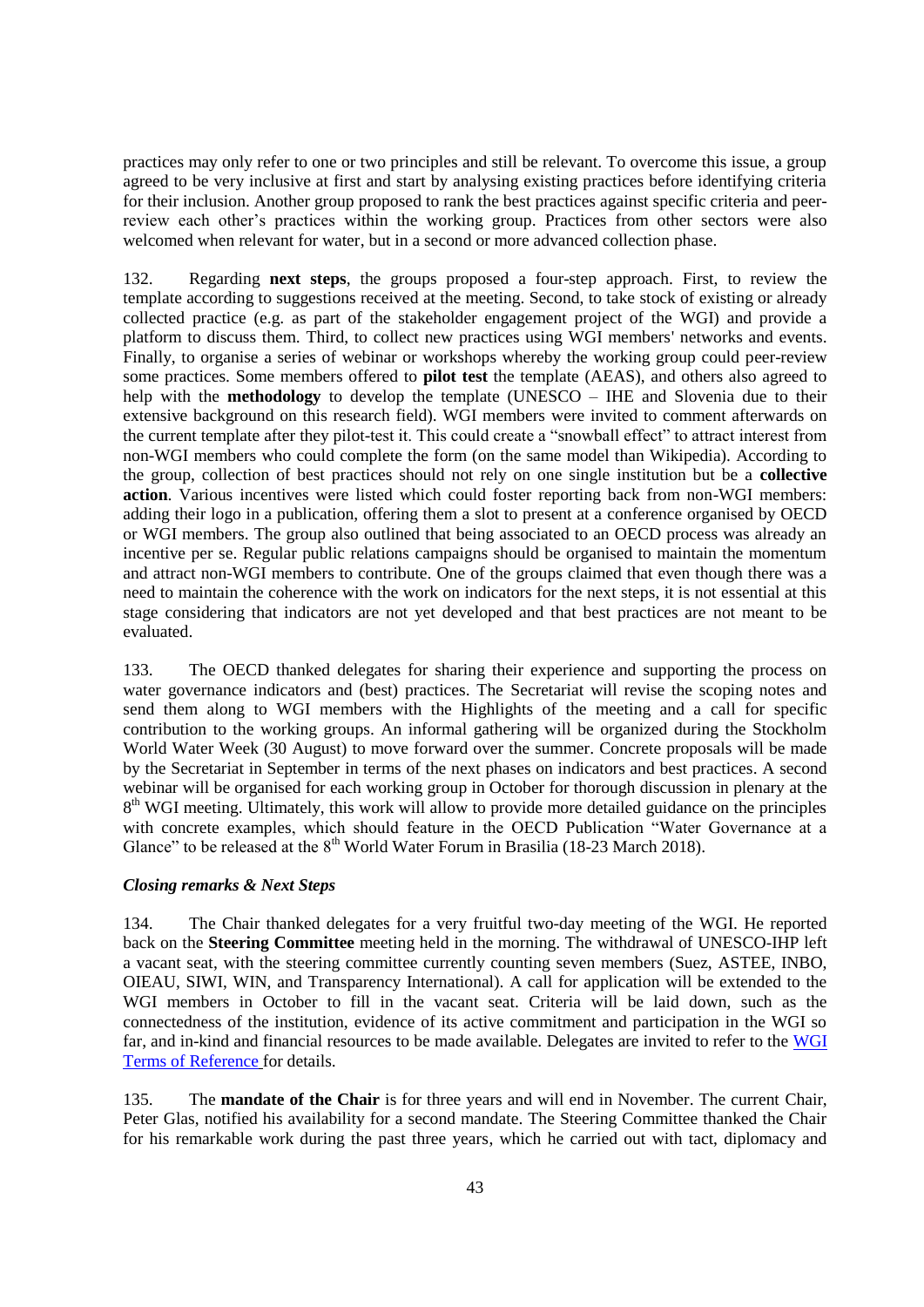efficiency. The Steering Committee members also announced their full support to renewing the mandate of the Chair for a second phase of 3 years. The position will be nonetheless open to other applicants of the WGI in September. A communication will be issued by the Secretariat.

136. Concerning **WGI communication**, the Steering Committee agreed that communication with WGI members through the website and the not-too-frequent emails was satisfactory for the time being and efficient for *internal* purposes. WGI members are invited to communicate ideas and express their interest on WGI *external* communication in order to make the best use of members' channels and networks.

137. The increasing **size of WGI** and **financing** will be on the agenda of the next Steering Committee meeting. A budget has been secured until December 2016 but additional options will need to be found for the two following years. In the 2015 satisfaction survey, 40% of WGI members mentioned that they would be ready to pay a membership fee, if requested to. However, only 2 members offered voluntary contributions this year. This question will need to be addressed to ensure financial self-sustainability of the WGI.

138. The Chair thanked again the Ministry of infrastructure and Environment of the Netherlands for hosting the  $7<sup>th</sup>$  meeting, the OECD Secretariat and the technicians and closed the meeting.

# <span id="page-43-0"></span>**ACRONYMS**

| <b>ACF</b>          | <b>Action Contre La Faim</b>                                             |  |  |
|---------------------|--------------------------------------------------------------------------|--|--|
| <b>AECID</b>        | Spanish Agency of International Co-operation for Development             |  |  |
| <b>AIDA</b>         | International Association for Water Law                                  |  |  |
| <b>ANA</b>          | National Water Agency (Brazil)                                           |  |  |
| <b>ANDA</b>         | National Administration of Water and Sewer                               |  |  |
| <b>APSS</b>         | <b>Action and Policy Support Service</b>                                 |  |  |
| <b>ASTEE</b>        | Association Scientifique et Technique pour l'eau et l'environnement      |  |  |
| $\bf{A}$ y $\bf{A}$ | <b>Costa Rican Water and Sanitation Institute</b>                        |  |  |
| <b>BRIDGE</b>       | Building River Dialogue and Governance                                   |  |  |
| <b>CSOs</b>         | Civil Society Organisations                                              |  |  |
| <b>ECODES</b>       | Foundation Ecology and Development                                       |  |  |
| EDF                 | Électricité de France                                                    |  |  |
| EU                  | European Union                                                           |  |  |
| FP2E                | Fédération Professionnelle des Entreprises de l'Eau                      |  |  |
| <b>GEMI</b>         | <b>Integrated Monitoring initiative GEMI</b>                             |  |  |
| <b>GLAAS</b>        | UN-Water Global Analysis and Assessment of Sanitation and Drinking-Water |  |  |
| GoAL                | Governance Advocacy and Leadership                                       |  |  |
| <b>GWOPA</b>        | Global Water Operators' Partnerships Alliance                            |  |  |
| <b>GWP</b>          | Global Water Partnership                                                 |  |  |
| <b>GWP-Med</b>      | Global Water Partnership - Mediterranean                                 |  |  |
| <b>HELP</b>         | OECD's High-level Experts and Leaders Panel on Water and Disasters       |  |  |
| <b>HLP</b>          | High-Level Panel of Eminent Persons on the Post--2015 Development Agenda |  |  |
| <b>HWBP</b>         | <b>High-water Protection Programme</b>                                   |  |  |
| <b>ICLEI</b>        | <b>International Council for Local Environmental Initiatives</b>         |  |  |
| <b>ICPDR</b>        | International Commission for the Protection of the Danube River          |  |  |
| <b>IMDEA</b>        | Madrid Institute of Advanced Studies                                     |  |  |
| <b>INBO</b>         | <b>International Network of Basin Organisations</b>                      |  |  |
| <b>IRs</b>          | <b>Implementation Roadmaps</b>                                           |  |  |
|                     |                                                                          |  |  |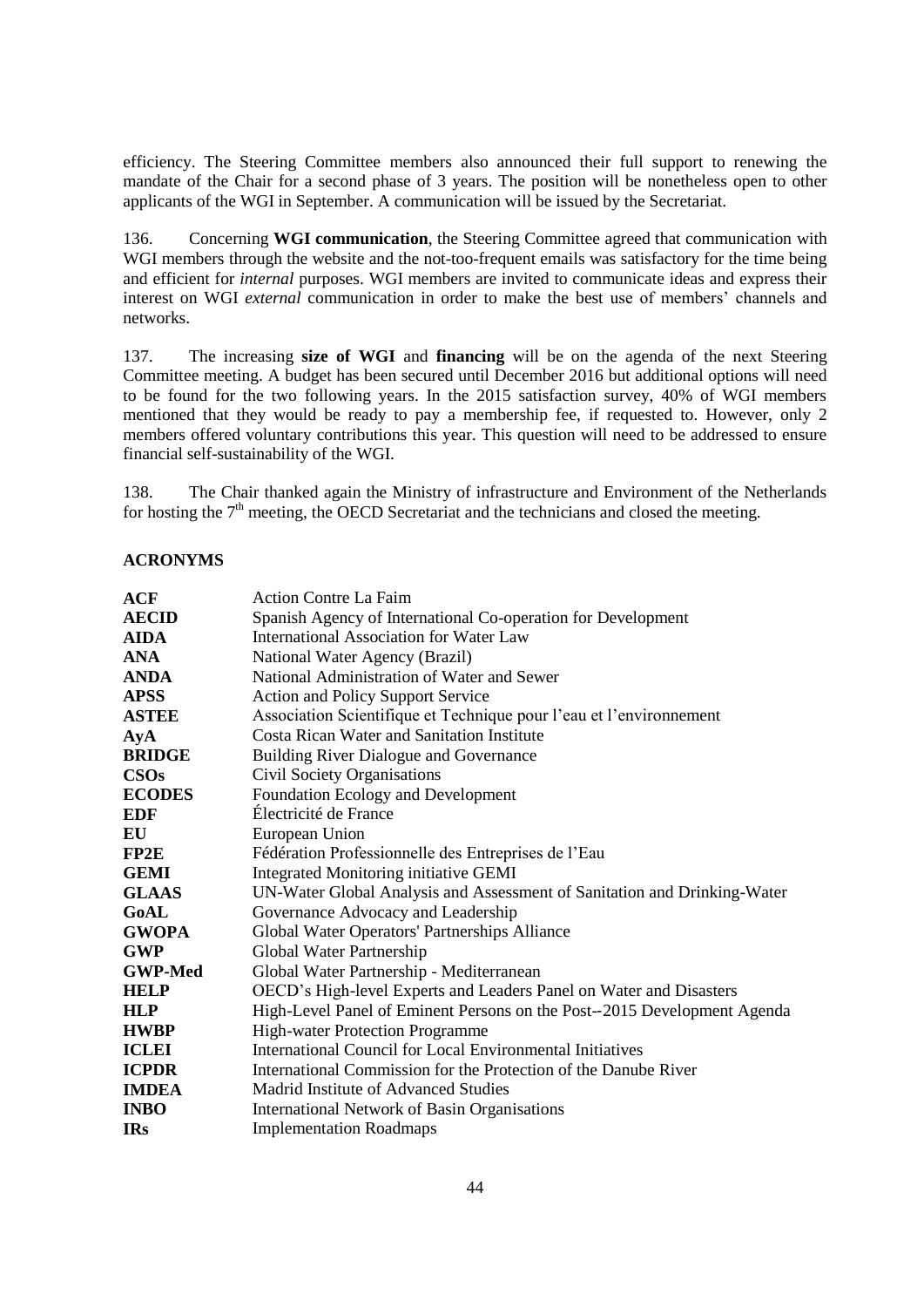| Institut national de Recherche en Sciences et Technologies pour l'Environnement  |  |  |  |
|----------------------------------------------------------------------------------|--|--|--|
| et l'Agriculture                                                                 |  |  |  |
| <b>International Water Association</b>                                           |  |  |  |
| <b>International Water Management Institute</b>                                  |  |  |  |
| <b>International Water Resources Association</b>                                 |  |  |  |
| <b>Integrated Water Resource Management</b>                                      |  |  |  |
| <b>Joint Monitoring Programme</b>                                                |  |  |  |
| Dutch Watercycle Research Institute                                              |  |  |  |
| Lima-Paris Action Agenda                                                         |  |  |  |
| <b>OECD Ministerial Council Meeting</b>                                          |  |  |  |
| Millennium Development Goals                                                     |  |  |  |
| Middle East and North Africa                                                     |  |  |  |
| Network of Asian River Basin Organizations                                       |  |  |  |
| Non-Governmental Organisations                                                   |  |  |  |
| <b>Dutch Water Boards Bank</b>                                                   |  |  |  |
| Organisation for Economic Co-operation and Development                           |  |  |  |
| Office International de l'eau                                                    |  |  |  |
| Pre-Participation method                                                         |  |  |  |
| <b>Regional Development Policy Committee</b>                                     |  |  |  |
| Sustainable Development Goal                                                     |  |  |  |
| <b>Strategic Innovation and Research Agenda</b>                                  |  |  |  |
| Services Publics d'eau et d'assainissement                                       |  |  |  |
| <b>Stockholm International Water Institute</b>                                   |  |  |  |
| Self-Modeling process for Assessing Governance                                   |  |  |  |
| <b>Strategic Planning for Alpine River Ecosystems</b>                            |  |  |  |
| Senior Public Integrity Officials                                                |  |  |  |
| <b>Turkish Water Institute</b>                                                   |  |  |  |
| <b>United Kingdom</b>                                                            |  |  |  |
| <b>United Nations</b>                                                            |  |  |  |
| <b>UN Development Programme</b>                                                  |  |  |  |
| UN Department of Economic and Social Affairs                                     |  |  |  |
| UN Economic Commission for Europe                                                |  |  |  |
| <b>United Nations Environment Programme</b>                                      |  |  |  |
| UN Economic and Social Council                                                   |  |  |  |
| United Nations Educational, Scientific and Cultural Organisation - International |  |  |  |
| Hydrological Programme                                                           |  |  |  |
| United Nations Framework Convention on Climate Change                            |  |  |  |
| <b>United Nations Children's Fund</b>                                            |  |  |  |
| United Nations Office for Disaster Risk Reduction                                |  |  |  |
| UN Secretary General Advisory Board on Water                                     |  |  |  |
| Water-Sanitation-Hygiene                                                         |  |  |  |
| World Business Council for Sustainable Development                               |  |  |  |
| Water Governance Initiative                                                      |  |  |  |
| Water Integrity Global Outlook                                                   |  |  |  |
| Water Integrity Network                                                          |  |  |  |
| Water Supply and Sanitation Technology Platform                                  |  |  |  |
| World Youth Parliament for Water                                                 |  |  |  |
| World Water Council                                                              |  |  |  |
|                                                                                  |  |  |  |